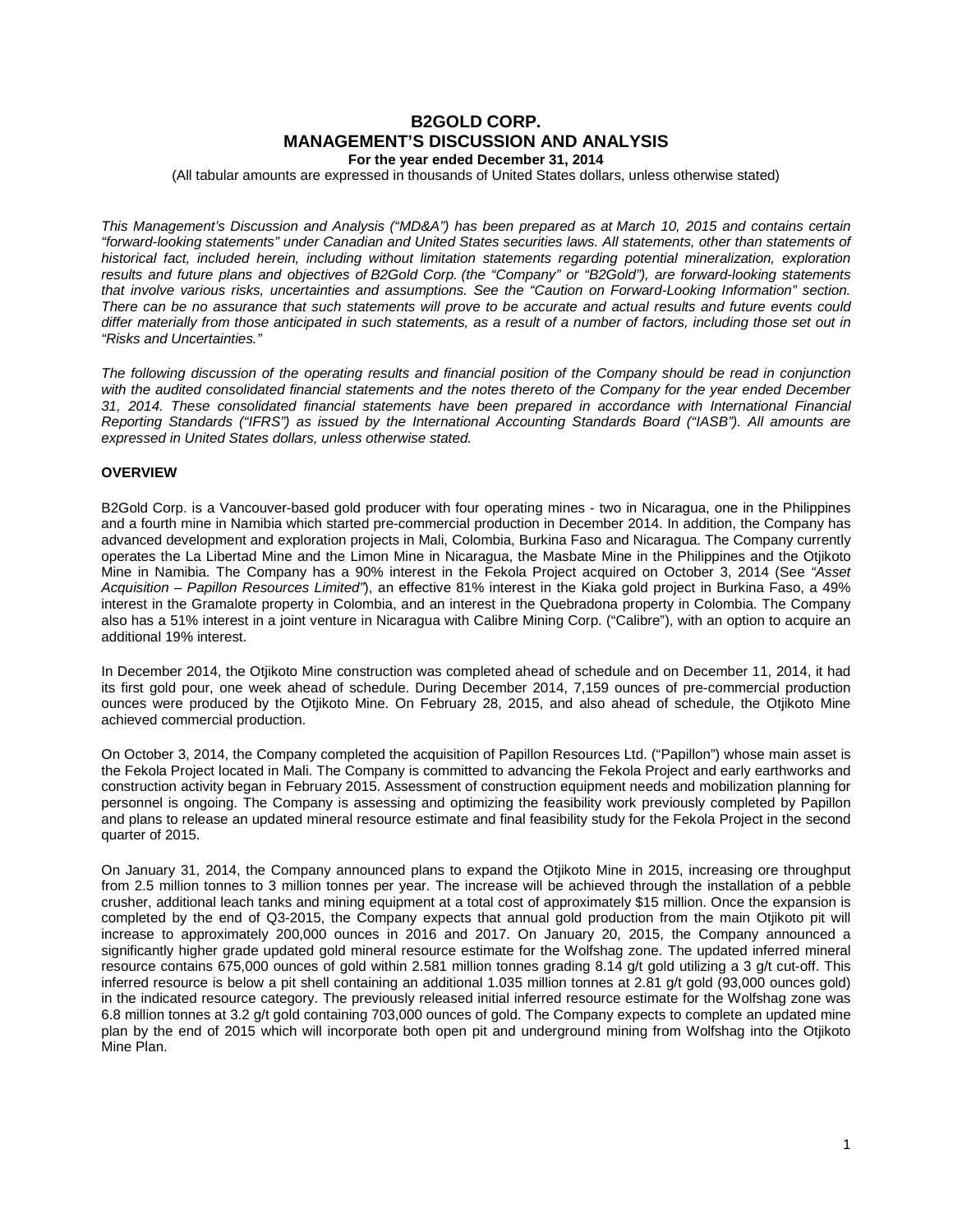The Company is projecting another record year for gold production in 2015. Company-wide production in 2015 from the newly constructed Otjikoto Mine, and the Masbate, La Libertad and Limon Mines is expected to be in the range of 500,000 to 540,000 ounces of gold (including pre-commercial production from Otjikoto), an increase of approximately 35% over 2014 production. Consolidated cash operating costs (refer to *Non-IFRS Measures*) are expected to be in the range of \$630 to \$660 per ounce. The substantial increase in the Company's consolidated gold production and the reduction in consolidated cash operating costs per ounce reflect the positive impact of new production from the Company's low-cost Otjikoto Mine. For the first half of 2015, gold production is expected to be in the range of 225,000 to 245,000 ounces which will be lower than expected gold production in the second half of the year of 275,000 to 295,000 ounces, due to a number of factors including the continued start-up of gold production at the Otjikoto Mine.

# **ASSET ACQUISITION – PAPILLON RESOURCES LIMITED ("PAPILLON")**

On October 3, 2014, the Company completed the scheme of arrangement ("Merger") by which B2Gold acquired all of the issued ordinary shares of Papillon. Under the terms of the Merger, the Company acquired all of the issued and outstanding ordinary shares of Papillon based on an exchange ratio of 0.661 of a common share of B2Gold for each Papillon ordinary share. In addition, all of the outstanding stock options of Papillon were cancelled and the former holders thereof received that number of B2Gold shares that corresponded to the value of the "in-the-money" portion of their Papillon options. The primary asset acquired was the Fekola Project located in Mali (See *"Fekola Project – Mali"* for project details).

The arrangement has been accounted for as a purchase of net assets. For accounting purposes, the acquisition date was determined to be September 22, 2014, the date at which the Company obtained control of Papillon.

The cost of the acquisition was approximately \$493.3 million, and included the fair value of B2Gold shares issued of \$484.3 million, based on the issuance of 237,390,819 B2Gold shares at Cdn.\$2.25 per share and a foreign exchange rate of Cdn.\$1.1031 to \$1, plus B2Gold transaction costs of approximately \$9.0 million.

The following table sets forth the allocation of the purchase price to the fair value of the assets and liabilities acquired.

|                                          | Ψ         |
|------------------------------------------|-----------|
| Purchase price allocation:               |           |
| Cash and cash equivalents                | 32,189    |
| Accounts receivable and prepaids         | 1,241     |
| Mining interests - Fekola                | 507,627   |
| Mining interests - Mali other            | 6,067     |
| Accounts payable and accrued liabilities | (8, 473)  |
| Non-controlling interest                 | (45, 348) |
|                                          | 493.303   |

\$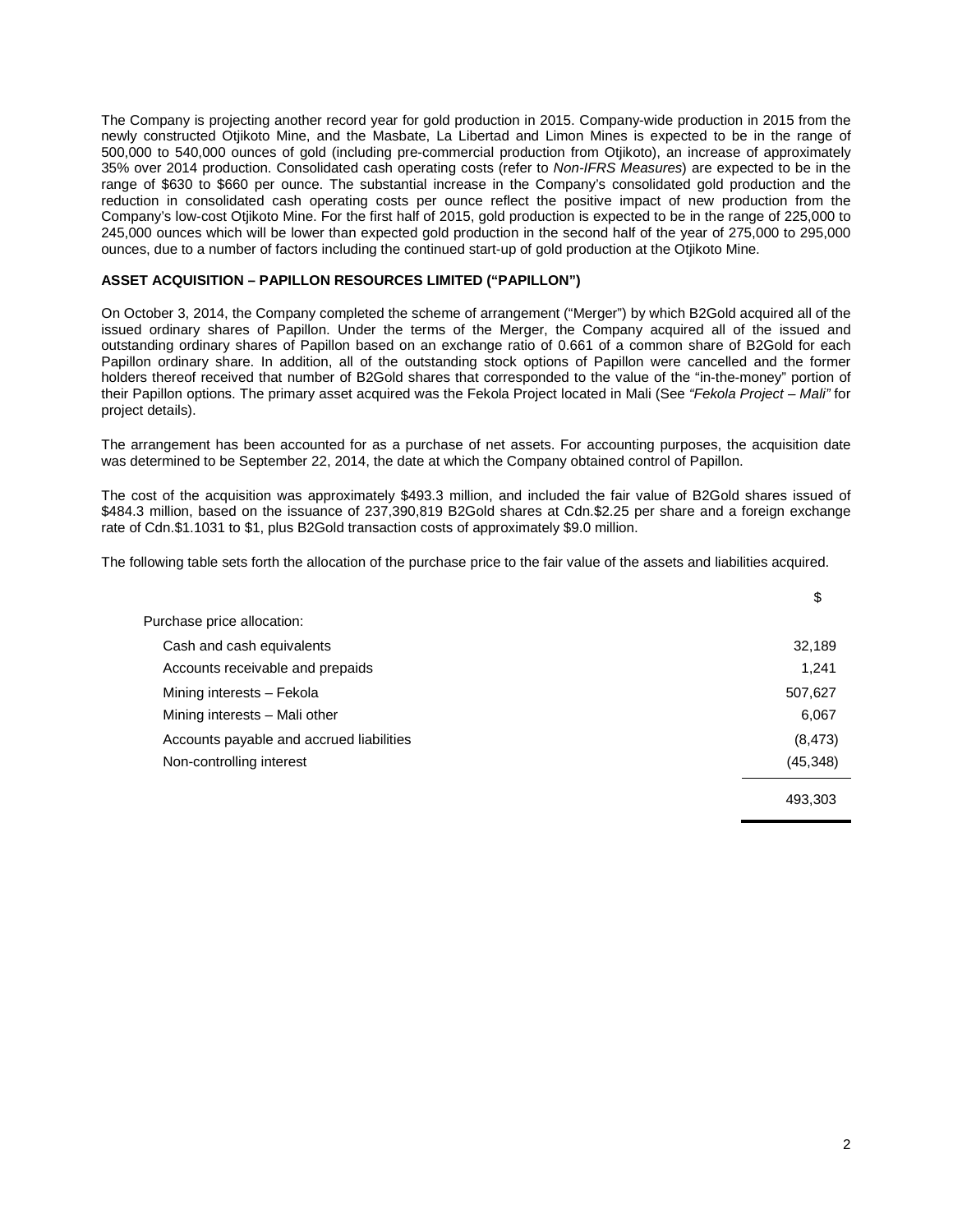# **REVIEW OF FINANCIAL RESULTS**

#### *Selected consolidated quarterly and annual financial and operating results*

|                                                                           | Three months ended<br>December 31<br>(unaudited) |         | Year ended<br>December 31<br>(unaudited) |         |                 |
|---------------------------------------------------------------------------|--------------------------------------------------|---------|------------------------------------------|---------|-----------------|
|                                                                           | 2014                                             | 2013    | 2014                                     | 2013    | 2012            |
| Gold revenue (\$ in thousands)                                            | 122,422                                          | 138,054 | 486,624                                  |         | 544,272 259,051 |
| Gold sold (ounces)                                                        | 102,612                                          | 106,185 | 386,219                                  |         | 380,895 155,008 |
| Average realized gold price (\$/ounce)                                    | 1,193                                            | 1,300   | 1,260                                    | 1,429   | 1,671           |
| Gold produced (ounces)                                                    | 111,804                                          | 105,577 | 384,003                                  | 366,313 | 157,885         |
| Cash operating costs <sup>(1)</sup> (\$/ounce gold)                       | 646                                              | 638     | 680                                      | 681     | 587             |
| Total cash costs <sup>(1)</sup> (\$/ounce gold)                           | 686                                              | 678     | 722                                      | 727     | 640             |
| Adjusted net (loss) income <sup>(1)</sup> (\$ in thousands)               | (8, 352)                                         | 619     | 6,712                                    | 59,006  | 79,269          |
| Adjusted (loss) earnings per share <sup>(1)(2)</sup> -basic<br>(\$/share) | (0.01)                                           | 0.00    | 0.01                                     | 0.09    | 0.21            |
| Impairment of goodwill and other long-lived assets<br>(\$ in thousands)   | (435, 981)                                       |         | (734, 378)                               |         |                 |
| Net (loss) income (\$ in thousands)                                       | (356, 750)                                       | 26,220  | (666, 385)                               | 67,303  | 51,907          |
| (Loss) earnings per share $-$ basic <sup>(2)</sup> (\$/share)             | (0.39)                                           | 0.04    | (0.90)                                   | 0.11    | 0.13            |
| (Loss) earnings per share $-$ diluted <sup>(2)</sup> (\$/share)           | (0.39)                                           | 0.02    | (0.90)                                   | 0.07    | 0.13            |
| Cash flows from operating activities (\$ in<br>thousands)                 | 38,564                                           | 38,352  | 113,700                                  |         | 147,827 105,077 |

*(1) A cautionary note regarding non-IFRS measures is included in the section titled "Non-IFRS Measures."*

*(2) Attributable to the shareholders of the Company.*

# *Fourth quarter 2014 and 2013*

#### *Revenue*

Gold revenue for the fourth quarter of 2014 was \$122.4 million on sales of 102,612 ounces at an average price of \$1,193 per ounce compared to \$138.1 million on sales of 106,185 ounces at an average price of \$1,300 per ounce in the fourth quarter of 2013. The 11% decrease in revenue was mainly due to an 8% decrease in the average realized gold price and a 3% decrease in ounces sold. The fourth quarter of 2013 revenues also included amortization of deferred revenue totalling \$9.3 million related to gold forward contracts acquired as part of the CGA acquisition in January 2013. Amortization of the balance was completed prior to the 2013 year-end.

In the fourth quarter of 2014, the Masbate Mine accounted for \$68.6 million (Q4 2013 - \$65.0 million which included a non-cash amount of \$9.3 million described above) of gold revenue from the sale of 57,444 ounces (Q4 2013 – 47,536 ounces), the Libertad Mine accounted for \$40.9 million (Q4 2013 - \$55.6 million) of gold revenue from the sale of 34,264 ounces (Q4 2013 – 44,649 ounces) while \$13.0 million (Q4 2013 - \$17.5 million) was contributed by the Limon Mine from the sale of 10,904 ounces (Q4 2013 – 14,000 ounces).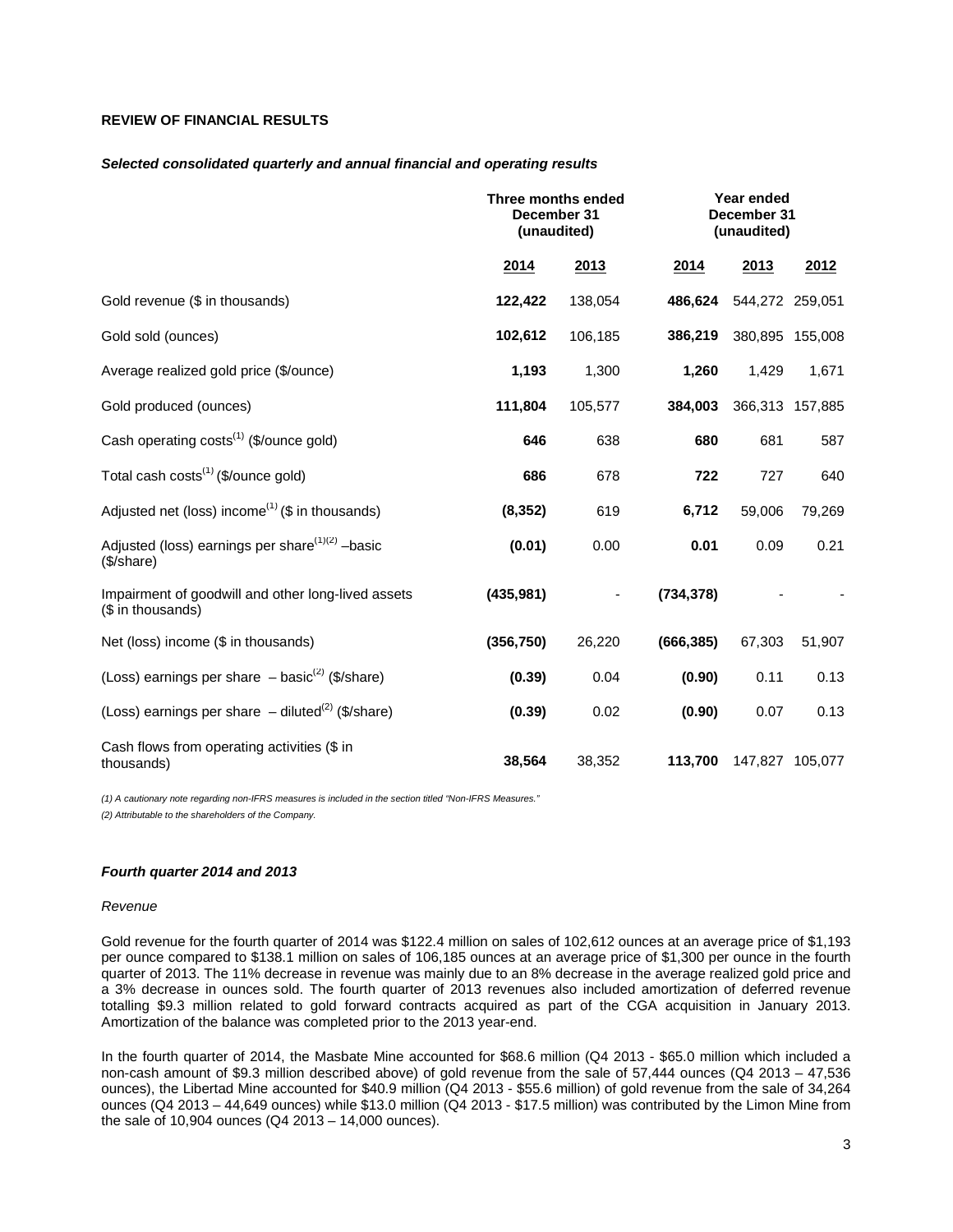### *Production and operating costs*

Consolidated gold production in the fourth quarter of 2014 was a record 111,804 ounces, approximately 9% above budget and 6% higher than in the same quarter last year. Consolidated gold production was higher due to record production of 62,972 ounces at the Masbate Mine during the fourth quarter of 2014, partially offset by lower production at La Libertad and Limon Mines. Temporary commissioning issues experienced during the installation of the new SAG mill at the Masbate Mine were resolved during the fourth quarter. In addition, installation of a new dewatering system at Limon was completed in early November and access to higher grade ore at Limon recommenced in December 2014.

In the fourth quarter of 2014, consolidated cash operating costs were \$646 per ounce of gold, which was in line with budget and the fourth quarter of 2013. Refer to "Review of mining operations and development projects" for mine specific details. All-in sustaining cash costs for the fourth quarter of 2014 were \$946 per ounce compared to \$986 per ounce for the fourth quarter of 2013 (refer to *Non-IFRS Measures*).

### *Depreciation and depletion*

Depreciation and depletion expense, included in total cost of sales, was \$29.8 million in the fourth quarter of 2014 compared to \$31.5 million in the same period in 2013. The decrease in depreciation expense was mainly due to a 3% decrease in the gold ounces sold. The depreciation charge decreased to \$291 per ounce of gold sold in the current quarter from \$296 per ounce of gold sold in the comparative quarter.

### *Impairment of goodwill and other long-lived assets*

During the fourth quarter of 2014 and subsequent to the year-end, the Company completed an updated metallurgical sampling and analysis program as part of an expansion study for the Masbate Mine along with an updated life-of-mine plan based on 2014 year end reserve and resource estimates. The updated metallurgical study has resulted in 3% lower projected life of mine recoveries due to a number of factors including an increase, at depth, in the amount of sulphide ore type that has lower projected recoveries and the mining out over the course of 2013 and 2014 of predominantly oxide ore, which has the highest recoveries.

The lower projected recoveries, lower long-term gold price assumption of \$1,300 per ounce (as compared to a spot gold price of \$1,676 per ounce at the CGA acquisition date) and a decision not to proceed with Masbate Mill expansion at this time impacted the current value of the Masbate Mine. As a result, the Company recorded a net impairment charge of \$305.2 million (pre-tax \$436.0 million less \$130.8 million deferred tax recovery) at year end 2014 (See *"Critical Accounting Estimates"*).

#### *Other*

General and administrative costs ("G&A") costs relate mainly to the Company's head office in Vancouver, the Managua and Santo Domingo offices in Nicaragua, the Makati office in the Philippines, the Volta office in Toronto, and the Company's Australian and other offshore subsidiaries. G&A increased in the fourth quarter of 2014 compared to the comparable period in the prior year by approximately \$2.0 million to \$10.0 million which included \$1.1 million for Papillon head office costs. The Papillon office in Australia is scheduled to close in March 2015.

In the fourth quarter of 2014, the Company made a decision not to continue exploring the Trebol and adjacent properties in Nicaragua and gave up its right to the exploration concession. As a result, the carrying value of these properties was written down by \$21.1 million.

The Company also recorded a provision of \$13.5 million during the fourth quarter of 2014 for input taxes which were assessed as non-recoverable. The increase was due to the Company reassessing the collectability of long outstanding balances. Of the total charge, \$13.0 million related to VAT balances acquired as part of the CGA acquisition.

The Company's fourth quarter of 2014 results included a non-cash gain of \$21.0 million on the convertible senior subordinated notes compared to a non-cash gain of \$14.2 million in the fourth quarter of 2013. The convertible notes are measured at fair value on each financial reporting period-end date with changes flowing through the statement of operations.

The Company also reported \$4.2 million in write-downs of its available-for-sale investments in the fourth quarter of 2014 compared to \$2.1 million in the fourth quarter of 2013 due to continued decline in the market values of the underlying securities.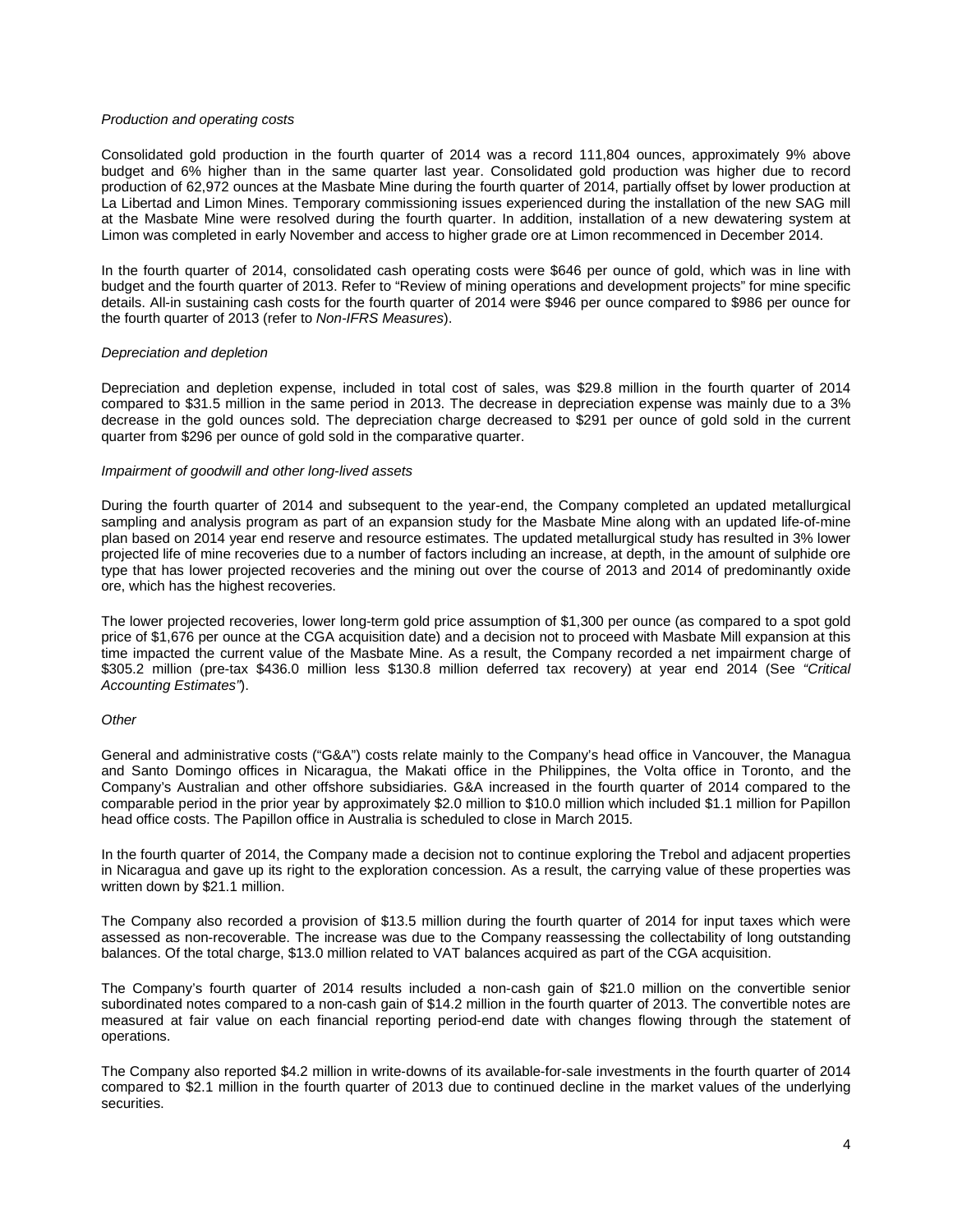During the fourth quarter of 2014, a deferred income tax recovery of \$109.6 million was recorded mostly in relation to the impairment of the Masbate Mine long-lived assets.

For the fourth quarter of 2014, the Company generated a net loss of \$356.8 million (\$(0.39) per share) compared to net income of \$26.2 million (\$0.04 per share) in the comparable period of 2013. Adjusted net (loss) income (refer to "*Non-IFRS Measures"*) was \$(8.4) million (\$(0.01) per share) compared to \$0.6 million (\$0.00 per share) in the fourth quarter of 2013. Adjusted net loss in the fourth quarter of 2014 primarily excluded the non-cash impairment of Masbate longlived assets of \$436.0 million, deferred income tax recovery of \$109.6 million, write-off of mineral property of \$21.1 million and a non-cash mark-to-market gain of \$21.0 million relating to the overall change in fair value of the Company's convertible senior subordinated notes.

Cash flow from operating activities was \$38.6 million (\$0.04 per share) in the fourth quarter of 2014 compared to \$38.3 million (\$0.06 per share) in the fourth quarter of 2013. Cash flow from operations in the current quarter marginally increased from the comparable period in 2013 due to a \$14 million positive change in working capital offset by a lower gold revenue, higher production costs and higher G&A costs specifically resulting from Papillon head office costs incurred during the quarter.

As at December 31, 2014, the Company remained in a strong financial position with working capital of \$175.0 million including unrestricted cash and cash equivalents of \$132.6 million.

### *Year-to-date results*

### *Revenue*

Gold revenue for the year ended December 31, 2014 was \$486.6 million on sales of 386,219 ounces at an average realized price of \$1,260 per ounce compared to \$544.3 million on sales of 380,895 ounces at an average price of \$1,429 per ounce in the comparable period of 2013. The 11% decrease in revenue was mainly due to a 12% decrease in the average realized gold price partially offset by a 1% increase in gold ounces sold. In addition, revenues for the year ended December 31, 2013 also included the amortization of deferred revenue totalling \$37.4 million related to gold forward contracts acquired as part of the CGA acquisition in January 2013. Amortization of the balance was completed prior to the 2013 year-end. Gold revenue in 2013 also benefitted from the sale of 20,811 ounces of the Masbate Mine's gold bullion inventory acquired on January 16, 2013.

For the year December 31, 2014, the Masbate Mine accounted for \$234.0 million (2013 - \$274.1 million which included a non-cash amount of \$37.4 million described above) of gold revenue from the sale of 186,544 ounces (2013 – 184,737 ounces), La Libertad Mine accounted for \$189.6 million (2013 - \$190.0 million) of gold revenue from the sale of 149,971 ounces (2013 – 138,758 ounces) while \$63.0 million (2013 - \$80.2 million) was contributed by the Limon Mine from the sale of 49,704 ounces (2013 – 57,400 ounces).

# *Production and operating costs*

For the year ended December 31, 2014, consolidated gold production totalled 384,003 ounces, 17,690 ounces higher than the comparable period in 2013 but 17,385 ounces below budget. Production was higher than the prior year as a result of higher production at the Masbate and La Libertad Mines. Consolidated gold production for 2014 was temporarily affected by SAG mill implementation issues at the Masbate Mine as well as continued installation delays for a dewatering system at the Limon Mine. However, Masbate's new SAG mill is now running consistently and the Masbate Mine finished the year with a record fourth quarter gold production of 62,972 ounces, 15,815 ounces ahead of budget. In addition, the installation of Limon's dewatering system was completed in early November, allowing access to higher grade ore. The Limon Mine resumed mining of the higher grade Santa Pancha 1 zone in December 2014. Refer to *"Review of mining operations and development projects"* for mine specific details.

Consolidated cash operating costs were \$680 per ounce of gold for 2014 which was in line with the prior year and budgeted cash costs. Refer to *"Review of mining operations and development projects"* for mine specific details and explanations of variances. All-in sustaining cash costs for the year ended December 31, 2014 were \$1,101 per ounce compared to \$1,064 per ounce for the year end December 31, 2013 (refer to *Non-IFRS Measures*).

During the year ended December 31, 2013, cost of sales included a non-cash adjustment of \$32.9 million related to the inventory portion of the CGA purchase price adjustment. Masbate's gold bullion inventory and ore stockpile inventory were increased by \$32.9 million to reflect their fair values on acquisition.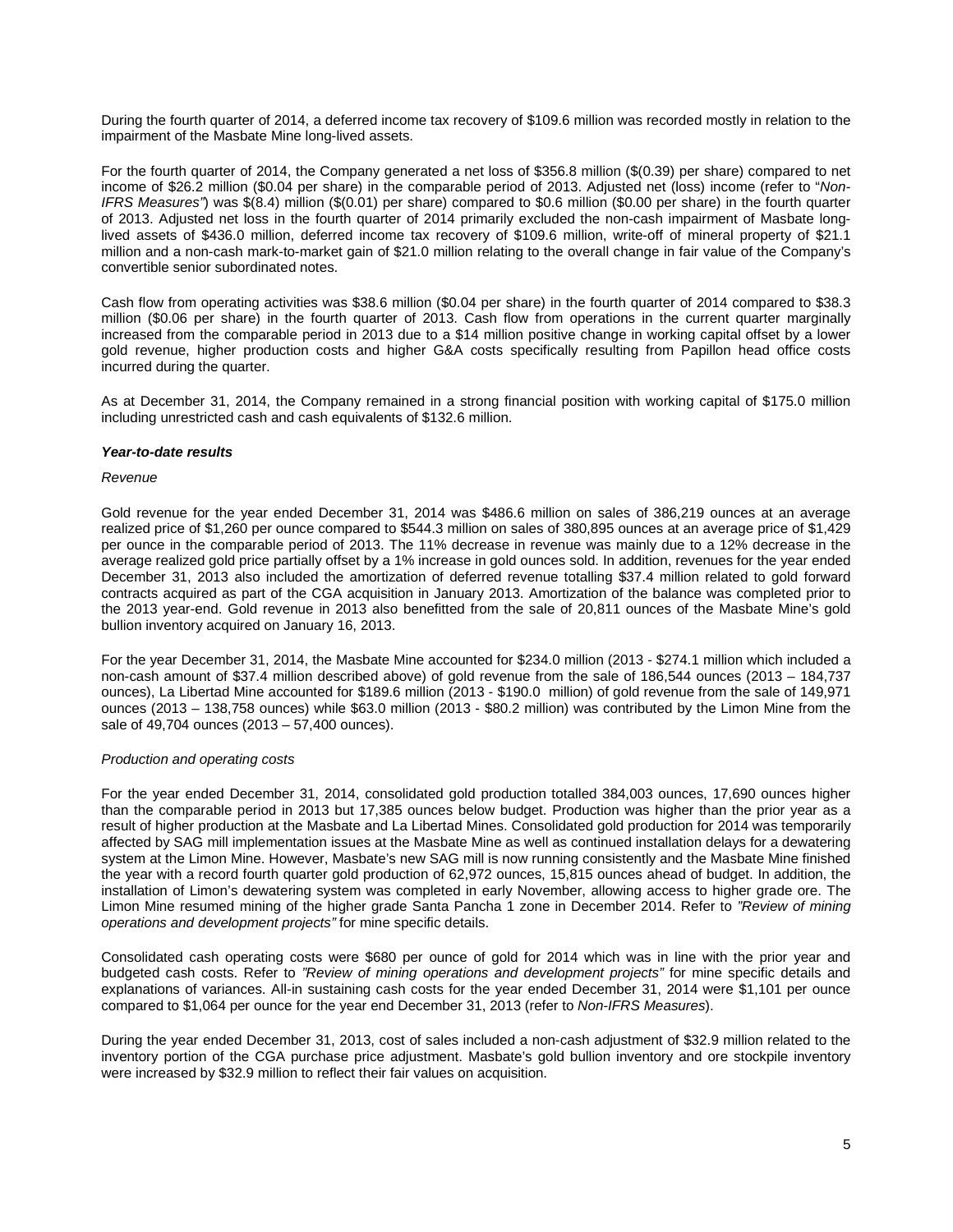### *Depreciation and depletion*

Depreciation and depletion expense, included in total cost of sales, was \$112.6 million for the year ended December 31, 2014 compared to \$85.9 million in 2013. The increase in depreciation expense was mainly due to higher gold sales and an increase in the average depreciation charge per ounce of gold sold. The depreciation charge increased to \$291 per ounce of gold sold during the year ended December 31, 2014 from \$235 per ounce of gold sold in the comparative period (excluding ounces sold relating to gold inventory acquired as part of the CGA acquisition). The increase in the average depreciation charge per ounce of gold sold results from the sustaining capital expenditures and deferred stripping costs capitalized to mineral interests in the latter part of 2013 which are subject to a full year of depreciation in 2014.

#### *Impairment of goodwill and other long-lived assets*

During the year ended December 31, 2014, the Company recorded impairment charges totalling \$734.4 million. The impairment charges consisted mainly of a goodwill impairment charge of \$202.1 million, Masbate Mine long-lived assets impairment charge of \$436.0 million and an investment in the Gramalote joint venture impairment charge of \$96.3 million (See *"Critical Accounting Estimates"*).

### *Other*

G&A expenditures increased by \$6.1 million to \$38.0 million during the year ended December 31, 2014 when compared to 2013. The G&A increase included approximately \$1.1 million for Papillon Australia head office costs, \$1.4 million to the Santo Domingo (Jabali operations) and Volta offices, \$0.9 million in tax consulting fees, \$1.9 million in salary and bonus costs, including costs for new hires in 2014 and the remainder related mainly to increased corporate growth and development activities.

During the year ended December 31, 2014, the Company made a decision not to continue exploring the Trebol and adjacent properties and gave up its right to the exploration concession. As a result, the carrying value of these properties was written off in the amount of \$21.5 million.

A provision of \$16.3 million was recorded during the year ended December 31, 2014 for input taxes which were assessed as non-recoverable compared to \$3.1 million in 2013. The increase was due to the Company reassessing the collectability of long outstanding balances. Of the total charge recorded, \$13 million related to historical balances acquired as part of the CGA acquisition.

The Company's results for the year ended December 31, 2013 included a \$44.5 million gain on the sale of the Brucejack royalty.

The Company's results for the year ended December 31, 2014 included a non-cash fair value adjustment gain of \$9.8 million on the convertible senior subordinated notes compared to \$22.8 million in 2013. The convertible notes are measured at fair value on each financial reporting period-end date with changes flowing through the statement of operations.

The Company also reported \$5.7 million (net of capitalized interest) in interest and financing expense during 2014 as compared with \$5.6 million in 2013. During 2014, the Company capitalized interest costs on its borrowings attributable to funds spent on Otjikoto in the amount of \$13.7 million (2013 - \$2.5 million). During the years ended December 31, 2014 and 2013, the Company made cash interest payments of \$13.9 million and \$2.9 million, respectively. The higher cash interest payments in 2014 were due to the commencement of cash interest payments for the senior notes in 2014.

Due to a significant further decline in the share prices of the Company's available-for-sale equity investment in St. Augustine Gold and Copper Ltd. and RTG Mining Limited during 2014, the Company recognized an impairment loss of \$7.2 million compared to \$20.6 million in 2013. These investments were acquired as part of the CGA acquisition in early 2013 and the Company still retains the original shares acquired.

During the year ended December 31, 2014, a deferred income tax recovery of \$109.3 million was recorded mostly in relation to the impairment of the Masbate Mine long-lived assets.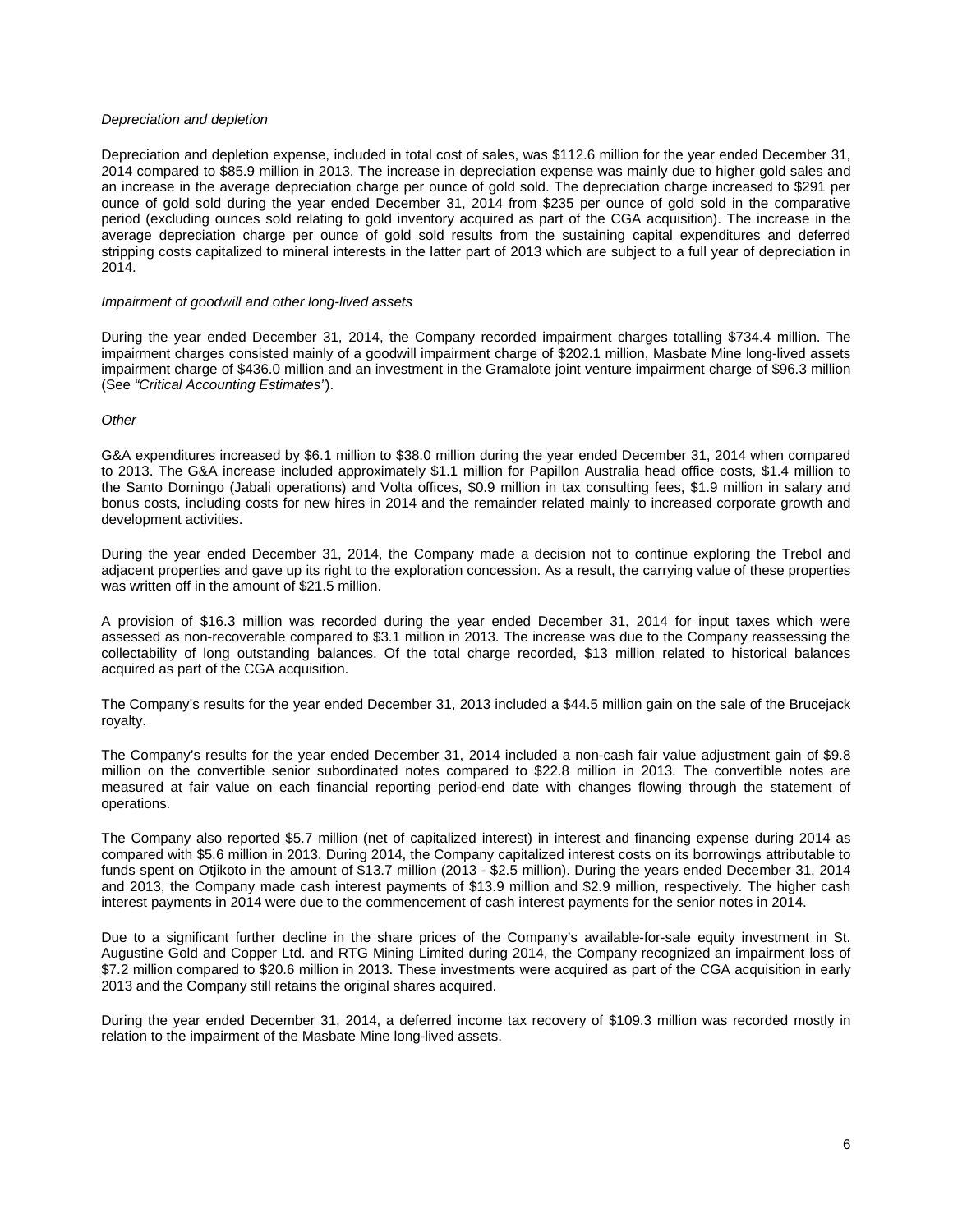For the year ended December 31, 2014, the Company incurred a net loss of \$666.4 million (\$(0.90) per share) compared to a net income of \$67.3 million (\$0.11 per share) in 2013. Adjusted net income (refer to "*Non-IFRS Measures"*) was \$6.7 million (\$0.01 per share) compared to \$59.0 million (\$0.09 per share) in 2013. The most significant adjustment made to adjusted net (loss) income was the exclusion of the non-cash impairment charge for goodwill and other long-lived assets of \$734.4 million, deferred income tax recovery of \$109.3 million, write-off of mineral property of \$21.5 million, and noncash fair value adjustment of \$9.8 million relating to the change in fair value of the convertible notes. The 2013 adjusted earnings figure included the reversal of \$32.9 million of costs related to the acquisition of the Masbate Mine's bullion inventory, as well as the \$44.5 million gain realized from the sale of the Company's Brucejack royalty.

Cash flow from operating activities was \$113.7 million during the year ended December 31, 2014 compared to \$147.8 million during 2013. In the first quarter of 2013, operating cash flows benefitted from the gold sales of approximately \$33 million for the Masbate Mine's gold product inventory acquired on January 16, 2013. Excluding these, cashflows for operating activities were at similar levels and reflect the continued strong performance of the Company's operating mines even in a lower gold price environment. Overall, operating cash flows reflect the decline in average realized gold prices and "one-off" type expenditures (such as G&A costs for Papillon's Australian head office, scheduled to be closed in March 2015, and professional fees relating to the Company's legal claim for the 2011 Masbate SAG mill failure) offset by a 7% increase in the gold sales volume (excluding 20,811 ounces of gold acquired as part of the CGA Merger). The realized gold price for 2014 was \$1,260 per ounce compared to a realized price of \$1,429 per ounce in 2013.

# **REVIEW OF MINING OPERATIONS AND DEVELOPMENT PROJECTS**

### *Masbate Mine – Philippines*

|                                                     |             | Three months ended<br>December 31<br>(unaudited) |           | Year ended<br>December 31<br>(unaudited) |
|-----------------------------------------------------|-------------|--------------------------------------------------|-----------|------------------------------------------|
|                                                     | <u>2014</u> | 2013                                             | 2014      | 2013                                     |
| Gold revenue (\$ in thousands)                      | 68,608      | 64,989                                           | 233,953   | 274,100                                  |
| Gold sold (ounces)                                  | 57,444      | 47,536                                           | 186,544   | 184,737                                  |
| Average realized gold price (\$/ounce)              | 1,194       | 1,367                                            | 1,254     | 1,484                                    |
| Tonnes of ore milled                                | 1,735,934   | 1,713,319                                        | 6,134,326 | 5,889,273                                |
| Grade (grams/tonne)                                 | 1.36        | 1.03                                             | 1.17      | 1.07                                     |
| Recovery (%)                                        | 83.1        | 82.8                                             | 80.9      | 83.2                                     |
| Gold production (ounces)                            | 62,972      | 46,963                                           | 186,195   | 169,396                                  |
| Cash operating costs <sup>(1)</sup> (\$/ounce gold) | 607         | 779                                              | 724       | 788                                      |
| Total cash costs <sup>(1)</sup> (\$/ounce gold)     | 649         | 822                                              | 771       | 834                                      |
| Capital expenditures (\$ in thousands)              | 7,390       | 10,498                                           | 39,889    | 31,344                                   |
| Exploration (\$ in thousands)                       | 927         | 2,316                                            | 4,081     | 8,422                                    |

*(1) A cautionary note regarding non-IFRS measures is included in the section titled "Non-IFRS Measures."* 

The Masbate Mine finished the year with a strong fourth quarter in 2014, producing a quarterly record of 62,972 ounces of gold, approximately 34% (or almost 16,000 ounces) higher than both budget and production in the fourth quarter of 2013. Masbate's new SAG mill which was installed as planned in the second quarter of 2014 is now running and performing consistently. In the fourth quarter of 2014, higher grade oxide material from the Colorado pit was processed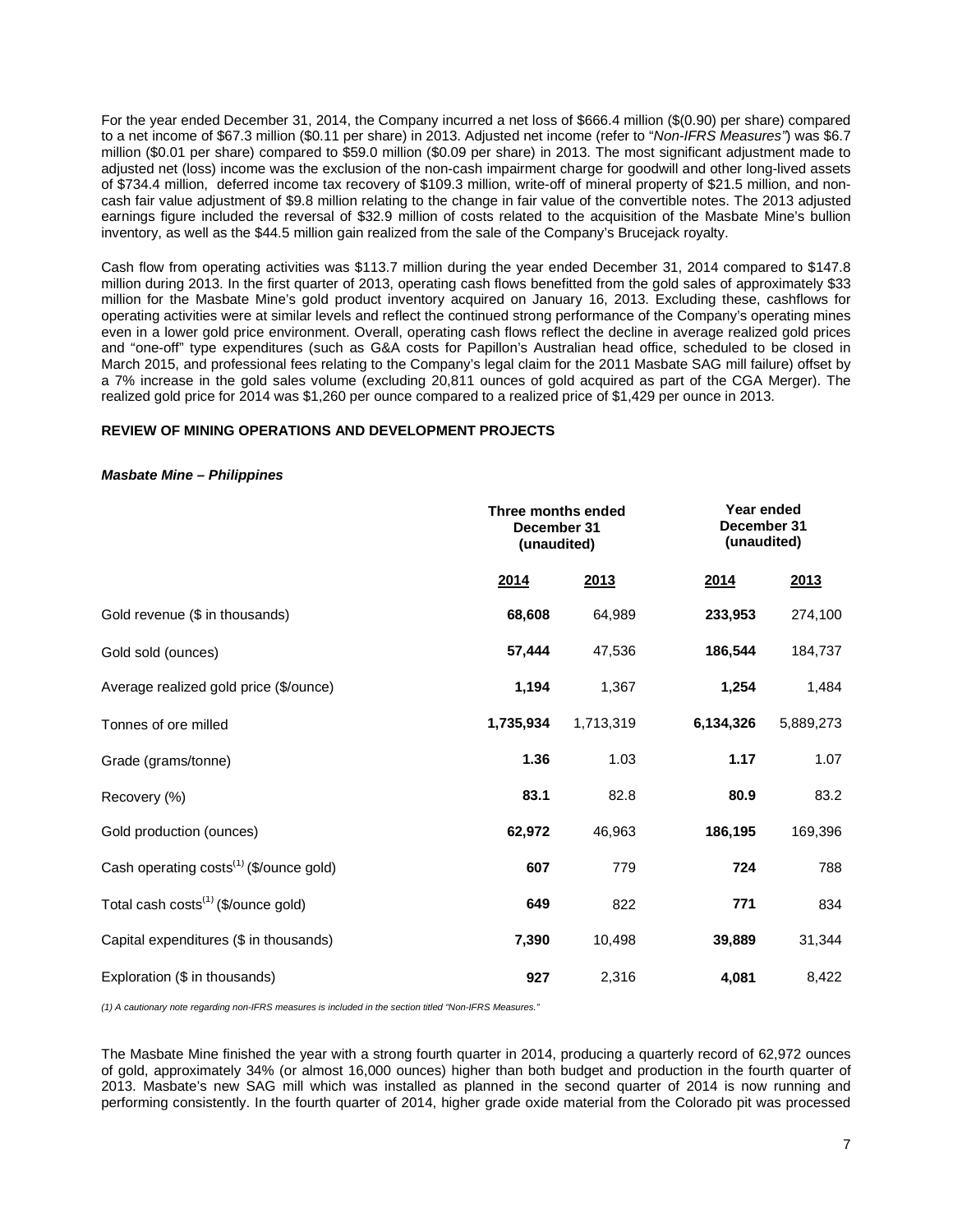with mill feed of approximately 72% oxide and gold grades averaging 1.36 g/t. A higher proportion of oxide, with better grade (1.36 g/t vs 1.09 g/t budget) resulted in better than budgeted recovery.

For the full-year 2014, the Masbate Mine produced 186,195 ounces of gold compared to 176,483 ounces produced in 2013 (including non-attributable pre-acquisition production of 7,087 ounces). Annual gold production from Masbate increased by approximately 6% in 2014 compared to 2013, despite the fact that the Masbate SAG mill was shut down during change-out throughout June 2014. As planned, Masbate's previous SAG mill was shut down and replaced with a new SAG mill in the second quarter of 2014, from May 29th to June 28th. Initially, the new SAG mill performed well, but later, as the operators increased SAG mill loading in the third quarter, increased temperatures were observed at the SAG mill discharge bearing. Maintenance crews worked through a series of alignment exercises and cooling system modifications, resulting in lower operating temperatures. However, delays during maintenance affected throughput in the third quarter (1,578,000 tonnes compared to budget of 1,751,000 tonnes) and reduced loading affected gold recoveries (76.7% versus 81.4% budget), attributable to a coarser grind size. By the end of the third quarter, the process plant was achieving designed throughput and running consistently. In the fourth quarter of 2014, the new SAG mill operated at reduced power consumption, but with good throughput because of the soft oxide material being processed. In January 2015, the Company completed final remediation works including a change of SAG mill bearings and installation of a locking plate which secures pinion alignment. The SAG mill is now fully operational.

Masbate's cash operating costs in the fourth quarter of 2014 were \$607 per ounce, \$160 per ounce lower than budget and \$172 per ounce lower than in the prior-year quarter. Cash operating costs per ounce were lower than budget and the prior-year quarter due to significantly higher production during the final quarter, resulting from higher throughput, recovery and grade. Costs were also lower due to lower mining costs specifically fuel, drilling and blasting, load/haul, and GET costs, power generation and reagents. Year-to-date, Masbate's cash operating costs were \$724 per ounce, compared to budget of \$784 per ounce and \$788 per ounce in the same period last year. Year-to-date cash costs are lower due to lower total mining costs and stockpile adjustments.

Capital expenditures in the fourth quarter of 2014 totalled \$7.4 million which consisted mainly of construction of a water treatment plant (\$1.1 million), land purchases (\$0.8 million) and additions to mining equipment (\$3.4 million including capital overhauls). Year-to-date capital expenditures totalled \$39.9 million which consisted mainly of the SAG mill change out (\$7.8 million including purchase, installation and upgrades), expansion of the tailings dam (\$4.8 million), construction of a water treatment plant (\$7.2 million), land acquisition costs (\$1.4 million) and additions to mining equipment (\$12.5 million including capital overhauls).

Transition from contract mining to self-mining was completed in the fourth quarter with maintenance functions being transferred to the Company by year-end.

During the fourth quarter of 2014 and subsequent to the year-end, the Company completed an updated metallurgical sampling and analysis program as part of an expansion study for the Masbate Mine along with an updated life-of-mine plan based on 2014 year end reserve and resource estimates. The updated metallurgical study has resulted in 3% lower projected life of mine recoveries due to a number of factors including an increase, at depth, in the amount of sulphide ore type that has lower projected recoveries and the mining out over the course of 2013 and 2014 of predominantly oxide ore, which has the highest recoveries.

The lower projected recoveries, lower long-term gold price assumption of \$1,300 per ounce (as compared to a spot gold price of \$1,676 per ounce at the CGA acquisition date) and a decision not to proceed with Masbate Mill expansion at this time impacted the current value of the Masbate Mine. As a result, the Company recorded a net impairment charge of \$305.2 million (pre-tax \$436.0 million less \$130.8 million deferred tax recovery) at year end 2014 (See *"Critical Accounting Estimates"*).

The Company is continuing to analyze the details of the metallurgical study to determine how the Masbate Mine plan may be augmented to mine the better recovery veins and avoid the lower recovery veins which will improve overall forecast life-of-mine recoveries. In addition, the Masbate exploration program is ongoing with a focus on exploring for additional oxide and higher grade/better recovery sulphide ore.

The Company has determined not to proceed with a full expansion of the Masbate mill at this time in order to focus its construction team and resources on the development of the Fekola Project. Rather than a full expansion of the Masbate Mill, the Company has elected to continue with a coarser grind size in order to maintain the current level of throughput at Masbate and maximize project economics. The Company will continue to review expansion case options. Initial metallurgical results indicate that with a coarser grind size project economics also improved if leach retention time is in excess of 24 hours. Tests to determine the optimum retention time are currently in progress. As a result of test work to date, the Company will install additional leach tanks in 2015 to increase leach retention time.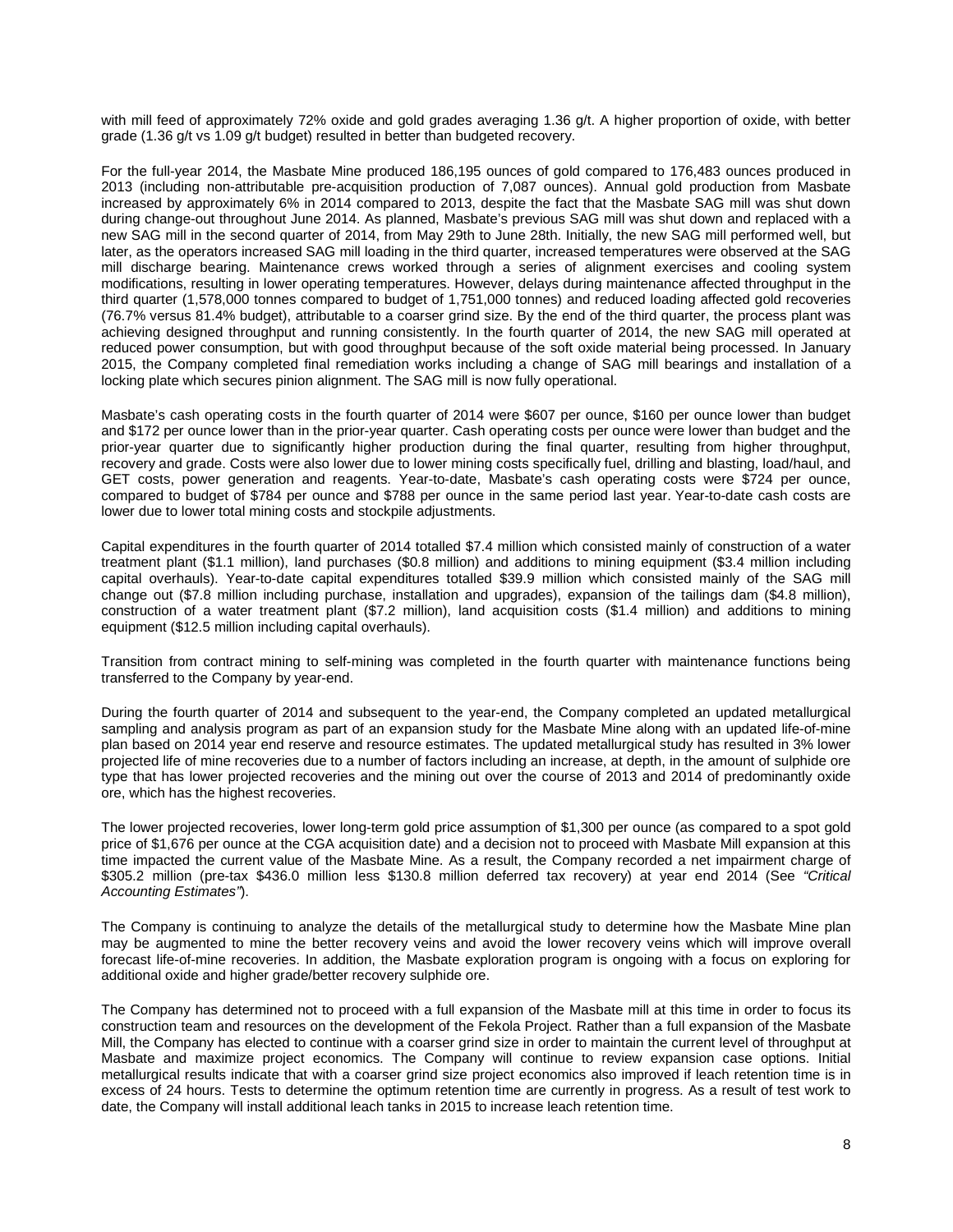The Masbate Mine is projected to produce from 170,000 to 180,000 ounces of gold in 2015 at a cash operating cost of approximately \$740 to \$775 per ounce. Cash operating costs are expected to decrease compared to the 2014 budget, mainly due to lower budgeted prices for consumables (fuel, cyanide and grinding media material) and the change from contract mining to self-mining in 2014.

In 2015, the Masbate Mine is budgeted to process an average of 17,800 tonnes of ore per day (for a total of approximately 6.5 million tonnes of ore for the year) which reflects an optimal throughput level while maximizing gold recoveries. Gold grades processed in 2015 are expected to average 1.13 g/t gold and gold recoveries are anticipated to average 74.2%. Approximately 34% of the mill feed is budgeted to contain oxide material (with higher gold recoveries) from the Colorado pit.

Total budgeted 2015 capital costs at the Masbate Mine are \$34.3 million with sustaining capital costs totalling \$24.3 million, consisting of capitalized stripping costs (\$8.9 million), land purchases (\$3.6 million) and continued mine infrastructure development for low grade and waste placement (\$4.3 million) with the balance being general mine infrastructure and equipment. In addition, the Company has budgeted non-sustaining/development capital costs of approximately \$10 million in 2015 for additional leach tanks to optimize retention time and related gold recoveries.

The Masbate exploration budget for 2015 is approximately \$5.4 million including 13,100 meters of drilling. The program includes further drilling in the Pajo area and in the Dabu underground target.

The Company notes with regret that a fatality involving arms occurred on December 20, 2014, during an altercation between a security guard (employee of Kublai Khan Security Services) and a long term employee of PGPRC. The shooting victim was an employee at the processing plant. The incident is under investigation by the Philippine National Police.

In an unrelated incident on February 11, 2015 two guards belonging to the Kublai Khan Security Services were fatally shot at their guard post. This incident is under active investigation by the Philippine National Police and the Company is awaiting their findings in order to implement appropriate additional safety measures.

At Masbate Gold Project the Company remains committed to work with the National Government, Regional Government, KKSS (Security Services), and local communities to prevent recurrence of such tragic events. These incidents have prompted review and changes in security procedures and management, including independent assessment programmed for first quarter of 2015. Masbate Gold Project senior staff and B2Gold executives are in active ongoing dialogue with the Philippine Mines and Geosciences Bureau with the intent to bring together government, community and company to address this issue. The Mines and Geosciences Bureau has indicated their support and participation for this initiative.

On site, the safety performance of the Masbate project continues to be good. The operation closed the year with a lost time accident frequency of 0.11 (being the number of accidents per 200,000 man hours worked). Safety programs and the B2Gold Health and Safety Management System are fully implemented.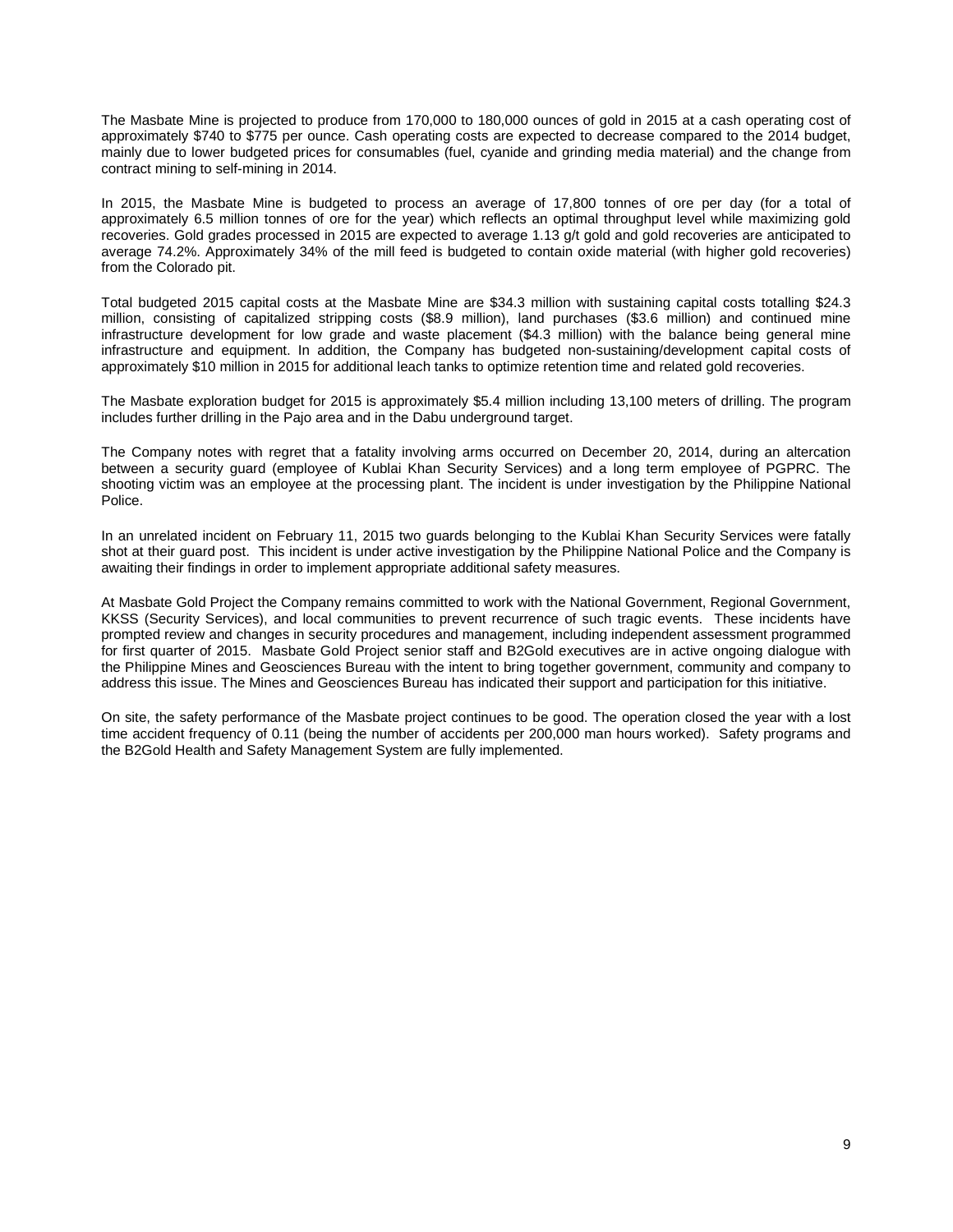# *La Libertad Mine - Nicaragua*

|                                                                | Three months ended<br>December 31<br>(unaudited) |         | Year ended<br>December 31<br>(unaudited) |           |
|----------------------------------------------------------------|--------------------------------------------------|---------|------------------------------------------|-----------|
|                                                                | 2014                                             | 2013    | 2014                                     | 2013      |
| Gold revenue (\$ in thousands)                                 | 40,853                                           | 55,591  | 189,648                                  | 190,021   |
| Gold sold (ounces)                                             | 34,264                                           | 44,649  | 149,971                                  | 138,758   |
| Average realized gold price (\$/ounce)                         | 1,192                                            | 1,245   | 1,265                                    | 1,369     |
| Tonnes of ore milled                                           | 547,477                                          | 522,846 | 2,190,937                                | 2,014,838 |
| Grade (grams/tonne)                                            | 2.21                                             | 2.75    | 2.26                                     | 2.29      |
| Recovery (%)                                                   | 94.9                                             | 92.5    | 94.3                                     | 93.8      |
| Gold production (ounces)                                       | 36,862                                           | 42,709  | 149,763                                  | 138,726   |
| Cash operating costs <sup>(1)</sup> (\$/ounce gold)            | 634                                              | 495     | 572                                      | 563       |
| Total cash costs <sup>(1)</sup> (\$/ounce gold)                | 660                                              | 522     | 598                                      | 592       |
| Capital expenditures (\$ in thousands)                         | 2,190                                            | 3,057   | 22,233                                   | 17,506    |
| Capital expenditures (\$ in thousands) - Jabali<br>development | 2,252                                            | 3,211   | 6,130                                    | 14,514    |
| Exploration $(\$$ in thousands) – including Jabali exploration | 1,183                                            | 567     | 4,654                                    | 4,656     |

*(1) A cautionary note regarding non-IFRS measures is included in the section titled "Non-IFRS Measures."* 

Fourth quarter gold production in 2014 from La Libertad Mine was 36,862 ounces compared to 42,709 ounces in the fourth quarter of 2013. The lower production resulted from the lower grade ore processed compared to 2013 which had higher grade ore from Crimea and Santa Maria pits. Total annual production from La Libertad Mine in 2014 was a record 149,763 ounces of gold, at the upper end of the Company's 2014 guidance range of 143,000 to 150,000 ounces, and approximately 8% higher than in 2013. The main reasons for the improved annual production at La Libertad in 2014 were higher throughput (2,190,937 tonnes of ore milled at a grade of 2.26 g/t compared to 2,014,838 tonnes at a grade of 2.29 g/t in 2013) and better gold recoveries (94.3% compared to 93.8% in 2013).

La Libertad's cash operating costs in the fourth quarter of 2014 were \$634 per ounce, \$113 per ounce higher than budget and \$139 per ounce higher than in the prior period due to lower production during the fourth quarter, higher process maintenance costs, and higher mining costs associated with material movement from Mojon Pit. Year-to-date, Libertad's cash operating costs were \$572 per ounce, more in line compared to budget of \$557 per ounce and compared to \$563 per ounce in the same period last year. The increase of \$15 per ounce compared to budget is primarily attributable to additional waste movement in Mojon Pit.

Total capital expenditures in the fourth quarter of 2014 were \$4.4 million, with the main capital items consisting of \$0.7 million for deferred stripping costs at the Jabali Central open pit and \$1.5 million for Jabali feasibility and development. Total capital expenditures during the year ended December 31, 2014 totalled \$28.4 million of which \$11.7 million related to deferred stripping, \$6 million to the La Esperanza tailings construction and \$3.5 million for Jabali feasibility and development. The Tailings Dam Lift 4 construction has now been completed.

La Libertad Mine is projected to produce approximately 135,000 to 145,000 ounces of gold in 2015 at a cash operating cost of approximately \$605 to \$635 per ounce. Operating cash costs are expected to increase over 2014, mainly due to the longer haul distance from the new Jabali Antena pit and planned commencement of underground mining at the Mojon Central pit.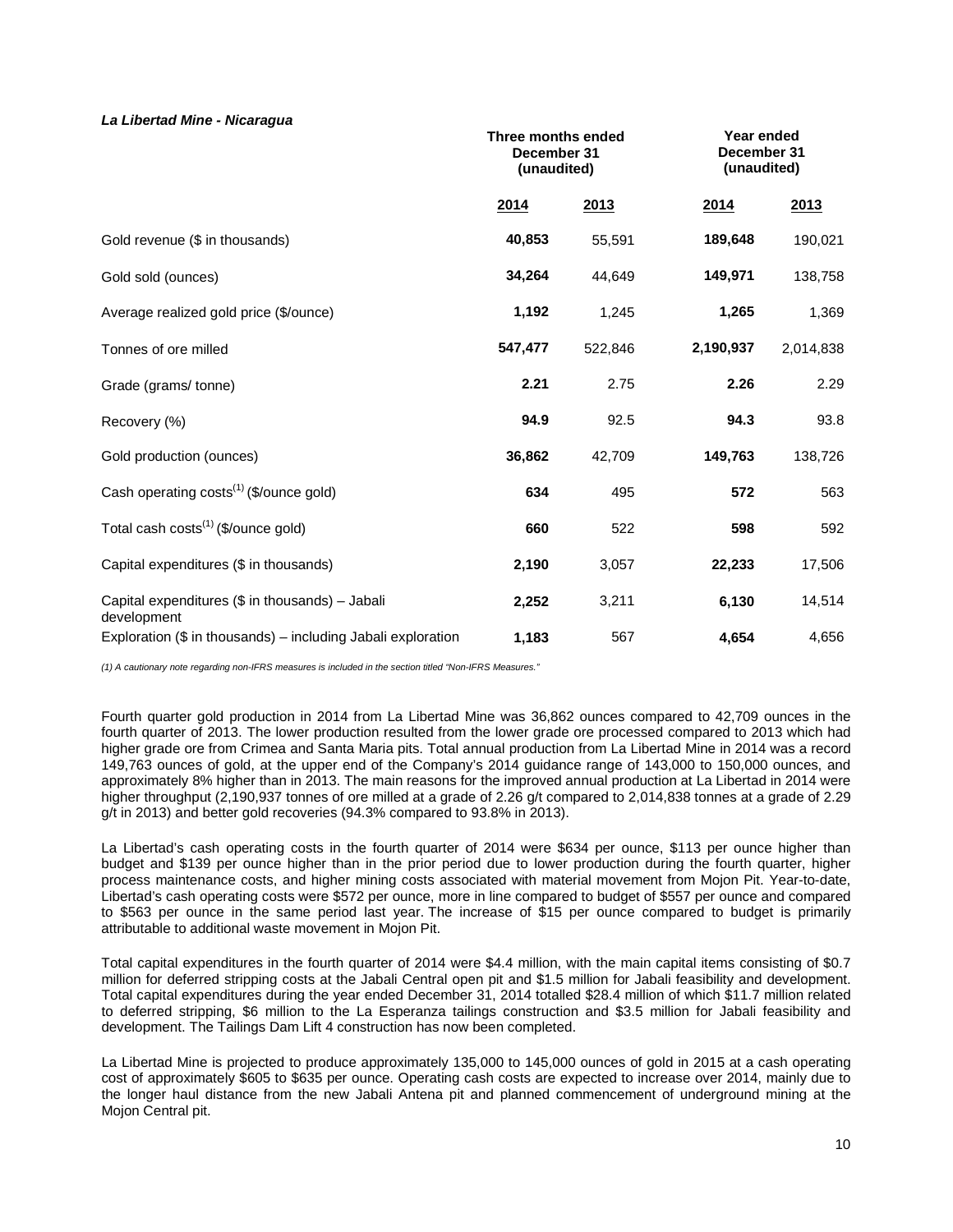In 2015, La Libertad Mine is budgeted to process an average of 6,100 tonnes of ore per day for a total of approximately 2.2 million tonnes of ore for the year at an average grade of 2.06 g/t gold. Gold recoveries are anticipated to average 94% in 2015. Higher grade ore from the Jabali Central pit and Jabali Antena pit together will form approximately 24% of the mill feed. In subsequent years, the proportion of Jabali ore processed is planned to increase to approximately 40%.

Total budgeted 2015 capital costs at La Libertad Mine are \$36.6 million with sustaining capital costs totalling \$23.9 million, consisting of pre-stripping costs (\$10.9 million), Stage 5 Tailings Pond expansion (\$6.9 million), underground mine development (\$2.7 million) and a new pumping station and treatment plant (\$1.4 million). In addition, the Company has budgeted non-sustaining/development capital costs of approximately \$12.7 million, mainly for Jabali underground development (\$4.9 million), power line installation (\$1.8 million), land purchases (\$1.7 million) and resettlement initiatives (\$3.8 million).

The Libertad exploration budget for 2015 is approximately \$5 million for a total of 13,100 metres of planned diamond drilling. The program comprises largely of brownfields (near mine) drilling, including Jabali Antenna East infill drilling, Mojon underground potential and other targets to be developed. Regionally, the Libertad exploration program continues to generate targets within the mineral claim area.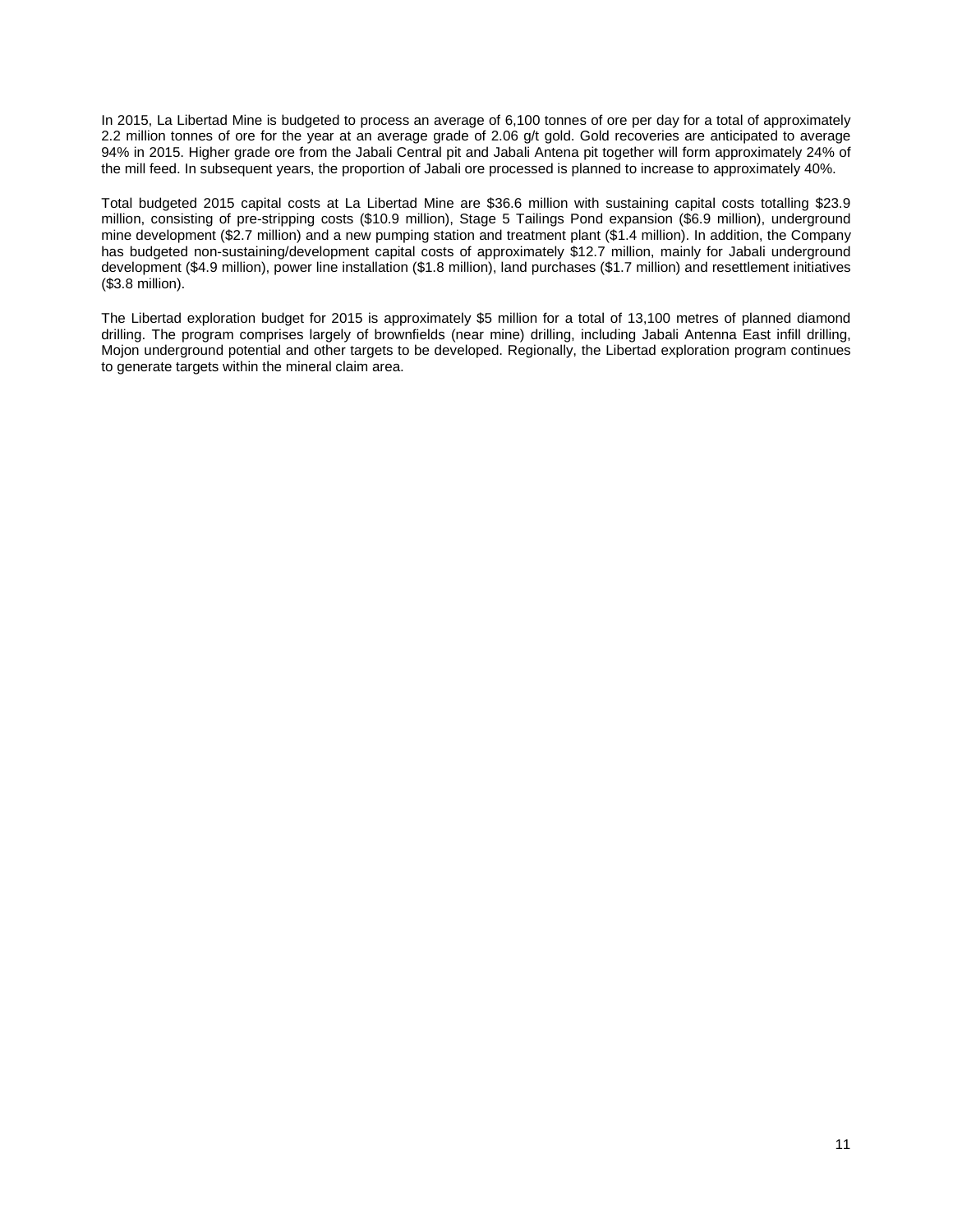# *Limon Mine – Nicaragua*

|                                                | Three months ended<br>December 31<br>(unaudited) |         |         | Year ended<br>December 31<br>(unaudited) |
|------------------------------------------------|--------------------------------------------------|---------|---------|------------------------------------------|
|                                                | 2014                                             | 2013    | 2014    | 2013                                     |
| Gold revenue (\$ in thousands)                 | 12,961                                           | 17,474  | 63,023  | 80,151                                   |
| Gold sold (ounces)                             | 10,904                                           | 14,000  | 49,704  | 57,400                                   |
| Average realized gold price (\$/ounce)         | 1,189                                            | 1,248   | 1,268   | 1,396                                    |
| Tonnes of ore milled                           | 126,262                                          | 119,487 | 482,065 | 445,001                                  |
| Grade (grams/tonne)                            | 3.18                                             | 4.53    | 3.38    | 4.46                                     |
| Recovery (%)                                   | 92.9                                             | 91.4    | 91.6    | 91.4                                     |
| Gold production (ounces)                       | 11,970                                           | 15,905  | 48,045  | 58,191                                   |
| Cash operating costs <sup>(1)</sup> (\$/ounce) | 886                                              | 608     | 844     | 652                                      |
| Total cash costs <sup>(1)</sup> (\$/ounce)     | 959                                              | 667     | 921     | 735                                      |
| Capital expenditures (\$ in thousands)         | 2,219                                            | 4,463   | 15,539  | 16,992                                   |
| Exploration (\$ in thousands)                  | 732                                              | 610     | 4,163   | 4,072                                    |

*(1) A cautionary note regarding non-IFRS measures is included in the section titled "Non-IFRS Measures."*

Fourth quarter gold production in 2014 from the Limon Mine was 11,970 ounces compared to 15,905 ounces in the fourth quarter of 2013. For the full-year 2014, the Limon open pit and underground mine produced 48,045 ounces of gold compared to 58,191 ounces in 2013. In 2014, gold production at Limon was affected by installation delays for a dewatering system at Santa Pancha 1, impeding access to higher grade zones. The installation was successfully completed in early November 2014 and access to Santa Pancha 1 recommenced in December 2014.

Mill feed which had been budgeted to be 46% high grade material from Santa Pancha 1 for 2014 was achieved with ore coming mainly from lower grade zones at Santa Pancha 1 and surface sources. Therefore, gold grades processed in the quarter were 3.18 g/t compared to a budget 4.65 g/t and 3.38 g/t compared to a budget 4.35 g/t for the year.

As a result of the lower production, Limon's cash operating costs per ounce were higher at \$886 per ounce in the fourth quarter of 2014, compared to budget of \$582 per ounce and \$608 per ounce in the fourth quarter of 2013. Year-to-date, Limon's cash operating costs were \$844 per ounce, compared to budget of \$662 per ounce and \$652 per ounce in the same period last year.

Capital expenditures in the fourth quarter of 2014 totalled \$2.2 million which consisted mainly of underground development costs for Santa Pancha (\$0.6 million), deferred stripping costs (\$0.9 million) and equipment purchases (\$0.6 million). Year-to-date capital expenditures totalled \$15.5 million, consisting mainly of underground development costs for Santa Pancha (\$3.9 million), deferred stripping costs (\$3.7 million), equipment purchases including underground production equipment and pumps (\$5.6 million), and plant initiatives including electrical upgrades (\$2.3 million).

The Limon open pit and underground mine is projected to produce approximately 55,000 to 65,000 ounces of gold in 2015 at a cash operating cost of approximately \$680 to \$710 per ounce. Gold production in 2015 is expected to increase by approximately 25% over 2014 production now that the dewatering system is fully installed and functional at Santa Pancha 1. Higher grade material from underground sources is expected to provide 82% of Limon's mill feed in 2015.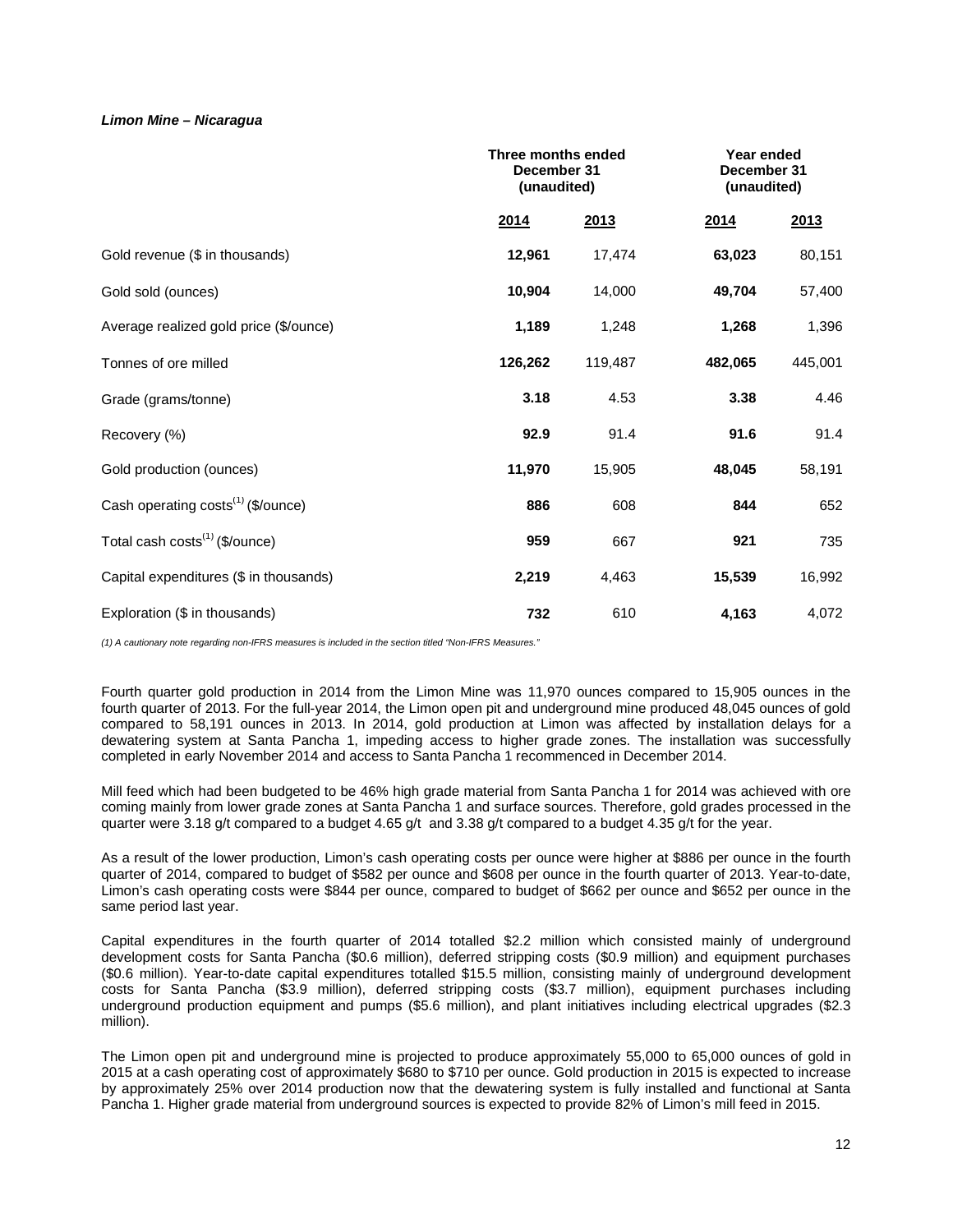For 2015, the Limon Mine is budgeted to process approximately 0.5 million tonnes of ore at an average grade of 4.12 g/t gold. Gold recoveries are anticipated to average 92%. Mill feed will come predominantly from Santa Pancha 1 and Santa Pancha 2 underground mines.

The Company plans to undertake sustaining capital expenditures at the Limon Mine in 2015 totalling approximately \$20.2 million. Sustaining capital expenditures in 2015 include underground mine development (\$7.8 million), tailings pond expansion and detox pond construction (\$5.1 million), mill equipment (\$2.2 million), underground mine equipment (\$1.7 million) and additional pumping systems for extending underground mining areas in 2016 (\$1.5 million).

The Limon exploration budget for 2015 is approximately \$4.2 million for a total of 9,400 metres of planned diamond drilling. The program largely comprises of brownfields (near mine) drilling, including #8 shaft infill drilling, Veta Nueva area underground resource drilling and some blue-sky potential to the west of the property. Regionally, the exploration teams continue to follow up on extensions to the main vein systems and open pit potential up-dip of previously mined vein targets.

# *Otjikoto Project - Namibia*

Construction at the Otjikoto Mine was completed on budget and ahead of schedule in early December 2014. Construction capital cost expenditures incurred during the year ended December 31, 2014 totalled \$160.4 million (2013 - \$167.3). Capital expenditures for the year ended December 31, 2014 for the Otjikoto Mine also included \$1.5 million (2013 – nil) for plant expansion and \$11.2 million (2013 – nil) for pre-commercial production operating costs. On December 11, 2014, the Company announced the first gold pour at Otjikoto, one week ahead of schedule. In December 2014, the Otjikoto mill processed 152,874 tonnes of ore compared to budget of 93,632 tonnes and produced 7,159 ounces of gold compared to budget of 5,228 ounces. At December 31, 2014, approximately 623,000 tonnes of high grade ore had been stockpiled at a grade of 1.4 g/t. Otjikoto continued its strong start-up performance in January and February with total production in those months of 18,814, ounces exceeding budget by 1,683 ounces. On February 28, 2015, the Company determined that the Otjikoto Mine was in the condition necessary for it to be capable of operating as intended by management and therefore, achieved commercial production. For accounting purposes, proceeds from gold sales and related production costs from the sale of pre-commercial production up to February 28, 2015 will be credited to Otjikoto's mineral property development costs.

For 2015, the Otjikoto Gold Mine in Namibia is expected to produce between 140,000 to 150,000 ounces of gold (including pre-commercial production) at a cash operating cost in the \$500 to \$525 per ounce range. All ore in 2015 will come from the existing Otjikoto pit. Once the planned mill expansion is completed in the third quarter of 2015, the Company expects that annual gold production from the main Otjikoto pit will increase significantly to approximately 200,000 ounces in 2016 and 2017. Commencing in late 2016, Otjikoto's gold production is also expected to be enhanced by the development of its Wolfshag zone, adjacent to the main Otjikoto pit.

On January 20, 2015, the Company announced a significantly higher grade updated gold mineral resource estimate for the Wolfshag zone. The updated inferred mineral resource contains 675,000 ounces of gold within 2.581 million tonnes grading 8.14 g/t gold utilizing a 3 g/t cut-off. This inferred resource is below a pit shell containing an additional 1.035 million tonnes at 2.81 g/t gold (93,000 ounces gold) in the indicated resource category. The previously released initial inferred resource estimate for the Wolfshag zone was 6.8 million tonnes at 3.2 g/t gold containing 703,000 ounces of gold. The Company expects to complete an updated mine plan by the end of 2015 which will incorporate open pit and underground mining at Wolfshag into the Otjikoto Mine Plan.

In 2015, sustaining capital costs for Otjikoto are planned to total \$2.8 million. In addition, Otjikoto's nonsustaining/development capital costs are budgeted to total \$30 million in 2015, including \$15 million for the mill expansion and \$7.6 million for Phase 2 pre-stripping at the Otjikoto pit. Otjikoto's planned mill expansion is designed to increase the ore throughput from 2.5 million tonnes per year to 3 million tonnes. The increased throughput will be achieved through the installation of a pebble crusher, additional leach tanks and mining equipment. The expansion work commenced in December 2014 and is anticipated to be completed in August 2015.

The 2015 exploration program around Otjikoto will include 18,700 meters in drilling to further test and infill the down plunge extension of the Wolfshag resource and to commence testing the down plunge higher grade shoots at Otjikoto. The total exploration budget in 2015 is \$5.7 million.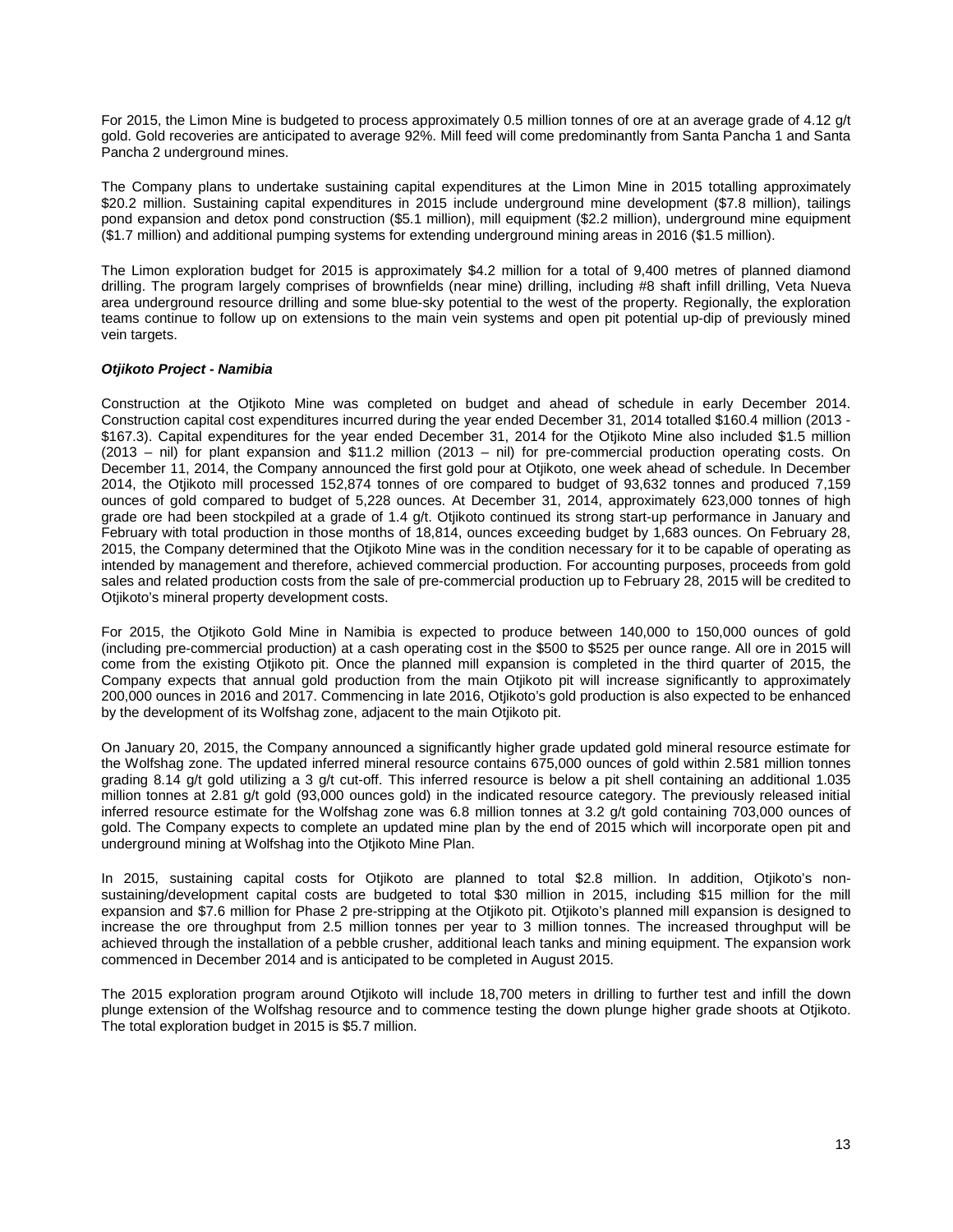### *Fekola Project - Mali*

On October 3, 2014, the Company completed the scheme of arrangement by which B2Gold acquired all of the issued ordinary shares of Papillon. When the transaction was completed, the Company indirectly owned 90% of Songhoi Resources SARL ("Songhoi"), the Malian holding company for the Fekola Project. The remaining 10% non-controlling interest was held by a local Malian company. The Company is the operator of the Fekola Project.

The Fekola Project is located within the Kayes Region, in southwestern Mali, on the western border of Mali. A 75  $km^2$ mining lease (the Médinandi Exploitation License) was granted to Songhoi for the Fekola Project on February 13, 2014, under permit number 0070/PM-RM. The exploitation license is current for a 30-year term, expiring February 2044. A 3% royalty (mining tax) is payable to the Malian government. There is an additional 3% tax on the sales of gold.

All of the surface rights in the Fekola Project area are under the ownership of the Republic of Mali and have not been registered to any private entity. There are a number of small villages in the exploitation license area, but there are currently no inhabitants in a "no-go" zone, which is the area required for mining operations, infrastructure and a 500 m buffer zone around the active blasting area. Previous farmers and other inhabitants have been re-located and compensation has been paid.

In January 2015, the Company purchased the local Malian company's 10% non-controlling interest in Songhoi. The purchase price consisted of \$21.2 million in cash and common shares to be paid over three instalments and the grant of a 1.65% net smelter returns royalty of the Fekola project after deducting costs for smelting, refining and government fees. In connection with the purchase, the existing legal proceedings between the non-controlling interest shareholder and Papillon were terminated.

Upon the grant of an exploitation license, the holder of the exploitation license must take steps to create an exploitation company incorporated under the laws of Mali (the "Exploitation Company"). Upon the transfer of the Médinandi Exploitation License to the Exploitation Company, the Company must contribute a 10% free-carried interest to the Government of Mali so that the new Malian company shareholding will be distributed as follows: 90% for the Company and 10% for the Government of Mali. The Government of Mali also has the option to purchase an additional 10% participating interest in the Exploitation Company. Creation of the Exploitation Company and finalization of the Malian Government's participating interest is expected to be completed by June 2015. Based on current assumptions, the Fekola Project has the potential to increase the Company's annual gold production by approximately 300,000 ounces per year.

Initial construction activities at Fekola began in February 2015 led by core team members of the Otjikoto construction team. Early works include the assessment of construction equipment needs, purchasing and mobilization of required equipment and materials, hiring of local contractors and mobilization of key personnel. Current early works construction include: improving existing access road between Kenieba and the site, construction of a new site access road, stockpiling of sand and gravel, construction of an on-site airstrip designed to allow personnel to fly directly in and out of site, commencement of camp construction and commencement of excavations within the mill footprint. The goal is to complete the critical tasks prior to the rainy season so construction work can continue uninterrupted through all seasons.

The Company is also assessing and optimizing the preliminary economic assessment work previously completed by Papillon. This includes: completion of a new metallurgical testing program, reviewing the optimal grind size and throughput rate, optimal size and configuration of the mills, assessing the mine plan and potential use of mine contractors, reviewing Health, Safety and Environmental controls, power alternatives and general site layout configurations. Upon completion of these assessments, the Company plans to release an updated mineral resource estimate and final feasibility study for the Fekola Project by mid-2015. Based on current assumptions, the Company believes that Fekola could be complete and in the commissioning phase by as early as the fourth quarter of 2017.

The 2015 exploration program in Mali will include 17,200 meters of drilling at Fekola and targets around Fekola. In addition, other properties included in the Papillon acquisition will also be evaluated including 2,100 meters of drilling in Mali South. The total exploration budget for 2015 will be \$5.6 million.

#### *ZTS Claim Dismissal*

On April 7, 2014, a local Malian company owning 10% of Songhoi filed a claim against Papillon before the Commercial Court of Bamako seeking to claim an additional shareholding in Songhoi. As discussed above, in connection with the purchase of the 10% interest in Songhoi owned by the Malian company, the legal claims were terminated.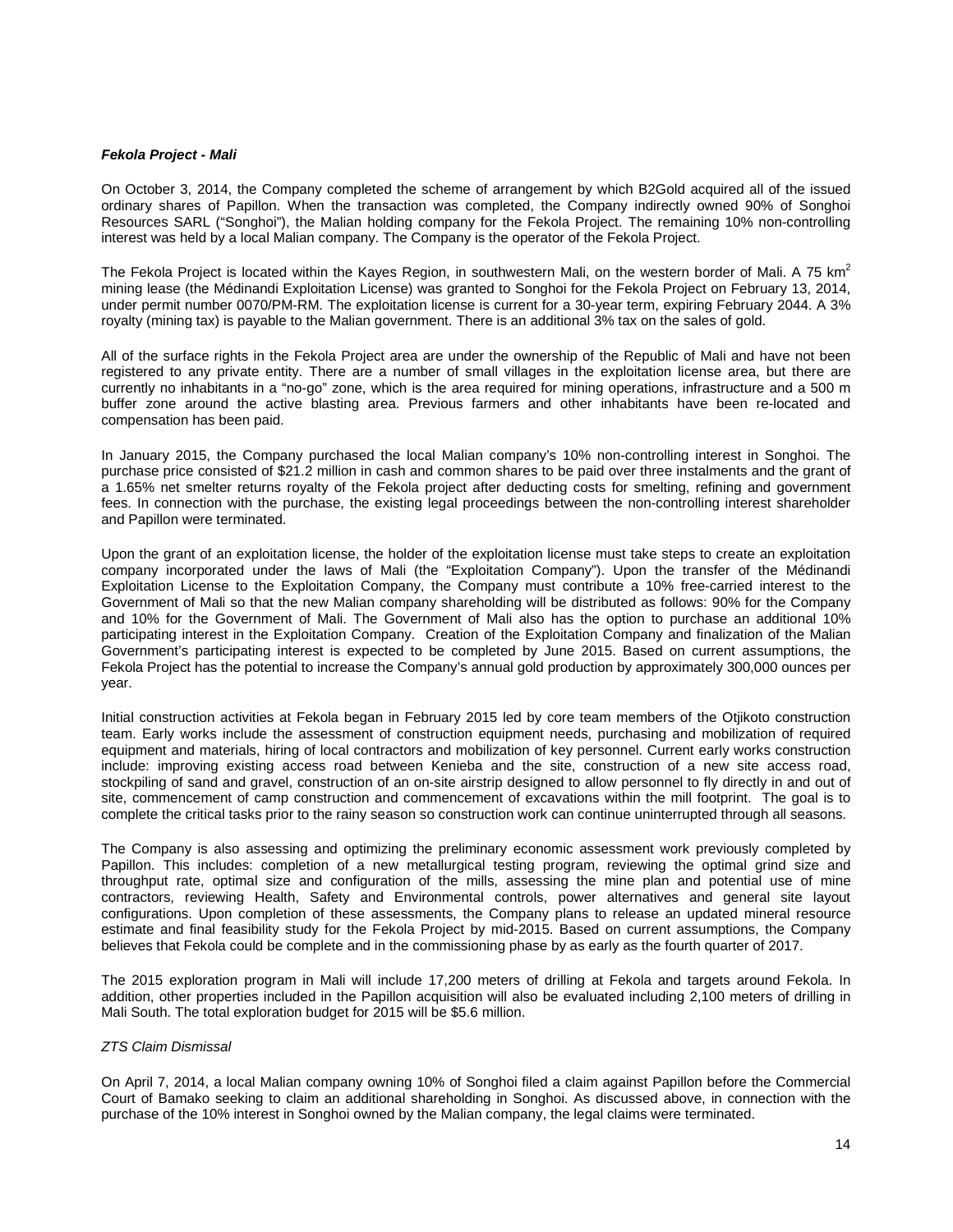### *Gramalote Project - Colombia*

On March 12, 2014, the Company announced positive results from the PEA for the Gramalote gold project in Colombia. The "*NI 43-101 Preliminary Economic Assessment, Gramalote Project, Northwest Colombia*" was published on March 31, 2014. The Gramalote property is a joint venture in which B2Gold holds a 49% interest and AngloGold Ashanti a 51% interest. Gramalote is located 230 kilometres northwest of Bogota and 80 kilometres northeast of Medellin in central Colombia.

A trade-off study was completed to determine the optimum throughput rate for the Gramalote Project. Throughput rates between 10 million and 24 million tonnes per year were evaluated at gold prices of \$1,100 per ounce, \$1,300 per ounce and \$1,500 per ounce utilizing Inferred Mineral Resources. The results of this study indicate that 16 million tonnes per year provides the best project economics and allows for the use of conventional dual pinion drive grinding mills. The PEA is preliminary in nature and includes inferred mineral resources that are considered too speculative geologically to have the economic considerations applied to them that would enable them to be categorized as mineral reserves, and there is no certainty that the PEA based on these mineral resources will be realized. Mineral resources that are not mineral reserves do not have demonstrated economic viability.

At September 30, 2014, the prolonged decline of the long-term gold price was considered to be an impairment indicator. The Company revised its long-term gold price to \$1,300 per ounce of gold resulting in a \$96.3 million impairment of its investment in Gramalote (See *"Critical Accounting Estimates"*).

The Programa de Trabajos y Obras de Exploitation ("PTO") was submitted to the government of Antioquia on February 4, 2015. The PTO defines the program of work and labor and provides the operational and technical details for the exploitation of the Gramalote Project. On February 11, 2015, the Environmental Impact Assessment ("EIA") was formally submitted to the Colombian regulatory agencies. Both studies are under review.

A budget of \$24.3 million (\$11.9 million for the Company's 49% interest) has been approved for 2015. Major budget items include \$8.7 million for committed land payments, \$7.4 million for community support and government relations, \$3.1 million for project administration and \$1.6 million for drilling to keep the tenements current. The remaining \$3.5 million is for site operations, security, safety and health, environmental monitoring, the EIA process and a small metallurgical test program. The main goal for 2015 is to obtain permit approvals for the EIA and PTO.

# *Kiaka Project – Burkina Faso*

The Company owns an effective 81% interest in the Kiaka Project following its acquisition of Volta in December 2013. The property is located in south central Burkina Faso in the regional province of Boulgou and Zoundweogo, approximately 140 kilometres southeast of the capital Ouagadougou. The current exploration licence (the "Kiaka Licence") for the Kiaka Project covers an area of approximately 184 square kilometres and is 100% owned by the Company (indirectly through its subsidiary Kiaka Gold SARL), subject to 10% carried interest held by GAMS – Mining F&I Ltd. ("GAMS"), a Cypriot company with local Burkinabe affiliates. This carried interest entitles GAMS, following the completion of a definitive feasibility study, to participate pro-rata in the development and construction of a mine. Pursuant to applicable mining law, when the project advances to the development and production stage, an operating company will be formed with each of Kiaka Gold SARL and GAMS contributing 9% and 1%, respectively, to the Burkinabe government's 10% carried interest.

A permitting study to advance the Kiaka Project to an exploitation licence was completed and submitted to the Ministry of Mines and Energy in Burkina Faso on March 13, 2014. The permitting study is based on processing 6 million tonnes per annum of higher grade ore at the plant while the lower grade ore is stockpiled, and uses a smaller pit that resulted in an improved ore to waste ratio. The Company has completed public consultation and other requirements and is now awaiting decisions and approvals by government agencies of applications for environmental and exploitation permits.

The 2015 development budget for Kiaka is \$3.3 million, mainly for advancing the permitting study and Kiaka exploration licence to an exploitation licence, as well as advancing the Company's feasibility level study for Kiaka based on optimized throughput rates (including additional metallurgical programs). The advanced feasibility level study is expected to be completed by the end of 2015.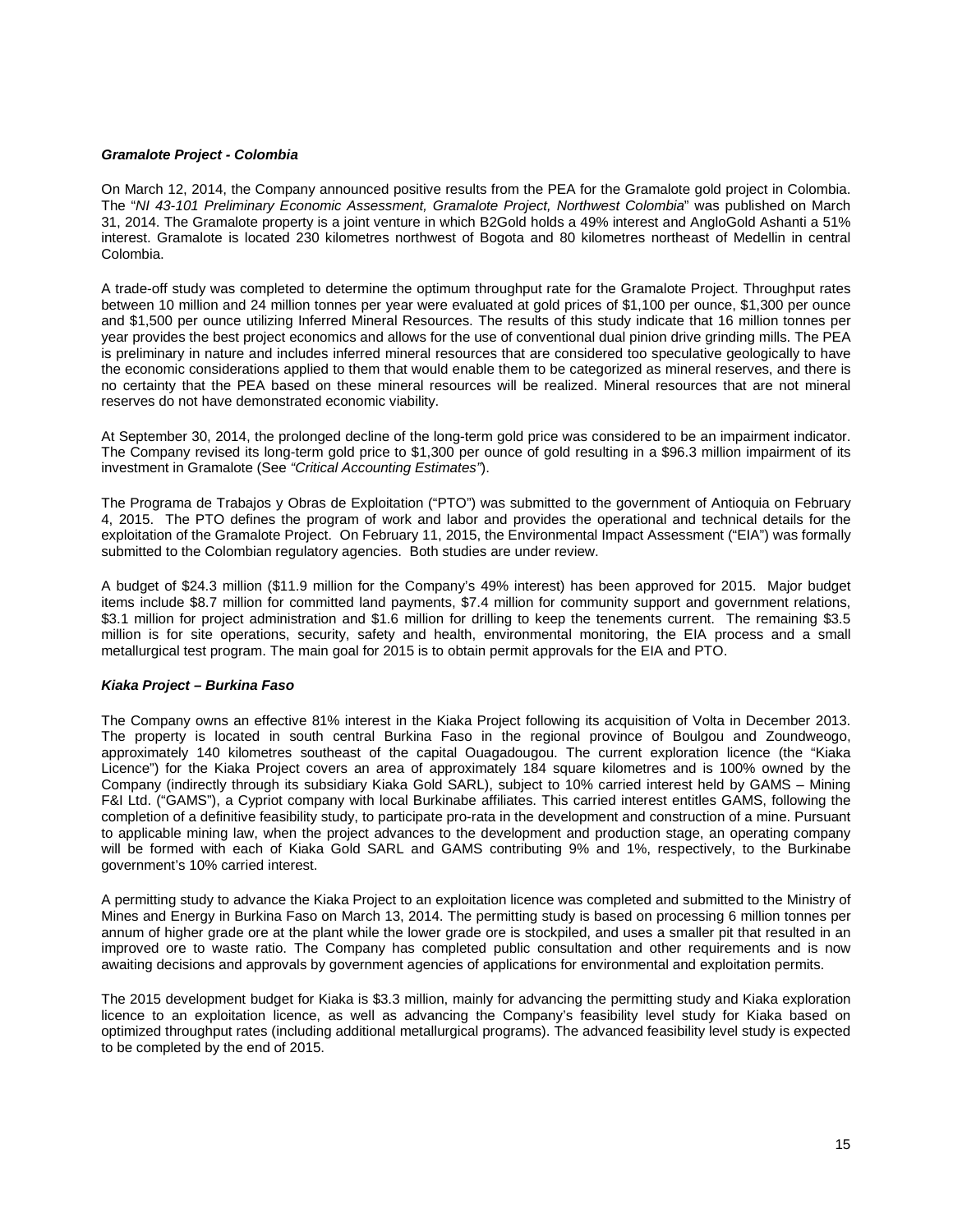Recent political unrest in Burkina Faso has resulted in President Blaise Compaore leaving the country and the military assuming temporary control until a transitional government was put in place with the assistance of international organizations such as the African Union, European Union and United Nations. The transitional government will remain in place until new democratic elections scheduled for later in 2015 can be held. The Company has not experienced any material problems as a result of this event, and operations are normal at the Ouagadougou office and the Kiaka Project site. The Company continues to monitor the situation.

# *Bellavista Property – Costa Rica*

On June 21, 2013, the Company completed an option to purchase agreement with Alray Investments Inc. (the "Optionee"), a private company, pursuant to which the Company agreed to grant the Optionee an option to purchase a 100% interest in the Company's Bellavista project located in Miramar, Costa Rica. On December 23, 2014 the Optionee exercised the option. The sale was completed on January 15, 2015 when the Optionee acquired control and acquired 100% of the issued and outstanding shares of Central Sun Mining Enterprises Ltd. ("CSME"), which indirectly holds the 100% interest in the Bellavista project for proceeds of \$1 million in cash and a 2% net smelter returns royalty on the sale of minerals produced from the Bellavista project.

# *West Africa Health Update*

On January 18, 2015, the Malian government and the United Nations declared Mali free of Ebola after 42 days without any new cases of the Ebola virus. However, the Company remains committed to taking all appropriate precautionary measures to safeguard against the spread of Ebola. The Company has developed internal guidelines and policies "Ebola Virus Alert, Preparedness and Response Guidelines" ("Guidelines") that describe the measures to be implemented at its operations/sites. These Guidelines include requirements for internal and external communication; training and preparedness; worker, contractor, and visitor past travel and site screening; hygiene; personal protective equipment; local and regional health monitoring; patient isolation; and escalation of mitigation measures among others. These Guidelines are currently being implemented at all of the Company's operations/sites worldwide. In addition, the Company is continuously reviewing its measures and preparedness with respect to changes in the spread of the Ebola virus to ensure that it continues to protect the health and safety of its workers and its operations.

# **LIQUIDITY AND CAPITAL RESOURCES**

At December 31, 2014 the Company had cash and cash equivalents of \$132.6 million compared to cash and cash equivalents of \$252.7 million at December 31, 2013. Working capital at December 31, 2014 was \$175.0 million compared to working capital of \$275.7 million at December 31, 2013. The decrease in cash and cash equivalents is as expected and was due primarily to the Company's investment activities, most significantly the Otjikoto Mine construction and mobile equipment expenditures of \$173.2 million in the year which included \$11.2 million of pre-commercial production product inventory costs and \$1.5 million of expansion costs. Other capital expenditures in the year totalled \$138.5 million. Papillon acquisition costs of \$14.9 million were paid during the year. These expenditures were partially offset by \$32.2 million of cash acquired on the acquisition of Papillon, \$56.3 million from financing activities and \$113.7 million from operating activities.

Cash flow from operating activities was \$113.7 million during the year ended December 31, 2014 compared to \$147.8 million during 2013. In the first quarter of 2013, operating cash flows benefitted from the gold sales of approximately \$33 million for the Masbate Mine's gold product inventory acquired on January 16, 2013. Excluding these, cashflows for operating activities were at similar levels and reflect the continued strong performance of the Company's operating mines even in a lower gold price environment. Overall, operating cash flows reflects the decline in average realized gold prices and "one-off" type expenditures (such as G&A costs for Papillon's Australian head office, scheduled to be closed in March 2015, and professional fees relating to the Company's legal claim for the 2011 Masbate SAG mill failure) offset by a 7% increase in the gold sales volume (excluding 20,811 ounces of gold acquired as part of the CGA Merger). The realized gold price for 2014 was \$1,260 per ounce compared to a realized price of \$1,429 per ounce in 2013.

For the year ended December 31, 2014, resource property expenditures totalled \$311.7 million with the most significant component being Otjikoto Mine construction costs of \$173.2 million in the year, which included \$11.2 million of precommercial production product inventory costs and \$1.5 million of expansion costs. Initial mine construction at the Otjikoto Project was completed ahead of schedule and on budget in the fourth quarter of 2014 and commercial production was achieved ahead of schedule on February 28, 2015.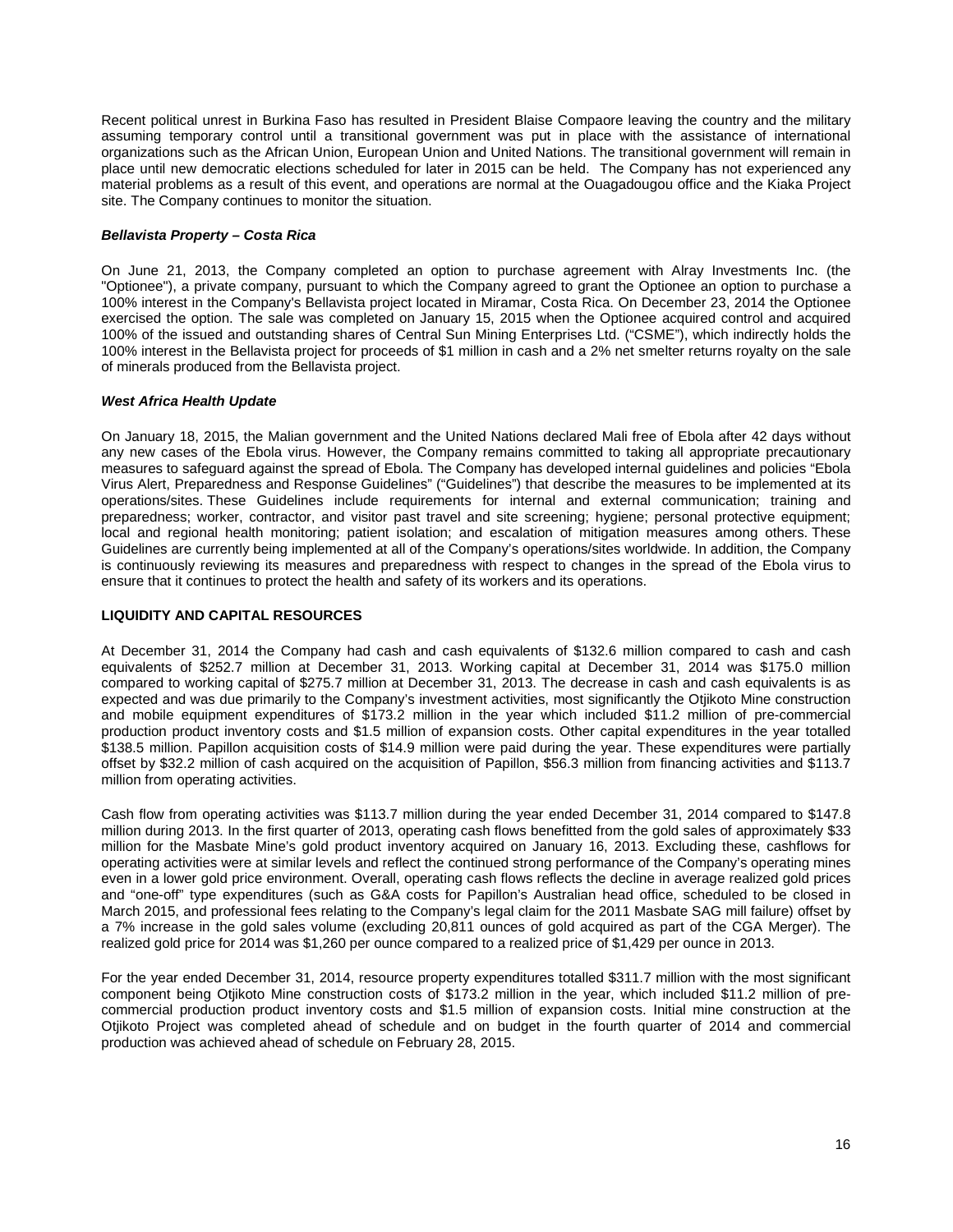For 2015, the Company has budgeted total capital expenditures at the Masbate Mine of approximately \$34.3 million, \$32.8 million at the Otjikoto Mine, \$36.7 million at the Libertad Mine and \$20.2 million at the Limon Mine. The 2015 initial construction works budget for the Fekola Project is \$32.0 million including \$4 million for the completion of a feasibility study by June 2015. Additional guidance as to the anticipated costs and timing of Fekola development expenditures will be provided once the final feasibility study is completed and the scale of the Fekola Project is determined. The Company's total 2015 exploration budget is approximately \$34.0 million.

The following table summarizes the Company's contractual obligations as at December 31, 2014:

|                                                                    | 2015<br>\$ | 2016<br>\$ | 2017<br>\$ | 2018<br>\$ | 2019<br>\$               | Total<br>\$ |
|--------------------------------------------------------------------|------------|------------|------------|------------|--------------------------|-------------|
| Accounts payable and accrued liabilities                           | 53,055     |            |            |            | $\blacksquare$           | 53,055      |
| Derivative liabilities                                             | 2,406      | 694        |            |            |                          | 3,100       |
| Convertible senior subordinated notes:                             |            |            |            |            |                          |             |
| Principal<br>-                                                     |            |            |            | 258,750    | ٠                        | 258,750     |
| Interest<br>$\overline{a}$                                         | 8,409      | 8,409      | 8,409      | 8,409      | $\overline{\phantom{a}}$ | 33,636      |
| Revolving corporate credit facility:                               |            |            |            |            |                          |             |
| Principal                                                          |            |            | 125,000    |            |                          | 125,000     |
| Interest & commitment fees (estimated)<br>$\overline{\phantom{0}}$ | 4,945      | 4,945      | 1,236      |            | ۰                        | 11,126      |
| Otjikoto equipment loan facility:                                  |            |            |            |            |                          |             |
| Principal                                                          | 6,089      | 6,089      | 6,089      | 6,044      | 640                      | 24,951      |
| Interest (estimated)<br>$\overline{a}$                             | 928        | 679        | 430        | 182        | 9                        | 2,228       |
| Libertad equipment loan:                                           |            |            |            |            |                          |             |
| Principal<br>$\overline{a}$                                        | 1,132      | 1,180      | 1,231      | 720        | 196                      | 4,459       |
| Interest (estimated)<br>-                                          | 173        | 124        | 72         | 24         | 2                        | 395         |
| Capital expenditure commitments                                    | 13,100     | 1,100      |            |            | ۰                        | 14,200      |
| Mine restoration provision                                         | 1,069      | 1,027      |            |            |                          | 2,096       |
| Employee future benefits                                           | 1,130      | 66         | 67         | 96         | 176                      | 1,535       |
|                                                                    | 92,436     | 24,313     | 142,534    | 274,225    | 1,023                    | 534,531     |

As at December 31, 2014, the Company had utilized \$125 million of its Senior Credit Facility, leaving \$75 million available. The Company also has \$10.4 million available to draw on its Otjikoto equipment loan facility, based on yearend foreign exchange rates. The Company is required to maintain a deposit in a debt service reserve account ("DSRA") on the Otjikoto equipment loan equal at all times to the total of the principal, interest and other payments that become payable over the next six month period. As at December 31, 2014, the balance in the DSRA increased to \$3.6 million as a result of the additional amounts drawn during the three quarters of 2014.

The Company expects that it will be able to complete its current budgeted 2015 capital and exploration expenditures and to meet its 2015 contractual obligations by using its mine operating cashflows, existing cash position and its available credit facilities.

The Otjikoto Mine start-up has been very successful and Otjikoto is forecast to be the Company's lowest cost producer in 2015. In addition, with the expansion of the Otjikoto mill capacity to 3 million tonnes per annum by the end of 2015, the Company's operating cashflows are expected to significantly increase in 2016. The Company is currently in discussions with its lenders and other commercial banks to increase the term and amount of its current revolving credit facility from \$200 million to approximately \$400 million. Based on current assumptions, the Company expects that the planned increase in the revolving credit facility, coupled with the Company's projected strong operating cashflows, will be sufficient to fund anticipated Fekola construction costs.

In light of the current decline in the gold price, the Company continues to take steps at its operations and head office to preserve capital through cost reduction measures and review of the timing and extent of capital expenditures.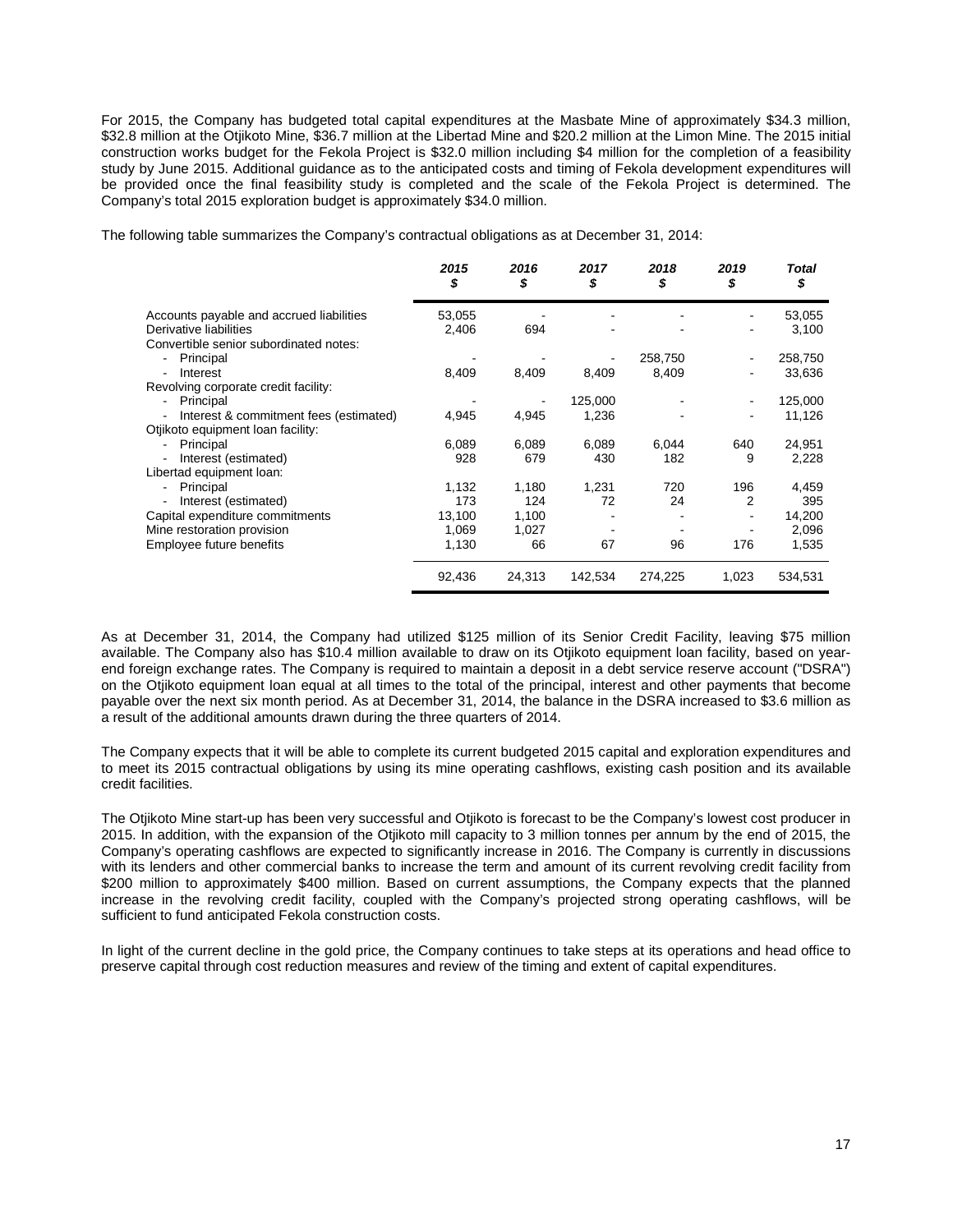### *Derivative financial instruments*

In previous years, the Company entered into foreign currency contracts to manage its foreign currency exposure of forecast expenditures denominated in Namibian dollars relating to the development of its Otjikoto project. During the year ended December 31, 2014, all of the Company's forward currency contracts expired.

In the second and third quarters of 2013, as a result of the requirements under the Senior Credit Facility, the Company also entered into a series of "zero-cost put/ call" collar contracts for gold with settlements scheduled between January 30, 2015 and December 31, 2018 with an average floor price of \$1,000 per ounce and an average ceiling price of \$1,721 per ounce. These derivative instruments were not designated as hedges by the Company and recorded at their fair value at the end of each reporting period with changes in fair value recorded in the statement of operations. Adjustments to the market value are included in the statement of operations.

For the year ended December 31, 2014, the Company's gold collars had an estimated fair value of \$0.5 million. The following is a summary, by maturity dates, of the Company's gold collar contracts outstanding as at December 31, 2014:

|                                                                                                             | 2015            | 2016                  |   | 2017            | 2018                 |   | Total           |  |
|-------------------------------------------------------------------------------------------------------------|-----------------|-----------------------|---|-----------------|----------------------|---|-----------------|--|
| Gold zero-cost collars:<br>Floor amount (ounces)<br>$\blacksquare$<br>Average floor price<br>$\blacksquare$ | 10.200<br>1.000 | \$<br>10.200<br>1.000 | S | 10.200<br>1.000 | \$<br>1.400<br>1.000 |   | 32,000<br>1,000 |  |
| Ceiling amount (ounces)<br>Average ceiling price<br>$\blacksquare$                                          | 18.300<br>1.721 | \$<br>18.300<br>1.721 | S | 18.300<br>1.721 | \$<br>2.100<br>1.700 | S | 57,000<br>1.721 |  |

In the fourth quarter of 2014 the Company entered into a series of forward contracts for the purchase of fuel oil, gas oil and diesel with settlements scheduled between January 2015 and January 2017. These derivative instruments were not designated as hedges by the Company and are being recorded at their fair value at the end of each reporting period with changes in fair value recorded in the statement of operations. Adjustments to the market value are included in the statement of operations.

For the year ended December 31, 2014, the Company's fuel forwards has an estimated fair value of \$(3.1) million. At December 31, 2014, the Company had the following fuel forwards outstanding:

|                                                                                              | 2015                 | 2016                 | 2017              |    | <b>Total</b>   |
|----------------------------------------------------------------------------------------------|----------------------|----------------------|-------------------|----|----------------|
| Forward - fuel oil:<br>Litres (thousands)<br>Average strike price                            | \$<br>18,370<br>0.40 | \$<br>10,906<br>0.38 | \$<br>840<br>0.38 | \$ | 30,116<br>0.39 |
| Forward - gas oil:<br>Litres (thousands)<br>$\overline{\phantom{0}}$<br>Average strike price | \$<br>10,010<br>0.54 | \$<br>2,935<br>0.53  | \$<br>184<br>0.53 | S  | 13,129<br>0.54 |
| Forward – diesel:<br>Litres (thousands)<br>$\overline{\phantom{0}}$<br>Average strike price  | \$<br>7.855<br>0.50  | \$<br>4,403<br>0.53  | \$<br>335<br>0.53 | S  | 12,593<br>0.51 |

#### *Gold commitments*

Under the terms of the Senior Credit Facility, the Company is required to maintain gold contracts, within certain parameters, over the term of the facility in order to manage the risk of volatility in the Company's future operating income and reduce risk in respect of debt service obligations. These contracts are excluded from the scope of IAS 39, accounted for as executory contracts as they were entered into and continue to be held for the purpose of delivery in accordance with the Company's expected production schedule. No fair value gains and losses on these commodity contracts have been recorded in the financial statements. The effect of these contracts will be to provide a fixed price in rand for a portion of gold sales.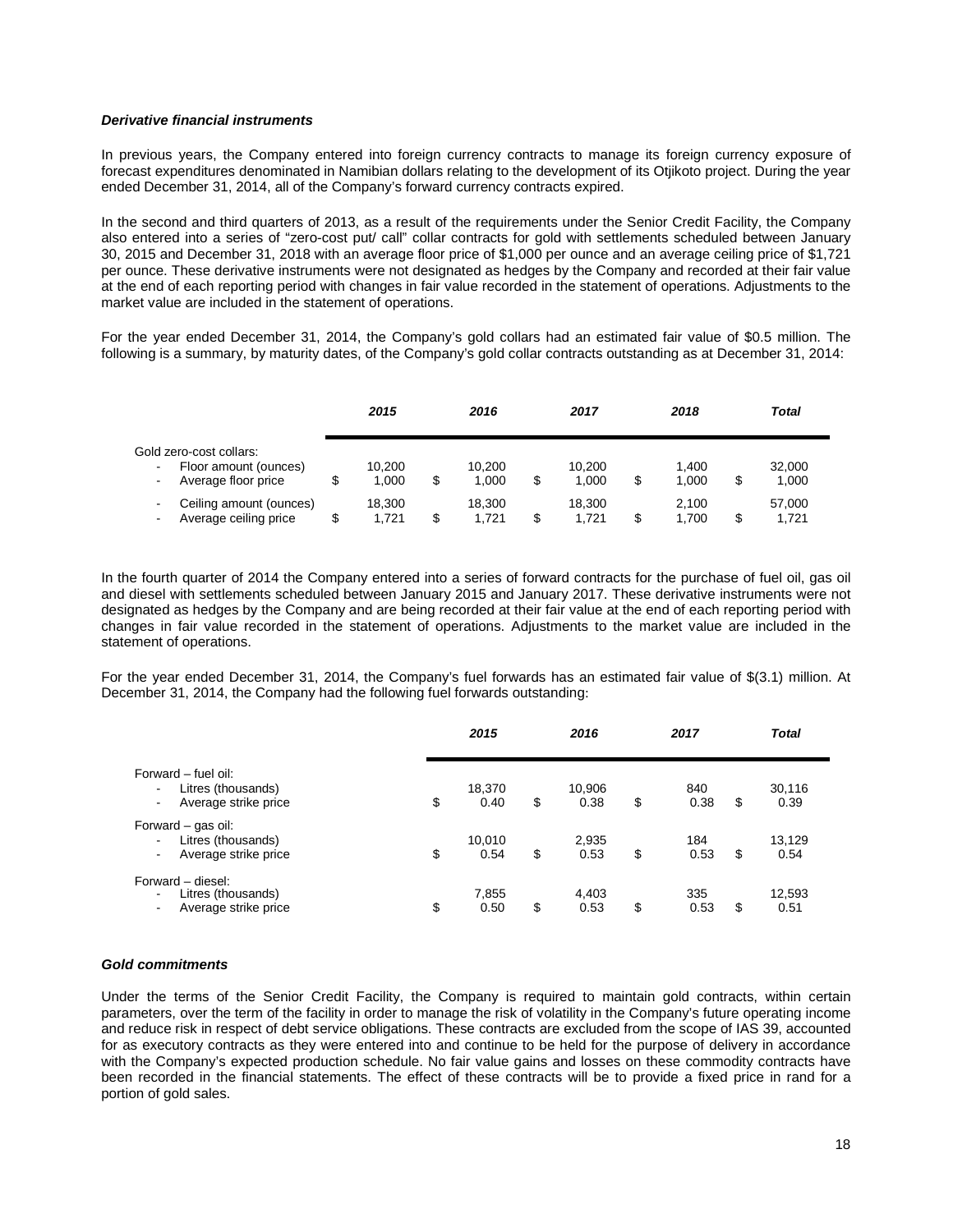The Company entered into a series of rand denominated gold forward contracts in the second quarter of 2013 for 117,984 ounces of gold with settlements scheduled between January 30, 2015 and December 31, 2018 at an average price of 14,912 rand per ounce.

During the first quarter of 2014, the Company entered into further rand denominated gold forward contracts for a further 74,430 ounces at an average price of 16,359 rand per ounce with settlement dates scheduled between July 31, 2015 and December 31, 2018.

At December 31, 2014, the following gold forward contracts with respect to the Otjikoto Project were outstanding (by maturity dates):

|                                     | 2015   | 2016   | 2017   | 2018   | <b>Total</b> |
|-------------------------------------|--------|--------|--------|--------|--------------|
| Gold forward contracts:<br>- Ounces | 35,496 | 52,986 | 55.716 | 48.216 | 192,414      |
| - Average price per ounce (rand)    | 14,874 | 15,500 | 15,587 | 15,727 | 15,458       |

# *Operating activities*

Cash provided by operating activities for the years ended December 31, 2014 and 2013 were \$113.7 million and \$147.8 million, respectively. In the first quarter of 2013, operating cash flows benefitted from the gold sales of approximately \$33 million for the Masbate Mine's gold product inventory acquired on January 16, 2013. Excluding these, cashflows for operating activities were at similar levels and reflect the continued strong performance of the Company's operating mines even in a lower gold price environment.

# *Financing activities*

The Company made the following facility drawdowns, net of transaction costs during the year ended December 31, 2014: Revolving credit facility - \$73.7 million and Otjikoto equipment loan facility - \$19.7 million. During 2014, the Company repaid the following facilities: Otjikoto equipment loan facility - \$5.4 million, Finance lease obligations at Masbate - \$16.0 million, Libertad equipment loan - \$0.9 million.

During the year ended December 31, 2014, the Company made interest and commitment fee payments of \$13.9 million. These payments included the two interest payments totalling \$9.3 million for the convertible senior subordinated notes.

# *Investing activities*

During the year ended December 31, 2014, capital expenditures on sustaining capital, pre-stripping and development at the Masbate Mine (see "Masbate Mine" section) totalled \$39.9 million (2013 - \$31.3 million), the Libertad Mine (see "La Libertad Mine" section) totalled \$28.4 million (2013 - \$32.0 million), and the Limon Mine (see "Limon Mine" section) totalled \$15.5 million (2013 - \$17.0 million). In addition, Gramalote prefeasibility (see "Gramalote Property" section) and Otjikoto Mine construction capital costs (including mobile equipment, power plant construction and prestripping) (see "Otjikoto Property" section) totalled \$14.0 million (2013 - \$48.0 million) and \$160.4 million (2013 - \$167.3 million), respectively. Capital expenditures for the year ended December 31, 2014 for the Otjikoto Mine also included \$1.5 million (2013 – nil) for plant expansion and \$11.2 million (2013 – nil) for net pre-commercial production costs. The Otjikoto mine construction included payments for the year ended December 31, 2014 totalling \$26.1 million for capital costs incurred and recorded in 2013. At December 31, 2014, accounts payable and accrued liabilities include \$14.5 million of capital costs incurred but not paid.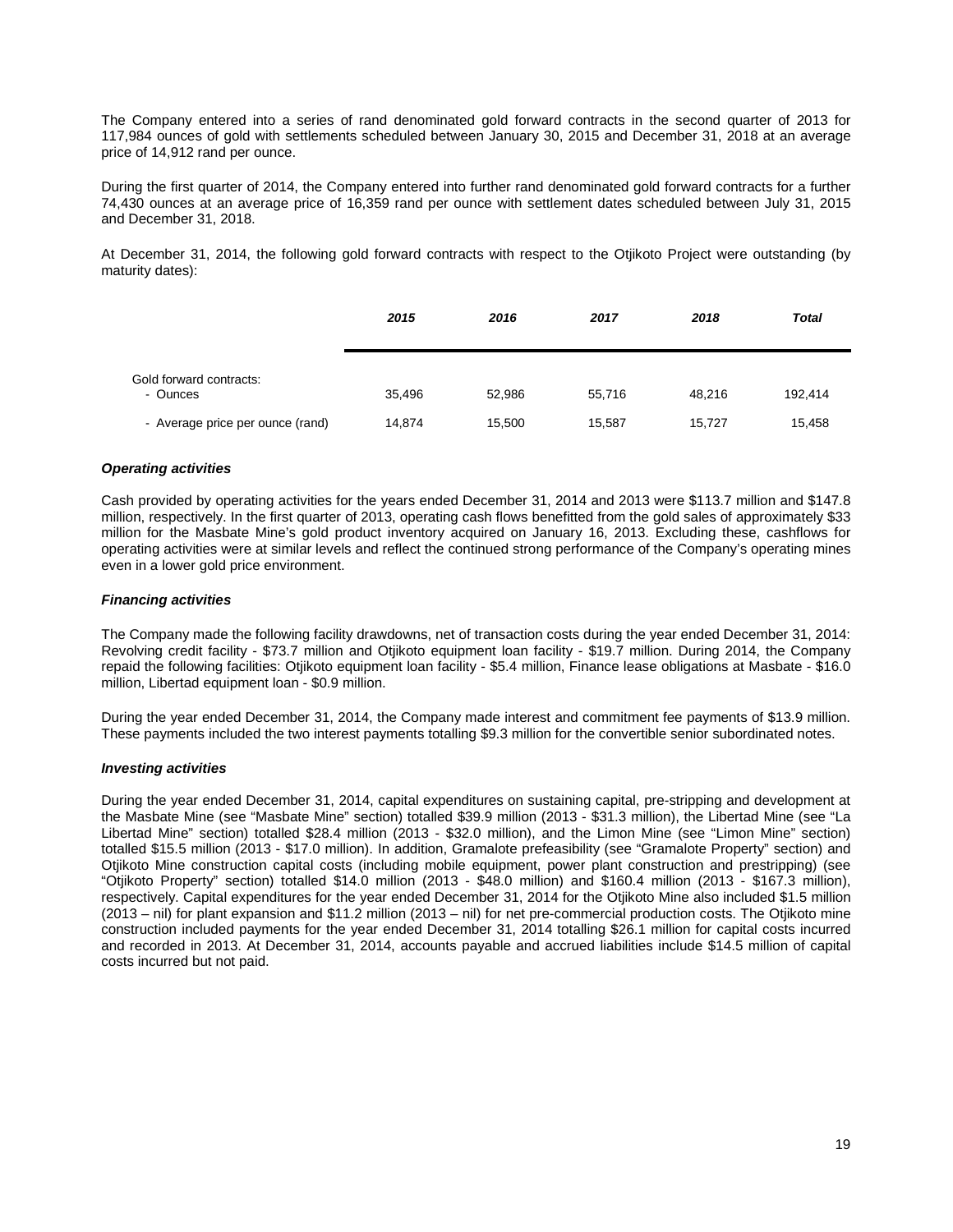# *Exploration*

Resource property expenditures on exploration are disclosed in the table below.

|                                                                                                                                                                                                                                                   | 2014                                                                 | Three months ended<br>December 31<br>(unaudited)<br><u>2013</u> |                                                                             | <b>Years ended</b><br>December 31<br>(unaudited)<br><u>2013</u> |
|---------------------------------------------------------------------------------------------------------------------------------------------------------------------------------------------------------------------------------------------------|----------------------------------------------------------------------|-----------------------------------------------------------------|-----------------------------------------------------------------------------|-----------------------------------------------------------------|
|                                                                                                                                                                                                                                                   | \$<br>(000's)                                                        | \$<br>(000's)                                                   | \$<br>(000's)                                                               | \$<br>(000's)                                                   |
| Kiaka, exploration<br>Fekola Project, exploration/feasibility<br>Otjikoto, exploration/feasibility<br>Libertad Mine, exploration<br>Limon Mine, exploration<br>Masbate Mine, exploration<br>Primavera, exploration<br>Mocoa, exploration<br>Other | 2,222<br>6,887<br>1,920<br>1,183<br>732<br>928<br>575<br>43<br>1,390 | 926<br>567<br>610<br>2,316<br>354<br>77<br>677                  | 7,906<br>6,887<br>6,274<br>4,654<br>4,163<br>4,082<br>1,480<br>432<br>4,792 | 6,318<br>4,656<br>4,072<br>8,422<br>1,330<br>596<br>2,828       |
|                                                                                                                                                                                                                                                   | 15,880                                                               | 5,527                                                           | 40,670                                                                      | 28,222                                                          |

### *Masbate Mine*

The Masbate exploration budget for 2015 is approximately \$5.4 million including 13,100 meters of drilling. The program includes further drilling in the Pajo area and in the Dabu underground target. B2Gold's geological team believes there is good potential to increase the Masbate reserves and resources with additional exploration drilling.

#### *La Libertad Mine*

La Libertad exploration budget for 2015 is approximately \$5 million for a total of 13,100 metres of planned diamond drilling. The program comprises largely of brownfields (near mine) drilling, including Jabali Antenna East infill drilling, Mojon underground potential and other targets to be developed. Regionally, the Libertad exploration program continues to generate targets within the mineral claim area. B2Gold's exploration team believe there is potential to extend the mine life at Libertad with underground and small open pit targets.

#### *Limon Mine*

The Limon exploration budget for 2015 is approximately \$4.2 million for a total of 9,400 metres of planned diamond drilling. The program largely comprises of brownfields (near mine) drilling, including #8 shaft infill drilling, Veta Nueva area underground resource drilling and some blue-sky potential to the west of the property. Regionally, the exploration teams continue to follow up on extensions to the main vein systems and open pit potential up-dip of previously mined vein targets. Based on results to date, B2Gold's exploration team believes there is potential to further increase the current mine life of the Limon Mine.

# *Otjikoto*

The Company announced an inferred resource estimate for the Wolfshag zone in January 2014. The newly discovered Wolfshag zone is a 1,600 metre long zone that is as close as 250 metres east of the Otjikoto deposit. The initial estimated inferred mineral resource for the Wolfshag zone was 6.8 million tonnes grading 3.2 g/t gold containing 703,000 ounces gold (on a 100% basis). The initial inferred mineral resource was reported within a \$1,550 per ounce gold optimized Whittle pit shell above a cut-off grade of 0.5 g/t gold.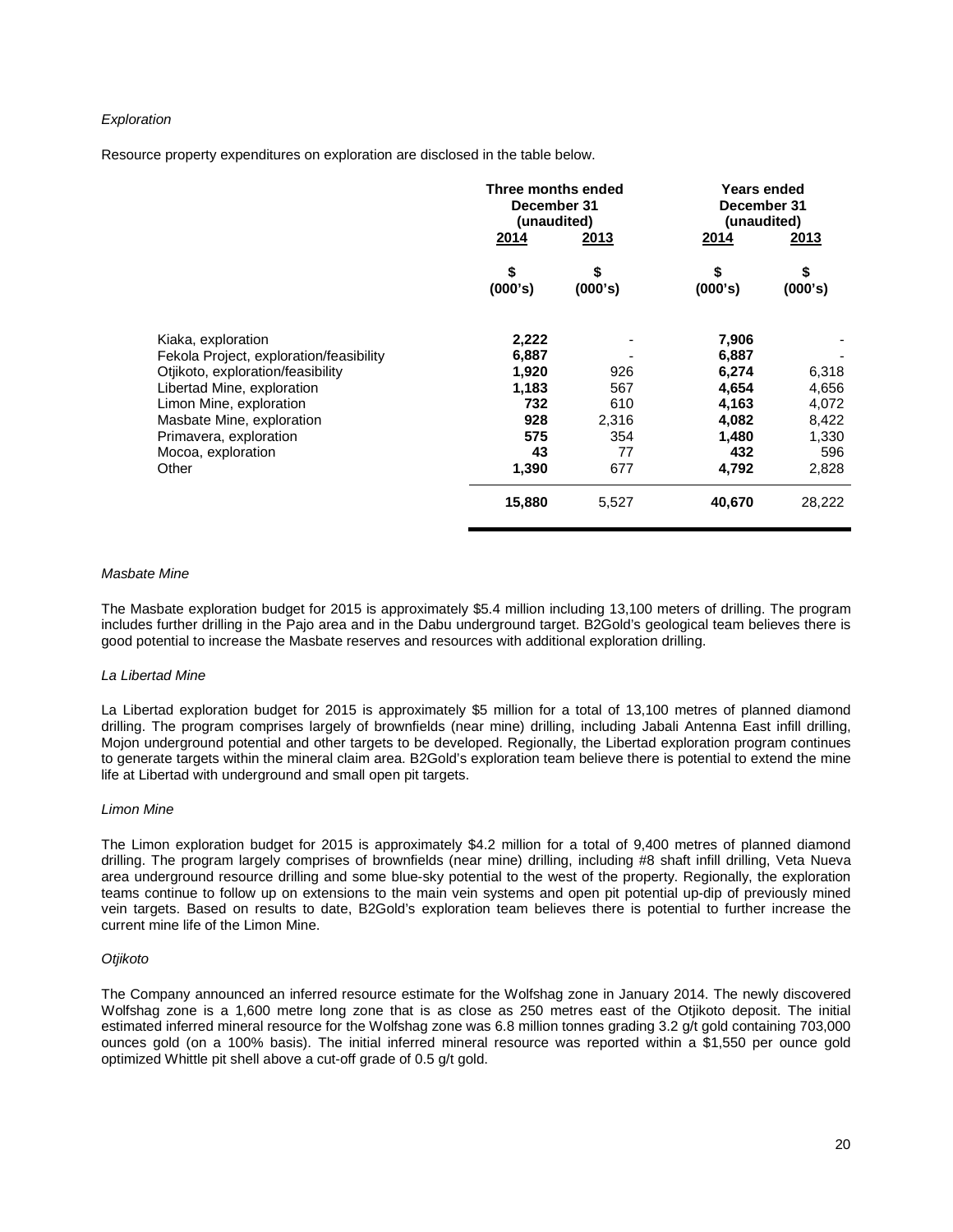In June 2014, the Company announced continued high grade results from the exploration drilling program on the recently discovered Wolfshag zone. The infill drilling on the Wolfshag zone continued to confirm the continuity of the main high grade shoots, WA and WB. The Wolfshag zone plunges at 10 to 15 degrees to the southwest and has been traced down plunge for 1,600 metres, and remains open to depth. Results were highlighted by hole WH14-162 which intersected 29.65 metres grading 9.53 g/t gold (7.70 g/t gold with assays capped at 45 g/t gold), including 15.30 metres at 17.34 g/t gold (13.78 g/t gold with assays capped at 45 g/t gold).

Drill hole WH14-162 represents the best hole to date in the northern most portion of the Wolfshag zone and like other holes in the central portion of the WA shoot, such as OTG25D, located 550 metres further south, with 19.81 metres at 15.00 g/t gold, is remarkable in the continuity of high grade sample values within the zone. Six metallurgical test sample holes were also completed as part of the 2014 program. Samples totalling 2.2 tonnes were selected from these and previous Wolfshag zone drill holes and shipped to SGS Lakefield's laboratory in Canada for gold recovery and comminution test work.

On January 20, 2015, the Company announced updated mineral resource estimate for the Wolfshag zone. The updated inferred mineral resource contains 675,000 ounces of gold within 2.581 million tonnes grading 8.14 g/t gold utilizing a 3 g/t cut-off. This inferred resource is below a pit shell containing an additional 1.035 million tonnes at 2.81 g/t gold (93,000 ounces gold) in the indicated category. The Company expects to complete an updated mine plan by the end of 2015 which will incorporate open pit and underground mining from Wolfshag into the Otjikoto Mine Plan.

The 2015 exploration program around Otjikoto will include 18,700 meters in drilling to further test and infill the down plunge extension of the Wolfshag resource and to commence testing the down plunge higher grade shoots at Otjikoto. The total exploration budget in 2015 is \$5.7 million.

# *Fekola Project*

The 2015 exploration program in Mali will include 19,300 meters of drilling at Fekola and targets around Fekola. In addition, other properties included in the Papillon acquisition will also be evaluated. The total budget for 2015 will be \$5.6 million.

# **CRITICAL ACCOUNTING ESTIMATES**

Full disclosure of the Company's accounting policies and significant accounting judgments and estimation uncertainties in accordance with IFRS can be found in Note 5 of its audited consolidated financial statements as at December 31, 2014. Management considers the following estimates to be the most critical in understanding the judgments involved in preparing the Company's interim consolidated financial statements and the uncertainties that could impact its results of operations, financial condition and cash flows:

- Impairment of goodwill and long-lived assets;
- Ore reserve and resource estimates;
- Exploration and evaluation expenditures;
- Value of value-added tax receivables;
- Uncertain tax positions; and
- Deferred income taxes and valuation allowances.

# *Impairment of goodwill and long-lived assets*

Long-lived assets are tested for impairment if there is an indicator of impairment. Determining the recoverable amount of cash generating units ("CGU") for long-lived asset impairment tests requires management to make estimates and assumptions with respect to future production levels, mill recoveries, operating and capital costs in its life-of-mine plans, future metal prices, foreign exchange rates, and discount rates. Changes in any of the assumptions or estimates used in determining the recoverable amount could impact the impairment analysis. Such changes could be material.

During the quarter ended December 31, 2014, and subsequent to year-end, the Company completed an updated metallurgical recovery sampling and analysis program for the Masbate Mine along with an updated life-of-mine plan based on 2014 year-end reserve and resource estimates. The Company has also determined not to proceed with an expansion of the Masbate mill at this time in order to focus its construction team and resources on the development of the Fekola Project. The Company will continue to review expansion case options. The finalized metallurgical report updated reserve and resource estimates and change in assumption regarding the Masbate mill expansion resulted in a decline in the life-of-mine recovery rate and production ounces for the Masbate Mine. This was considered an impairment indicator at December 31, 2014.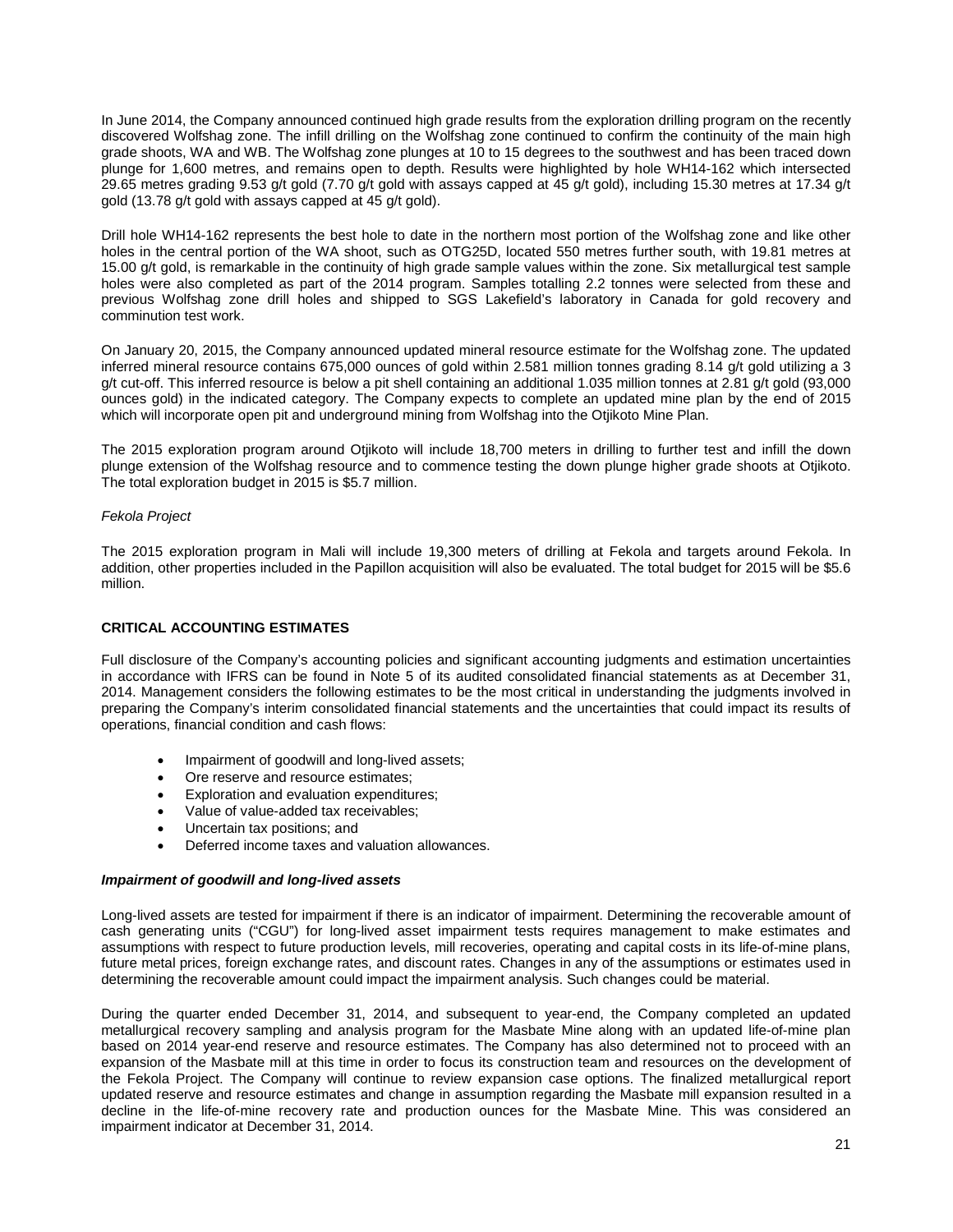During the latter half of 2014 and as at December 31, 2014, the long-term consensus gold price continued to be below the overall long-term gold price assumptions used in the Company's reserve estimations and life-of-mine plans. The prolonged decline of the long-term gold price was considered to be an impairment indicator. Consequently, the Company has revised its long-term gold price estimate to \$1,300 per ounce of gold.

The Company has performed impairment tests on the following cash-generating units: Masbate Mine, including related goodwill, Limon Mine, Libertad Mine and Otjikoto Mine. The Company's investment in the Gramalote joint venture was also assessed for impairment. As a result of these assessments, the Company determined that impairment charges were required for the goodwill relating to the Masbate Mine, the Masbate Mine long-lived assets and the Company's investment in Gramalote as described below.

### *Masbate long-lived assets*

The Company conducted an impairment analysis whereby the carrying values of the Masbate Mine property, plant and equipment and undeveloped mineral interests, were compared to the mine's recoverable amount which was determined to be its fair value using the fair value less costs of disposal ("FVLCD") at December 31, 2014. In carrying out the review of Masbate's long-lived assets for impairment, the Company utilized discounted cash flow models incorporating estimates and assumptions that included such factors as future production levels, metallurgical recovery estimates, operating and capital costs in its life-of-mine plans, mill expansion assumptions future metal prices, foreign exchange rates and discount rates. Management's estimate of the FVLCD of its CGUs is classified as level 3 in the fair value hierarchy. The Company's estimate of future cash flows is subject to risks and uncertainties and therefore could change in the future if the underlying assumptions change.

Key assumptions used for the impairment test at December 31, 2014 were:

| $\blacksquare$ | Gold price                                                                                                                                         | \$1,300/ounce |
|----------------|----------------------------------------------------------------------------------------------------------------------------------------------------|---------------|
| $\blacksquare$ | Silver price                                                                                                                                       | \$18/ounce    |
| $\sim 100$     | Mill recovery rate                                                                                                                                 | $73%^{(1)}$   |
| $\blacksquare$ | Mine life                                                                                                                                          | 2015 to 2035  |
|                | Discount rates<br>(1) I his recovery reflects an additional 3% reduction as a result of an election to continue with a coarser grind size in order | $5% - 7%$     |
|                | to maximize project economics.                                                                                                                     |               |

The Company's analysis concluded that the carrying values of the Masbate Mine property, plant and equipment and amounts assigned to undeveloped mineral interests at December 31, 2014 were impaired resulting in a pre-tax impairment charge of \$436.0 million consisting of \$362.1 million impairment of property, plant and equipment and \$73.9 million impairment of undeveloped mineral interests. The net impairment recorded in the statement operations after taking into account a deferred income tax recovery of \$130.8 million was \$305.2 million.

### *Masbate goodwill*

At September 30, 2014 and in light of the reduction in the long-term gold price, the Company conducted a goodwill impairment analysis. In carrying out the impairment analysis, the Company determined the recoverable amount for the Masbate Mine CGU was its FVLCD. The FVLCD was determined using discounted cash flow models incorporating estimates and assumptions that included such factors as future production levels, metallurgical recovery estimates, operating and capital costs in its life-of-mine plans, mill expansion assumptions, future metal prices, foreign exchange rates and discount rates. Management's estimate of the FVLCD of its CGUs is classified as level 3 in the fair value hierarchy.

Key assumptions used for the impairment test at September 30, 2014 were:

| $\sim 100$ | Gold price           | \$1,300/ounce |
|------------|----------------------|---------------|
|            | - Silver price       | \$20/ounce    |
|            | - Mill recovery rate | 80%           |
|            | - Mine life          | 2015 to 2033  |
|            | - Discount rates     | 5% - 7%       |

The Company's analysis concluded that the full carrying value of Masbate Mine related goodwill was impaired, resulting in an impairment charge of \$202.1 million being recorded in the statement of operations.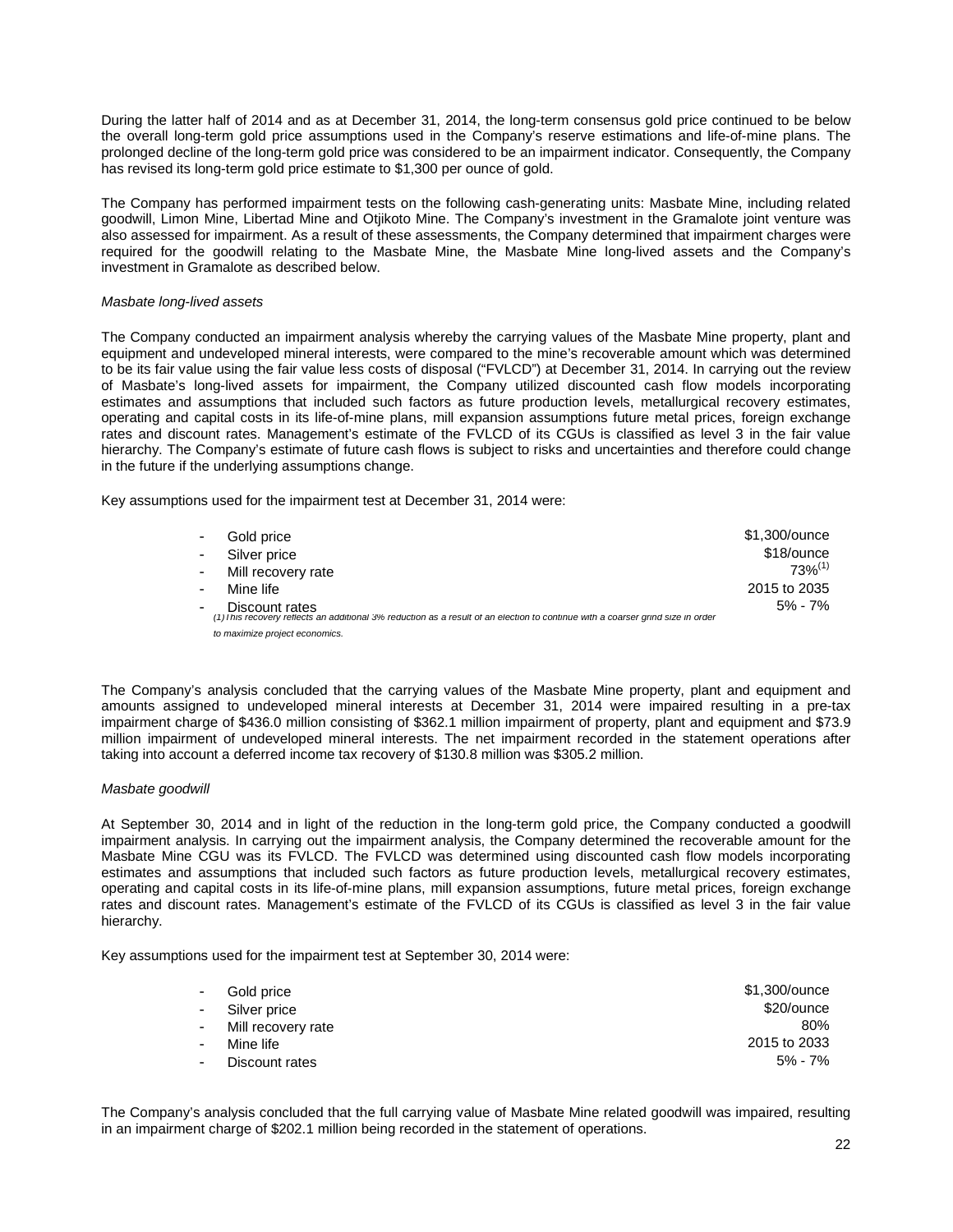### *Investment in Joint Venture - Gramalote*

The Company conducted an impairment analysis whereby the carrying value of the investment in the Gramalote joint venture was compared to the investment's recoverable amount which was determined to be its FVLCD. In carrying out the impairment analysis, the Company utilized discounted cash flow models incorporating estimates and assumptions that include such factors as future production levels, mill recoveries, operating and capital costs in its life-of-mine plans, future metal prices, foreign exchange rates and discount rates. These factors were based on the assumptions and inputs disclosed by the Company on March 13, 2014 from the Gramalote Preliminary Economic Assessment and included a long-term gold price assumption of \$1,300 per ounce of gold and a discount rate of 6.5%. Management's estimate of the FVLCD of its CGUs is classified as level 3 in the fair value hierarchy. The Company's estimate of future cash flows is subject to risks and uncertainties and therefore could change in the future if the underlying assumptions change.

The Company's analysis concluded that the investment in Gramalote was impaired resulting in an impairment charge of \$96.3 million being recorded in the statement of operations.

### *Ore reserve and resource estimates*

Ore reserves are estimates of the amount of ore that can be economically and legally extracted from the Company's mining properties. The Company estimates its ore reserves and mineral resources based on information compiled by appropriately qualified persons relating to the geological data on the size, depth and shape of the ore body, and requires complex geological judgments to interpret the data. The estimation of recoverable reserves is based upon factors such as estimates of foreign exchange rates, commodity prices, future capital requirements, metallurgical recoveries, and production costs along with geological assumptions and judgments made in estimating the size, and grade of the ore body. Changes in the reserve or resource estimates may impact the carrying value of mining interests, mine restoration provisions, recognition of deferred tax assets, and depreciation and amortization charges.

### *Exploration and evaluation expenditures*

The application of the Company's accounting policy for exploration and evaluation expenditures requires judgment in determining whether it is likely that future economic benefits are likely either from future exploitation or sale or where activities have not reached a stage which permits a reasonable assessment of the existence of reserves. The deferral policy requires management to make certain estimates and assumptions about future events or circumstances, in particular whether an economically viable mine can be established. Estimates and assumptions made may change if new information becomes available. If, after an expenditure is capitalized, information becomes available suggesting that the recovery of expenditure is unlikely, the amount capitalized is written off in the statement of operations in the period when the new information becomes available.

#### *Value-added tax receivables*

The Company incurs indirect taxes, including value-added tax, on purchases of goods and services at its operating mines and development projects. Indirect tax balances are recorded at their estimated recoverable amounts within current or long-term assets, net of provisions, and reflect the Company's best estimate of their recoverability under existing tax rules in the respective jurisdictions in which they arise. Management's assessment of recoverability involves judgments regarding balance sheet classification and the probable outcomes of claimed deductions and/or disputes. The provisions and balance sheet classifications made to date may be subject to change and such change may be material. A provision of \$16.3 million was recorded during the year ended December 31, 2014 for input taxes. Of the total charge recorded, \$13 million related to historical balances acquired as part of the CGA acquisition.

#### *Uncertain tax positions*

The Company is periodically subject to income tax audits at its operating mine locations. During the year ended December 31, 2014, the Company recorded provisions totalling \$6 million representing its best estimate of the outcome of current assessments. The Company is appealing the assessments received and the final outcome of such appeals are not determinable at this time. The provisions made to date may be subject to change and such change may be material.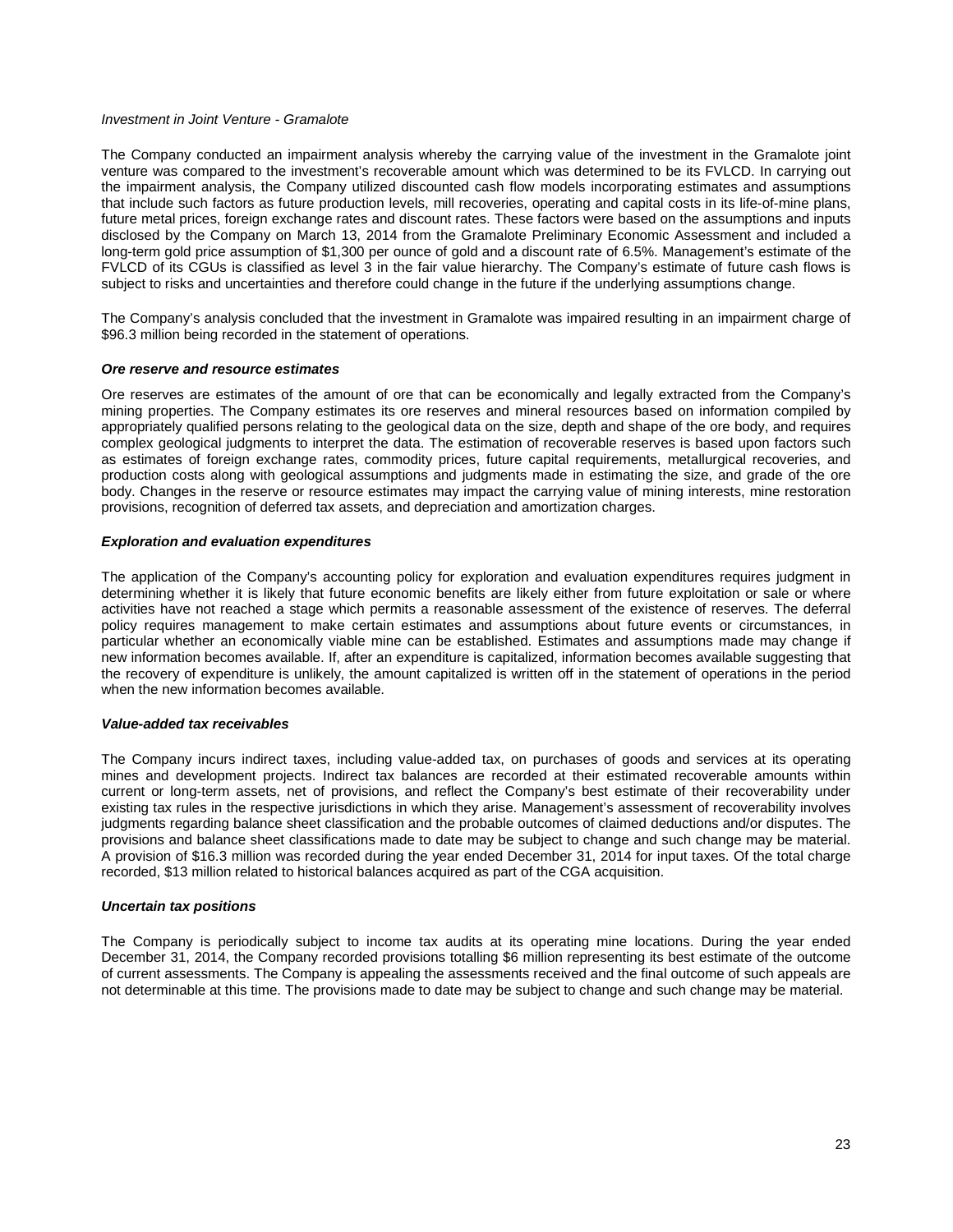### *Deferred income taxes and valuation allowances*

The Company is periodically required to estimate the tax basis of assets and liabilities. Where applicable tax laws and regulations are either unclear or subject to varying interpretations, it is possible that changes in these estimates could occur that materially affect the amounts of deferred income tax assets and liabilities recorded in the financial statements. Changes in deferred tax assets and liabilities generally have a direct impact on earnings in the period that the changes occur.

Each period, the Company evaluates the likelihood of whether some portion or all of each deferred tax asset will not be realized. This evaluation is based on historic and future expected levels of taxable income, the pattern and timing of reversals of taxable temporary timing differences that give rise to deferred tax liabilities, and tax planning initiatives. Levels of future taxable income are affected by, among other things, market gold prices, production costs, quantities of proven and probable gold reserves, interest rates and foreign currency exchange rates.

# **RECENT ACCOUNTING PRONOUNCEMENTS**

# *IFRIC 21 – Levies*

The Company adopted IFRIC 21 on January 1, 2014, with retrospective application. IFRIC 21 provides guidance on the accounting for a liability to pay a levy, both for levies that are accounted for in accordance with IAS 37 Provisions, Contingent Liabilities and Contingent Assets and those where the timing and amount of the levy is certain. Levies are imposed by a government in accordance with legislation and do not include income taxes, fines or other penalties imposed for breaches of legislation. IFRIC 21 defines an obligating event as the legislatively identified activity that triggers the payment of the levy. Recognition of a liability to pay a levy is at the date of the obligating event. The fact that the Company is economically compelled to continue to operate in the future does not create an obligation to pay a levy that will arise in a future period as a result of continuing to operate.

The Company has concluded that IFRIC 21 did not have an effect on the condensed interim consolidated financial statements for the current period or prior periods presented.

### *IFRS 15 – Revenue from contracts with customers*

The IASB has issued IFRS 15, Revenue from Contracts with Customers, which is effective for annual periods commencing on or after January 1, 2017. This new standard establishes a new control-based revenue recognition model which could change the timing of revenue recognition. The Company is currently evaluating the effect the standard will have on its consolidated financial statements.

# *IFRS 9 - Financial Instruments*

The final version of IFRS 9, Financial Instruments, was issued in July 2014 to replace IAS 39, Financial Instruments: Recognition and Measurement. IFRS 9 has two measurement categories for financial assets: amortized cost and fair value. In addition, this new standard amends some of the requirements of IFRS 7, Financial Instruments: Disclosures, including added disclosures about investments in equity instruments measured at fair value in OCI and guidance on financial liabilities and derecognition of financial instruments. The standard is effective for annual periods beginning on or after January 1, 2018, with early adoption permitted. The Company is currently evaluating the effect the standard will have on its consolidated financial statements.

#### **RISKS AND UNCERTAINTIES**

The exploration and development of natural resources are highly speculative in nature and are subject to significant risks. For details of these risks, please refer to the risk factors set forth in the Company's AIF which could materially affect the Company's future operating results and could cause actual events to differ materially from those described in forward-looking statements relating to the Company. Additional risks and uncertainties not presently known to the Company or that the Company currently considers immaterial may also impair the business, operations and future prospects of the Company. If any of the risks actually occur, including but not limited to the risks set forth below, the business of the Company may be harmed and its financial condition and results of operations may suffer significantly.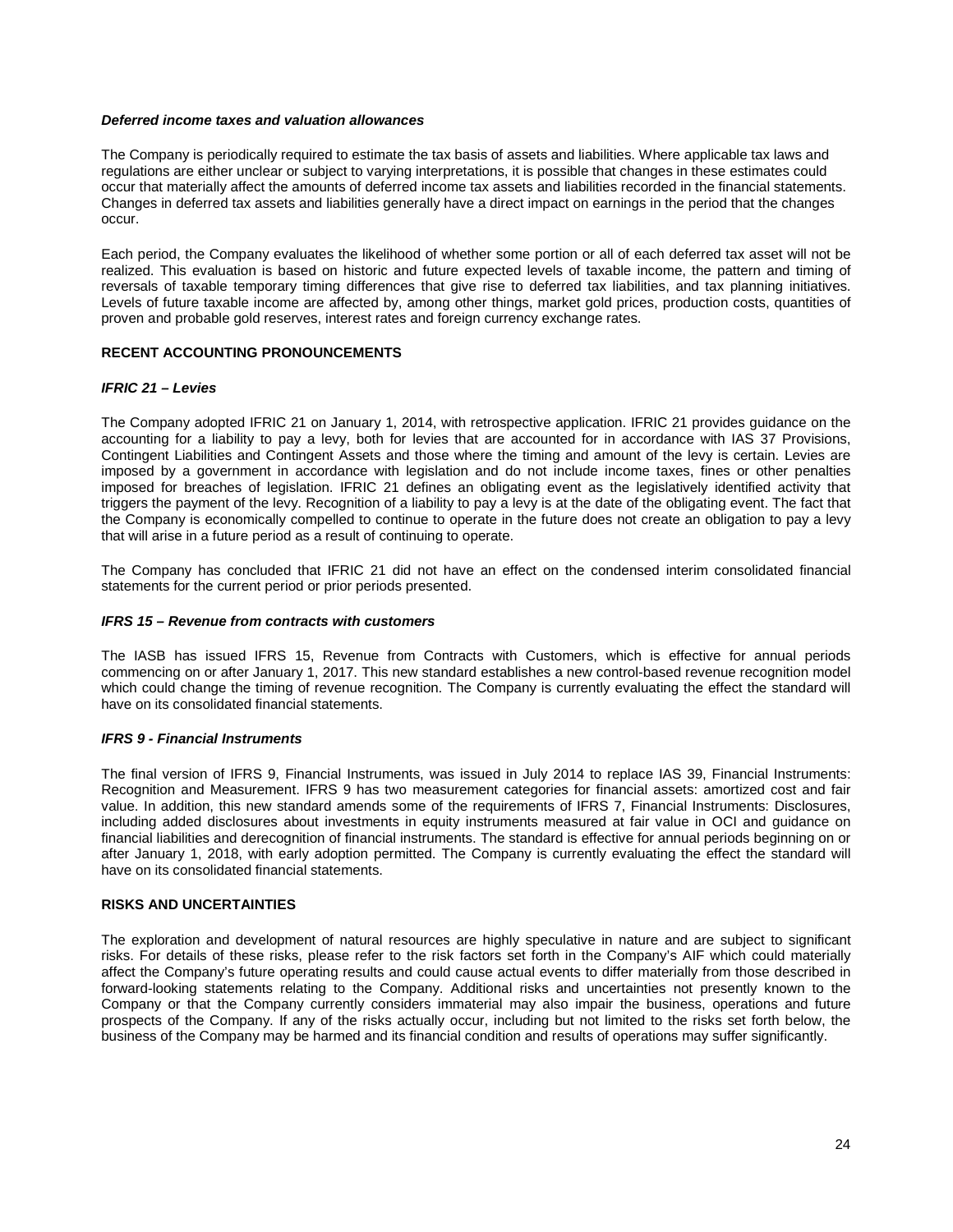# **DISCLOSURE CONTROLS AND INTERNAL CONTROL OVER FINANCIAL REPORTING**

#### *Disclosure controls and procedures*

Disclosure controls and procedures are designed to provide reasonable assurance that information required to be disclosed in reports filed or submitted by the Company under U.S. and Canadian securities legislation is recorded, processed, summarized and reported within the time periods specified in those rules and include controls and procedures designed to ensure that information required to be disclosed in reports filed or submitted by the Company under U.S. and Canadian securities legislation is accumulated and communicated to management, including the Chief Executive Officer and Chief Financial Officer, as appropriate to permit timely decisions regarding required disclosure.

As at December 31, 2014, management, including the Chief Executive Officer and Chief Financial Officer, has evaluated the effectiveness of the design and operation of the Company's disclosure controls and procedures, as defined in the rules of the Canadian Securities Administrators and the U.S. Securities Exchange Act of 1934, as amended. Based upon the results of that evaluation, the Chief Executive Officer and Chief Financial Officer have concluded that as of the end of the period covered by this MD&A, the Company's disclosure controls and procedures were effective.

### *Management's annual report on internal control over financial reporting*

The Company's management with the participation of the Chief Executive Officer and Chief Financial Officer is responsible for establishing and maintaining adequate internal control over financial reporting. Any system of internal control over financial reporting, no matter how well designed, has inherent limitations and may not prevent or detect misstatements. Even when the Company's system of internal control is determined to be effective, it can only provide reasonable assurance with respect to financial statement preparation and presentation.

Management has used the criteria established in the Internal Control – Integrated Framework (2013) issued by the Committee of Sponsoring Organizations of the Treadway Commission (COSO) to evaluate the effectiveness of the Company's internal control over financial reporting.

As at December 31, 2014, management assessed the effectiveness of the Company's internal control over financial reporting and concluded that the Company's internal control over financial reporting was effective.

Management has excluded Papillon from its assessment of internal control over financial reporting as of December 31, 2014 because it was acquired by the Company in 2014. Papillon is a wholly-owned subsidiary. Papillon constitutes 24% of the total assets and 0% of the revenues disclosed in the consolidated financial statement amounts as of and for the year ended December 31, 2014.

The effectiveness of the Company's internal control over financial reporting has been audited by PricewaterhouseCoopers LLP, an independent registered public accounting firm, who have expressed their opinion in their report included with our annual consolidated financial statements.

#### *Changes in internal control over financial reporting*

Other than the acquisition of the Fekola project described above, there has been no change in our internal control over financial reporting during the year ended December 31, 2014 which has materially affected, or is reasonably likely to materially affect, our internal control over financial reporting.

# **NON-IFRS MEASURES**

#### *Cash operating costs per gold ounce and total cash costs per gold ounce*

''Cash operating costs per gold ounce'' and "total cash costs per gold ounce" are common financial performance measures in the gold mining industry but with no standard meaning under IFRS. Management believes that, in addition to conventional measures prepared in accordance with IFRS, certain investors use this information to evaluate our performance and ability to generate cash flow. Accordingly, it is intended to provide additional information and should not be considered in isolation or as a substitute for measures of performance prepared in accordance with IFRS. The measure, along with sales, is considered to be a key indicator of a Company's ability to generate earnings and cash flow from its mining operations.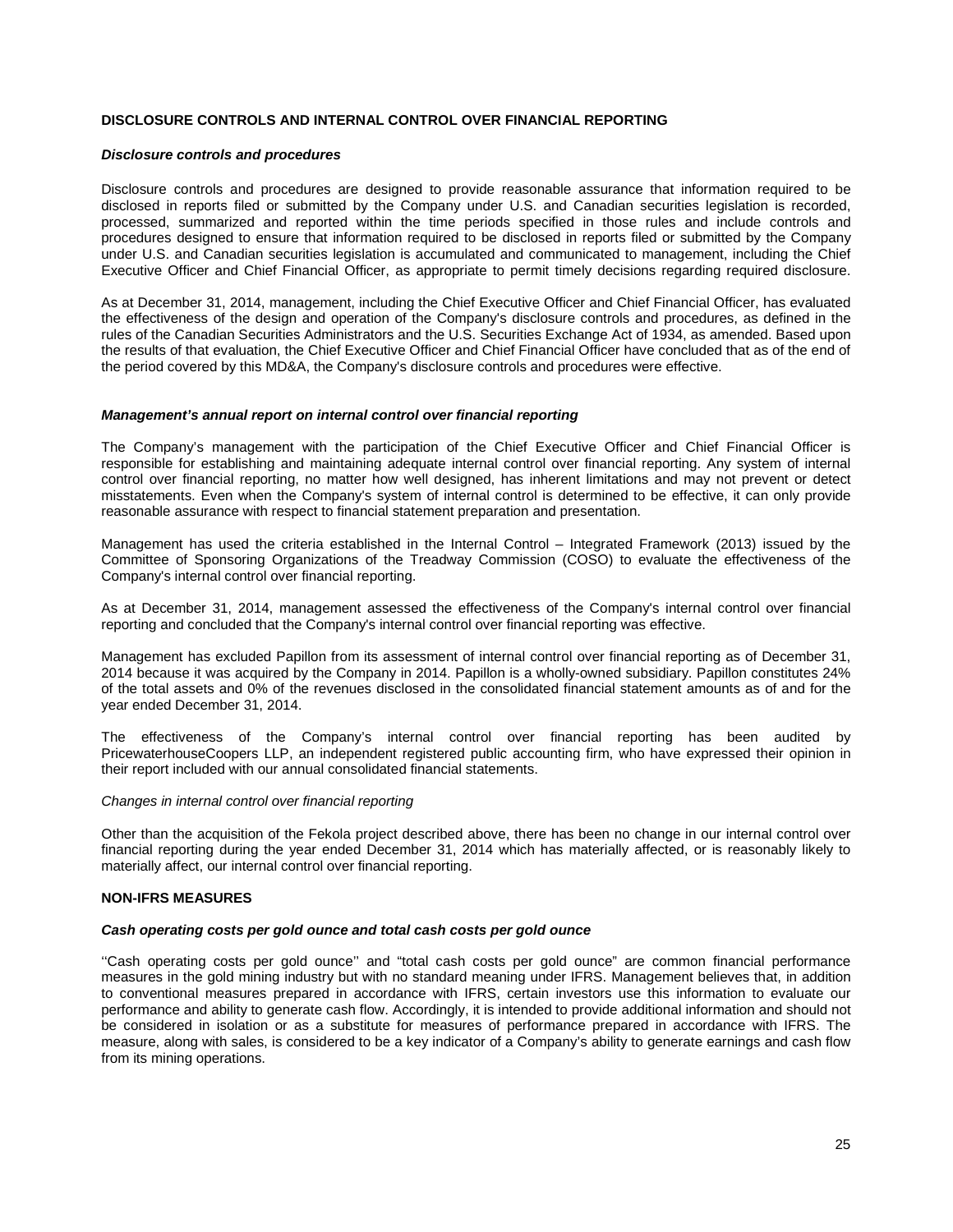Cash cost figures are calculated in accordance with a standard developed by The Gold Institute, which was a worldwide association of suppliers of gold and gold products and included leading North American gold producers. The Gold Institute ceased operations in 2002, but the standard is the accepted standard of reporting cash cost of production in North America. Adoption of the standard is voluntary and the cost measures presented may not be comparable to other similarly titled measures of other companies. Other companies may calculate these measures differently. Cash operating costs and total cash costs per ounce are derived from amounts included in the statement of operations and include mine site operating costs such as mining, processing, smelting, refining, transportation costs, royalties and production taxes, less silver by-product credits. The table below shows a reconciliation of cash operating costs per ounce and total cash costs per ounce to production costs:

|                                                                                      | Three months ended<br>December 31<br>(unaudited) |                 | Year ended<br>December 31<br>(unaudited) |                      |  |
|--------------------------------------------------------------------------------------|--------------------------------------------------|-----------------|------------------------------------------|----------------------|--|
|                                                                                      | 2014                                             | 2013            | <u>2014</u>                              | 2013                 |  |
|                                                                                      | \$<br>(000's)                                    | \$<br>(000's)   | \$<br>(000's)                            | \$<br>(000's)        |  |
| Production costs per consolidated financial statements<br>Inventory sales adjustment | 69,194<br>2,984                                  | 66,341<br>1,050 | 263,739<br>(2,781)                       | 261,896<br>(12, 349) |  |
| <b>Cash operating costs</b>                                                          | 72,178                                           | 67,391          | 260,958                                  | 249,547              |  |
| Royalties and production taxes per consolidated financial<br>statements              | 4,504                                            | 4,147           | 16,461                                   | 16,706               |  |
| <b>Total cash costs</b>                                                              | 76,682                                           | 71,538          | 277,419                                  | 266,253              |  |
| Gold production (in ounces)                                                          | 111,804                                          | 105,577         | 384,003                                  | 366,313              |  |
| Cash operating costs per ounce of gold production<br>(\$/ounce)                      | 646                                              | 638             | 680                                      | 681                  |  |
| Total cash costs per ounce of gold production (\$/ounce)                             | 686                                              | 678             | 722                                      | 727                  |  |

# *All-in Sustaining Costs per Gold Ounce*

In June 2013, the World Gold Council, a non-regulatory association of the world's leading gold mining companies established to promote the use of gold to industry, consumers and investors, provided guidance for the calculation of the measure "All-in sustaining costs per gold ounce", which has no standard meaning under IFRS. These standards became effective January 1, 2014. Management believes that the all-in sustaining costs per gold ounce measure provides additional insight into the costs of producing gold by capturing all of the expenditures required for the discovery, development and sustaining of gold production and allows the Company to assess its ability to support capital expenditures to sustain future production from the generation of operating cash flows. Management believes that, in addition to conventional measures prepared in accordance with IFRS, certain investors use this information to evaluate our performance and ability to generate cash flow. Accordingly, it is intended to provide additional information and should not be considered in isolation or as a substitute for measures of performance prepared in accordance with IFRS.

B2Gold defines all-in sustaining costs per ounce as the sum of cash operating costs, royalty and production taxes, capital expenditures and exploration costs that are sustaining in nature, corporate general and administrative costs, share-based payment expenses related to RSUs, community relations expenditures, and reclamation liability accretion, all divided by the total gold ounces produced to arrive at a per ounce figure.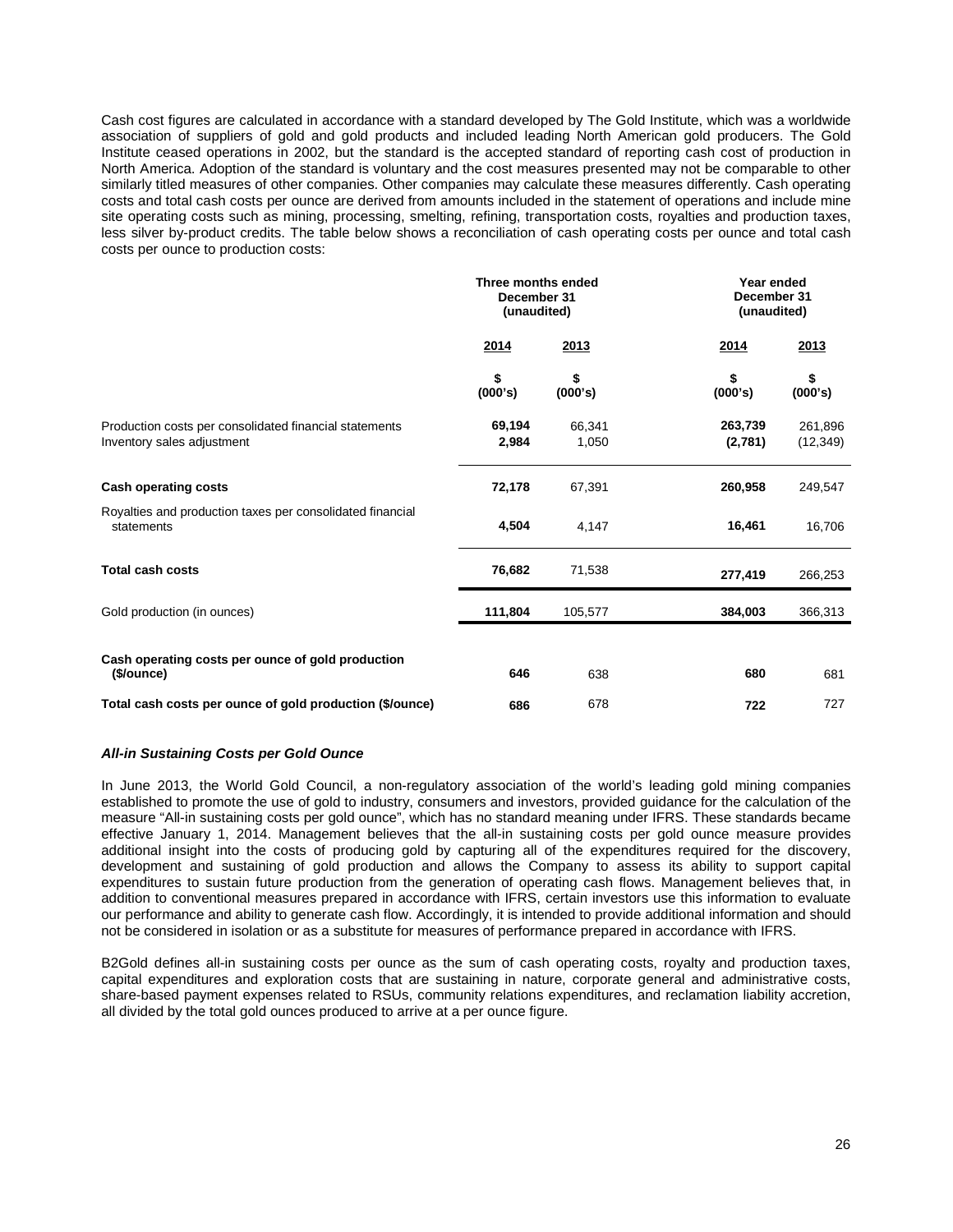The table below shows a reconciliation of all-in sustaining costs per ounce to the annual consolidated financial statements:

|                                                                                      | Three months ended<br>December 31<br>(unaudited) |                 |                    | Year ended<br>December 31<br>(unaudited) |  |
|--------------------------------------------------------------------------------------|--------------------------------------------------|-----------------|--------------------|------------------------------------------|--|
|                                                                                      | 2013<br>2014                                     |                 | 2014               | 2013                                     |  |
|                                                                                      | \$<br>(000's)                                    | \$<br>(000's)   | \$<br>(000's)      | \$<br>(000's)                            |  |
| Production costs per consolidated financial statements<br>Inventory sales adjustment | 69,194<br>2,984                                  | 66,341<br>1,050 | 263,739<br>(2,781) | 261,896<br>(12, 349)                     |  |
| <b>Cash operating costs</b>                                                          | 72,178                                           | 67,391          | 260,958            | 249,547                                  |  |
| Royalties and production taxes per consolidated financial<br>statements              | 4,504                                            | 4,147           | 16,461             | 16,706                                   |  |
| Corporate administration                                                             | 9,957                                            | 7,924           | 37,977             | 31,869                                   |  |
| Share-based payments $-$ RSUs <sup>(1)</sup>                                         | 1,136                                            | 1,120           | 8,436              | 5,949                                    |  |
| Community relations                                                                  | 1,733                                            | 3,351           | 7,529              | 8,079                                    |  |
| Reclamation liability accretion <sup>(2)</sup>                                       | 259                                              | 551             | 1,193              | 2,470                                    |  |
| Sustaining capital expenditures <sup>(3)</sup>                                       | 13,355                                           | 17,233          | 79,101             | 61,608                                   |  |
| Sustaining exploration <sup>(3)</sup>                                                | 2,645                                            | 2,376           | 11,016             | 13,529                                   |  |
| Total all-in sustaining costs                                                        | 105,767                                          | 104,093         | 422,671            | 389,757                                  |  |
| Gold production (in ounces)                                                          | 111,804                                          | 105,577         | 384,003            | 366,313                                  |  |
| All-in sustaining cost per ounce of gold production<br>(\$/ounce)                    | 946                                              | 986             | 1,101              | 1,064                                    |  |

*(1) Included as a component of Share-based payments on the statement of operations.* 

*(2) Excludes reclamation accretion relating to Farley Lake.* 

*(3) Refer to Sustaining Capital Expenditures and Exploration reconciliation below.*

The table below shows a reconciliation of the sustaining capital expenditures and exploration to the annual consolidated financial statements:

|                                                                                                                                                                         | Three months ended<br>December 31<br>(unaudited) |                   |                              | Year ended<br>December 31<br>(unaudited) |  |  |
|-------------------------------------------------------------------------------------------------------------------------------------------------------------------------|--------------------------------------------------|-------------------|------------------------------|------------------------------------------|--|--|
|                                                                                                                                                                         | <u>2014</u>                                      | <u>2013</u>       | <u>2014</u>                  | 2013                                     |  |  |
|                                                                                                                                                                         | \$<br>(000's)                                    | \$<br>(000's)     | \$<br>(000's)                | \$<br>(000's)                            |  |  |
| Operating mine expenditures per statement of cash flows<br>Jabali antenna growth capital expenditure<br>Santa Pancha 2 growth capital expenditure<br>Jabali development | 14,051<br>(478)<br>(218)                         | 21,229<br>(3,215) | 83,791<br>(2,008)<br>(2,682) | 80,356<br>(14, 432)                      |  |  |
| Libertad mill expansion<br>Limon process plant upgrade                                                                                                                  | ۰                                                | (158)<br>(623)    |                              | (2, 240)<br>(2,076)                      |  |  |
| <b>Sustaining Capital Expenditures</b>                                                                                                                                  | 13,355                                           | 17,233            | 79,101                       | 61,608                                   |  |  |
| Operating mine exploration expenditures per statement of cash<br>flows                                                                                                  | 2,843                                            | 3,493             | 12,899                       | 17,150                                   |  |  |
| Montana/Pajo growth exploration<br><b>Sustaining Exploration</b>                                                                                                        | (198)<br>2,645                                   | (1, 117)<br>2,376 | (1, 883)<br>11,016           | (3,621)<br>13,529                        |  |  |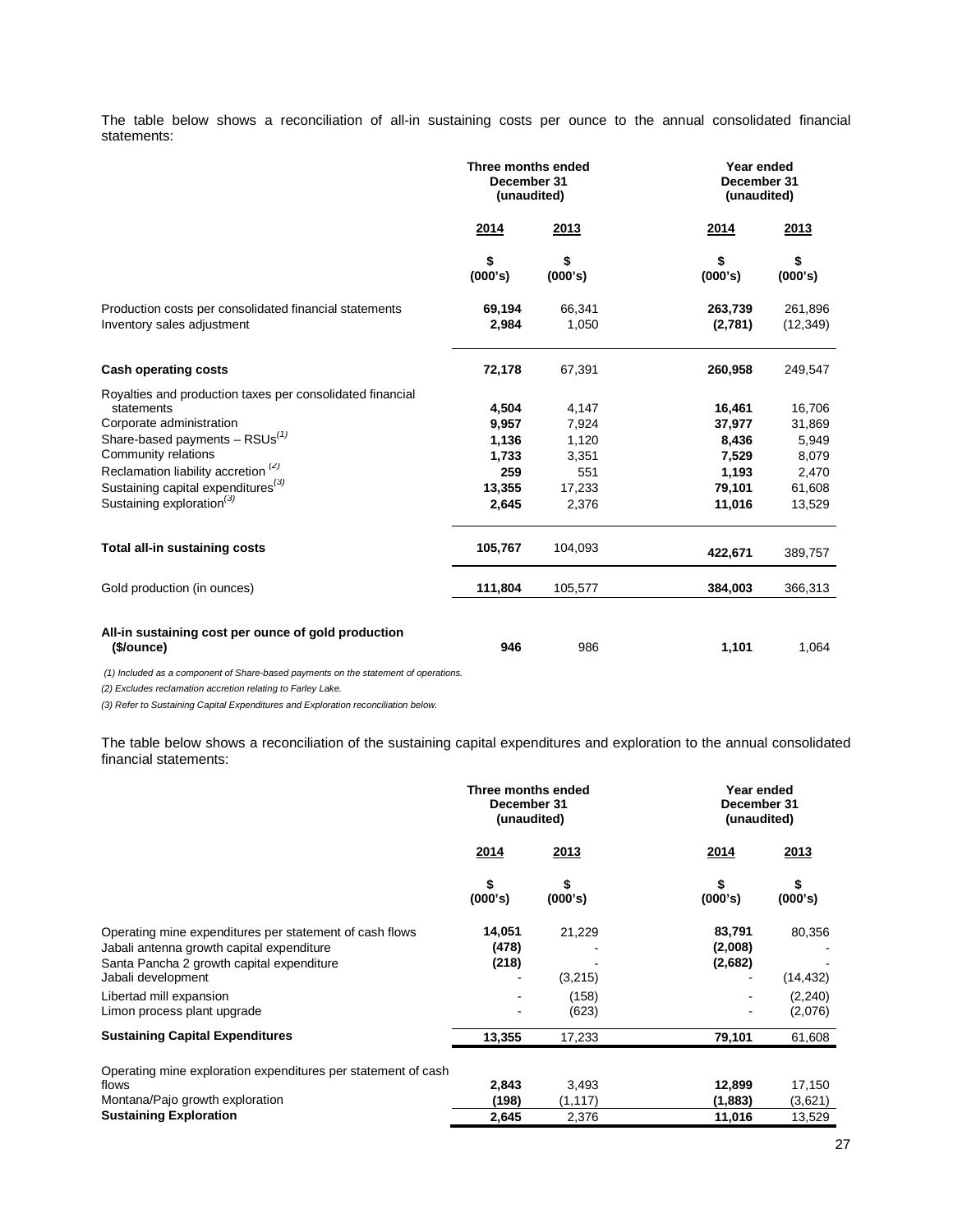# *Adjusted net income*

Management believes that the presentation of adjusted net income is appropriate to provide additional information to investors regarding items that we do not expect to continue at the same level in the future or that management does not believe to be a reflection of the Company's ongoing operating performance. Management further believes that its presentation of this non-IFRS financial measure provides information that is useful to investors because it is an important indicator of the strength of our operations and the performance of our core business.

A reconciliation of net income to adjusted net income is set out in the table below:

|                                                                              | Three months ended<br>December 31<br>(unaudited) |               |               | Year ended<br><b>December</b><br>(unaudited) |  |
|------------------------------------------------------------------------------|--------------------------------------------------|---------------|---------------|----------------------------------------------|--|
|                                                                              | 2014                                             | 2013          | 2014          | 2013                                         |  |
|                                                                              | \$<br>(000's)                                    | \$<br>(000's) | \$<br>(000's) | \$<br>(000's)                                |  |
| Net (loss) income for the period                                             | (356, 750)                                       | 26,220        | (666, 385)    | 67,303                                       |  |
| Adjustments:                                                                 |                                                  |               |               |                                              |  |
| Impairment of goodwill and long-lived assets                                 | 435,981                                          |               | 734,378       |                                              |  |
| Write-off of mineral property interests                                      | 21,101                                           |               | 21,465        | 9,564                                        |  |
| Gain on fair value of convertible notes                                      | (20, 970)                                        | (14, 182)     | (9,797)       | (22, 815)                                    |  |
| Share-based payments                                                         | 2,665                                            | 4,687         | 16,105        | 18,328                                       |  |
| Provision for non-recoverable input taxes                                    | 13,018                                           |               | 13,018        |                                              |  |
| Write-down of long-term investments                                          | 4,187                                            | 2,071         | 7,194         | 20,552                                       |  |
| Unrealized (gains) losses on derivative instruments                          | 1,992                                            | (3,005)       | 50            | 2,660                                        |  |
| Deferred income tax expense (recovery)                                       | (109, 576)                                       | (6, 575)      | (109, 316)    | (3,097)                                      |  |
| Gain on sale of Brucejack royalty                                            |                                                  |               |               | (44, 496)                                    |  |
| Convertible notes transaction costs                                          |                                                  | 657           |               | 9,683                                        |  |
| CGA acquisition costs                                                        |                                                  |               |               | 5,859                                        |  |
| Inventory fair value adjustments on CGA acquisition                          |                                                  |               |               | 32,869                                       |  |
| Amortization of deferred revenue                                             |                                                  | (9,254)       |               | (37, 404)                                    |  |
| Adjusted net (loss) income (1)                                               | (8, 352)                                         | 619           | 6,712         | 59,006                                       |  |
| Basic weighted average number of common shares<br>outstanding (in thousands) | 914,931                                          | 651,005       | 741,097       | 636,130                                      |  |
| Adjusted net earnings per share – basic (\$/share)                           | (0.01)                                           | 0.00          | 0.01          | 0.09                                         |  |

*(1) Comparatives have been adjusted for the removal of foreign exchange (gains) losses*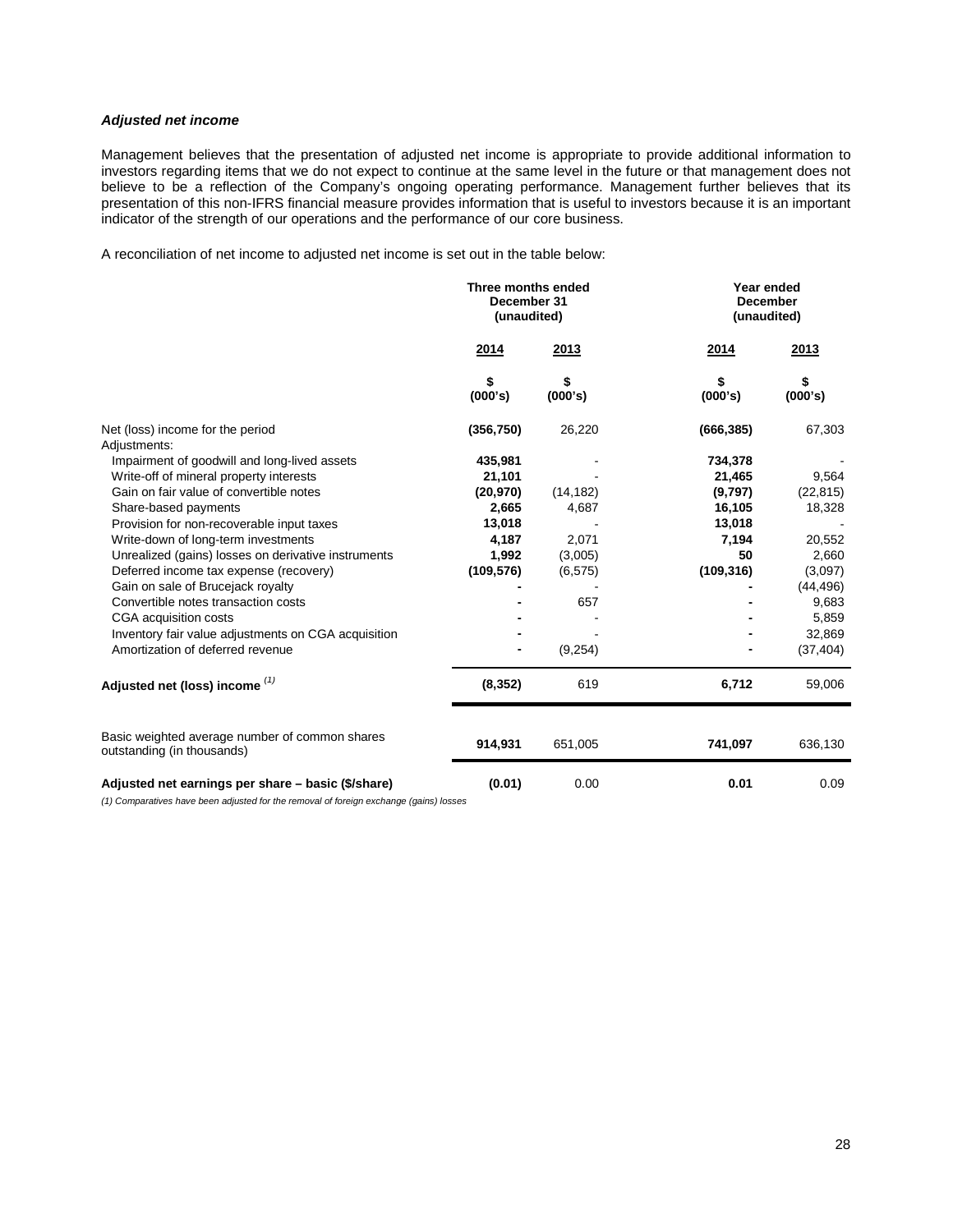# **SUMMARY OF UNAUDITED QUARTERLY RESULTS**

|                                                             | Q <sub>4</sub> | Q <sub>3</sub> | Q <sub>2</sub> | <u>Q1</u> | $Q_4$   | Q <sub>3</sub> | Q <sub>2</sub> | $Q_1$   |
|-------------------------------------------------------------|----------------|----------------|----------------|-----------|---------|----------------|----------------|---------|
|                                                             | 2014           | 2014           | 2014           | 2014      | 2013    | 2013           | 2013           | 2013    |
| Gold revenue (\$ in thousands)                              | 122,422        | 114,924        | 120,258        | 129,020   | 138,054 | 128,730        | 122,635        | 154,853 |
| Gold sold (ounces)                                          | 102,612        | 91,282         | 93,330         | 98,995    | 106,185 | 93,429         | 86,239         | 95,042  |
| Average realized gold price<br>(\$/ounce)                   | 1,193          | 1,259          | 1,289          | 1,303     | 1,300   | 1,378          | 1,422          | 1,629   |
| Gold produced (ounces)                                      | 111,804        | 90,192         | 85,704         | 96,303    | 105,577 | 98,992         | 82,083         | 79,661  |
| Cash operating costs <sup>(1)</sup><br>(\$/ounce gold)      | 646            | 732            | 720            | 634       | 638     | 653            | 732            | 722     |
| Total cash costs (1) (\$/ounce gold)                        | 686            | 772            | 766            | 679       | 678     | 698            | 782            | 771     |
| Net (loss) income for the period $(2)$<br>(\$ in thousands) | (356, 750)     | (274, 128)     | (11,529)       | (23, 978) | 26,220  | 7,949          | 33,071         | 63      |
| (Loss) earnings per share $(2)$ -<br>basic $(\$)$           | (0.39)         | (0.39)         | (0.02)         | (0.04)    | 0.04    | 0.01           | 0.05           | 0.00    |
| (Loss) earnings per share $(2)$ -<br>diluted $(\$)$         | (0.39)         | (0.39)         | (0.02)         | (0.04)    | 0.02    | 0.00           | 0.05           | 0.00    |
| Cash flows from operating activities<br>(\$ in thousands)   | 38,564         | 33,183         | 24,217         | 17,737    | 38,352  | 35,454         | 23,678         | 50,343  |

*(1) A cautionary note regarding non-IFRS measures is included in the section titled "Non-IFRS Measures."* 

*(2) Attributable to the shareholders of the Company.*

Quarterly gold revenue increased significantly in 2013, as a result of higher gold production from the Company's Masbate Mine acquired on January 16, 2013 as well as increased production from its Nicaraguan operations. The net loss recorded in the first quarter of 2014 primarily resulted from the loss on fair value of convertible notes of \$38.3 million recorded during the quarter, while the net loss in the second quarter of 2014 primarily related to the loss on fair value of convertible notes of \$4.4 million and a write-down of long-term investments of \$2.7 million. The net loss in the third and fourth quarters of 2014 reflect the \$298.4 million impairment charge relating to the Company's goodwill and investment in Gramalote joint venture and a \$436.0 million impairment charge, net of deferred income tax recoveries of \$130.8 million, relating to the Masbate Mine's long-lived assets, respectively.

# **OUTLOOK**

Despite the current challenging gold price environment, the future looks very bright for B2Gold. The Company is projecting another record year of gold production in 2015. Company-wide production in 2015 from the newly constructed Otjikoto Mine, and the Masbate, La Libertad and Limon Mines is expected to be in the range of 500,000 to 540,000 ounces of gold, an increase of approximately 35% over 2014 production. Consolidated cash operating costs are expected to be in the range of \$630 to \$660 per ounce. The substantial increase in the Company's consolidated gold production and the reduction in consolidated cash operating costs per ounce reflect the positive impact of new production from the Company's low-cost Otjikoto Mine which reached commercial production on February 28, 2015. With the commencement of production at the Otjikoto Mine and the promise of our next mine, the robust Fekola Project, on the horizon, our growth as a profitable gold producer is unparalleled in the industry. Based on current assumptions, B2Gold expects profitable gold production to grow from 380,000 ounces in 2014 to approximately 900,000 ounces in 2018. Perhaps more importantly, the robust projected economics for both projects will continue to lower B2Gold's consolidated cash operating costs and all-in sustaining costs per ounce of gold.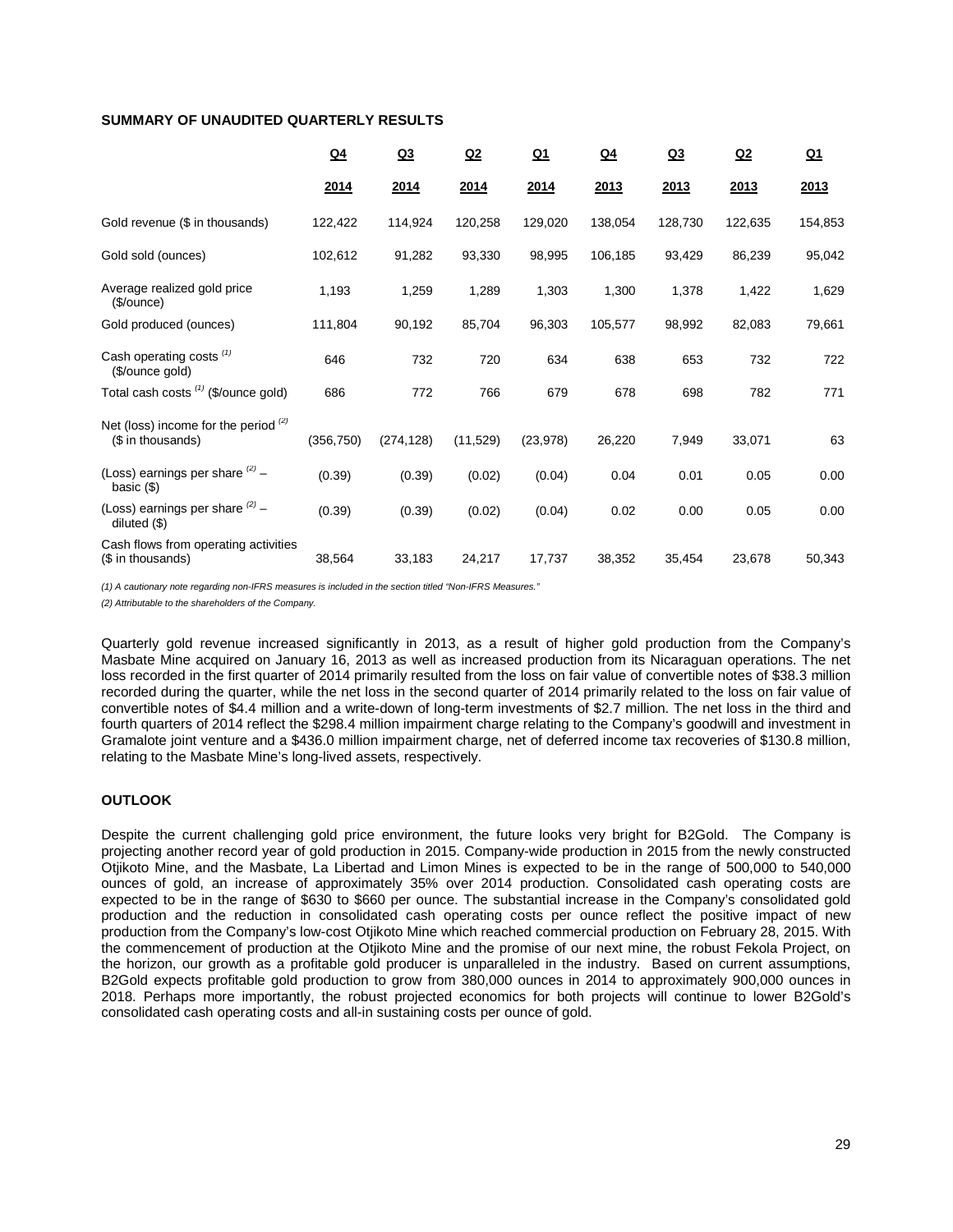Following the successful start-up of production and achievement of commercial production ahead of schedule and on budget, in 2015, the Otjikoto Mine is projected to produce 140,000 to 150,000 ounces of gold with cash operating costs estimated in a range of \$500 to \$525 per ounce. Work is already underway on the expansion of the Otjikoto Mill capacity from 2.5 million to 3 million tonnes per annum, with completion of the expansion anticipated in Q3-2015. Work continues on the open pit and underground mine plan for the high grade Wolfshag Zones adjacent to the Otjikoto ore body. A study incorporating the open-pit and underground mining at Wolfshag into the Otjikoto Mine Plan is expected by the end of 2015. Commencement of mining of the open pit component of Wolfshag is planned for late 2016. Based on the expansion of the mill, and current assumptions the Company expects the Otjikoto Mine to produce 200,000 ounces in both 2016 and 2017 and an average of 190,000 ounces of annual production over an initial 9 year mine life.

Over the past several years B2Gold's successful mine construction and strong mine operating performance has at times been reflected in the Company's market valuation, allowing B2Gold to complete accretive acquisitions utilizing the currency of its shares. B2Gold's experienced in-house technical due diligence team and in-house construction team have allowed the Company to turn accretive development acquisitions into profitable producing mines, on budget and on schedule. In addition B2Gold's experienced exploration team has further increased the value of these acquisitions by making additional discoveries on the properties. This work will continue in 2015 with a company-wide exploration budget of \$32 million, including both brownfield and greenfield exploration.

With the acquisition of the Fekola Project in Mali in 2014, by way of a merger with Papillon, the Company has added another high quality development project. The Fekola Project, based on the Papillon Preliminary Economic Assessment, demonstrates robust economics with the potential to produce 300,000 ounces of gold annually with cash operating costs of approximately \$580 per ounce and all in sustaining costs of approximately \$725 per ounce. The Company is currently conducting a feasibility work program at Fekola with the final feasibility study scheduled for completion mid-year. Road construction and other additional earthworks commenced in February 2015. The Company is again utilizing the in-house construction team that recently completed the construction of the Otjikoto Mine. Based on current assumptions the Company expects to complete construction at Fekola and commence production ramp up in late 2017.

Regarding financing for Fekola construction, discussions with the Company's lenders are ongoing and the Company expects to complete an updated and increased revolving credit facility in the second quarter. Coupled with our substantial operating cash flows, we expect that the updated facility will be sufficient to fund the Company's budgeted expenditures over the next two years including the Fekola construction costs, based on current assumptions.

B2Gold has two additional development projects, the Kiaka Project in Burkina Faso and the Gramalote Project, a joint venture with Anglo Gold in Colombia.

The Kiaka Project hosts a large low grade potential open pit deposit that was acquired through a friendly merger with Volta Resources. A pre-feasibility study completed by Volta indicated a large low grade gold deposit that would probably require higher gold prices than today to be economic. B2Gold will complete a final feasibility study by year end, to further evaluate the project and its economics at an estimated cost of \$5 million.

The Gramalote Project in Colombia (49% B2Gold / 51% Anglo Gold), based on a Preliminary Economic Assessment completed by Anglo Gold as operator in 2014, established the potential for a large open pit ore body. While the economics were encouraging, B2Gold and Anglo Gold decided not to proceed with a final feasibility study at Gramalote due to the current gold price. The partners will continue to pursue permitting, and have filed an Environmental impact assessment with the government early in 2015. The Company views the Gramalote Project as a significant asset in a better gold price environment.

In conclusion, it is rewarding to look back on 2014, another year of successful production and growth for B2Gold. Over the last few years the Company has established itself as a profitable growth oriented intermediate gold producer. B2Gold is looking forward to future success with the development of the robust Fekola Project, as the next stage in its profitable growth. While the gold sector has suffered in part due to lower gold prices, the Company believes that its dramatic, profitable growth will ultimately be reflected in its market valuation.

# **OUTSTANDING SHARE DATA**

At March 10, 2015, 921,270,670 common shares were outstanding. In addition, there were approximately 41,707,393 million stock options outstanding with exercise prices ranging between Cdn.\$0.84 to Cdn.\$13.67 per share and 2,529,561 million RSUs. As of January 1, 2014 and December 31, 2014, we had 7,136,096 and 21,436,594 unoptioned common shares available for option grants under our incentive stock option plan (amended and restated).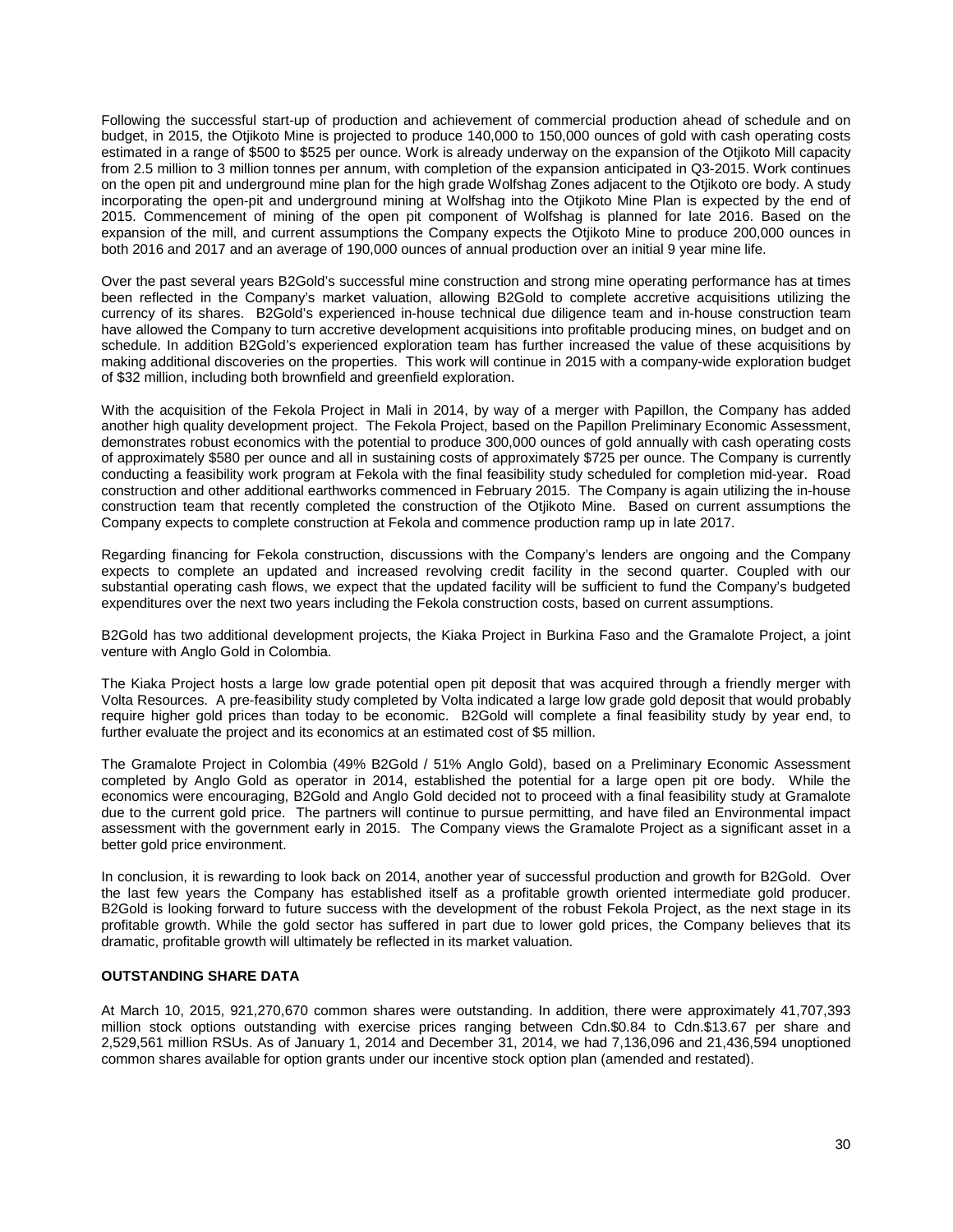# **CAUTION ON FORWARD-LOOKING INFORMATION**

This Management's Discussion and Analysis includes certain "forward-looking information" and "forward-looking statements" (collectively "forward-looking statements") within the meaning of applicable Canadian and United States securities legislation, including projections of future financial and operational performance and statements regarding drilling, construction, development, production, permitting and other activities on the Company's properties, anticipated technical reports, economic assessments and feasibility studies, the projections included in existing technical reports, economic assessments and feasibility studies, the potential for expansion of resources and reserves, the potential for expansion of production capacity, projected capital investments and exploration, the expansion of the Otjikoto mine, the potential production from the Kiaka Project, the potential completion of, and production from, the Fekola gold project, the synergies and potential benefits of the Scheme of Arrangement with Papillon (the "Scheme"), availability of and potential amendments to credit facilities, potential acquisitions, the benefits expected from acquisitions and planned safety initiatives. Estimates of mineral resources and reserves are also forward looking statements because they constitute projections regarding the amount of minerals that may be encountered in the future and/or the anticipated economics of production, should a production decision be made. All statements in this Management's Discussion and Analysis that address events or developments that we expect to occur in the future are forward-looking statements. Forward-looking statements are statements that are not historical facts and are generally, although not always, identified by words such as "expect", "plan", "anticipate", "project", "target", "potential", "schedule", "forecast", "budget", "estimate", "intend" or "believe" and similar expressions or their negative connotations, or that events or conditions "will", "would", "may", "could", "should" or "might" occur. All such forward-looking statements are based on the opinions and estimates of management as of the date such statements are made. Forward-looking statements necessarily involve assumptions, risks and uncertainties, certain of which are beyond B2Gold's control, including risks associated with the uncertainty of reserve and resource estimates; volatility of metal prices; risks of exploration, development and mining; financing risks; ability to obtain any necessary permits, consents or authorizations required for its activities, adequate infrastructure, energy and other inputs; shortages or cost increases in necessary equipment, supplies and labour; the business of B2Gold and Papillon not being integrated successfully or such integration proving more difficult, time consuming or costly than expected; not realizing the potential benefits of the Scheme; regulatory, political and country risks; reliance upon third parties and joint venture partners; litigation; as well as other factors identified in B2Gold's filings with Canadian securities regulators and the U.S. Securities and Exchange Commission (the "SEC"), which may be viewed at www.sedar.com and www.sec.gov, respectively. The list is not exhaustive of the factors that may affect the Company's forward-looking statements. There can be no assurance that such statements will prove to be accurate, and actual results, performance or achievements could differ materially from those expressed in, or implied by, these forwardlooking statements. Accordingly, no assurance can be given that any events anticipated by the forward-looking statements will transpire or occur, or if any of them do, what benefits B2Gold will derive therefrom. The Company's forward looking statements reflect current expectations regarding future events and operating performance and speak only as of the date hereof and the Company does not assume any obligation to update forward-looking statements if circumstances or management's beliefs, expectations or opinions should change other than as required by applicable law. For the reasons set forth above, undue reliance should not be placed on forward-looking statements.

# **CAUTIONARY STATEMENT REGARDING MINERAL RESERVE AND RESOURCE ESTIMATES**

This Management's Discussion and Analysis has been prepared in accordance with the requirements of the securities laws in effect in Canada, which differ from the requirements of U.S. securities laws. All resource and reserve estimates included in this Management's Discussion and Analysis have been prepared in accordance with National Instrument 43- 101 Standards of Disclosure for Mineral Projects ("NI 43-101"). NI 43-101 is a rule developed by the Canadian Securities Administrators that establishes standards for all public disclosure an issuer makes of scientific and technical information concerning mineral projects that are considered material to the issuer. These standards differ significantly from the mineral reserve disclosure requirements of the SEC set out in Industry Guide 7. Consequently, reserve and resource information contained in this Management's Discussion and Analysis is not comparable to similar information that would generally be disclosed by U.S. companies in accordance with the rules of the SEC.

In particular, the SEC's Industry Guide 7 applies different standards in order to classify mineralization as a reserve. As a result, the definitions of proven and probable reserves used in NI 43-101 differ from the definitions in SEC Industry Guide 7. Under SEC standards, mineralization may not be classified as a "reserve" unless the determination has been made that the mineralization could be economically and legally produced or extracted at the time the reserve determination is made. Among other things, all necessary permits would be required to be in hand or issuance imminent in order to classify mineralized material as reserves under the SEC standards. Accordingly, mineral reserve estimates contained in this Management's Discussion and Analysis may not qualify as "reserves" under SEC standards.